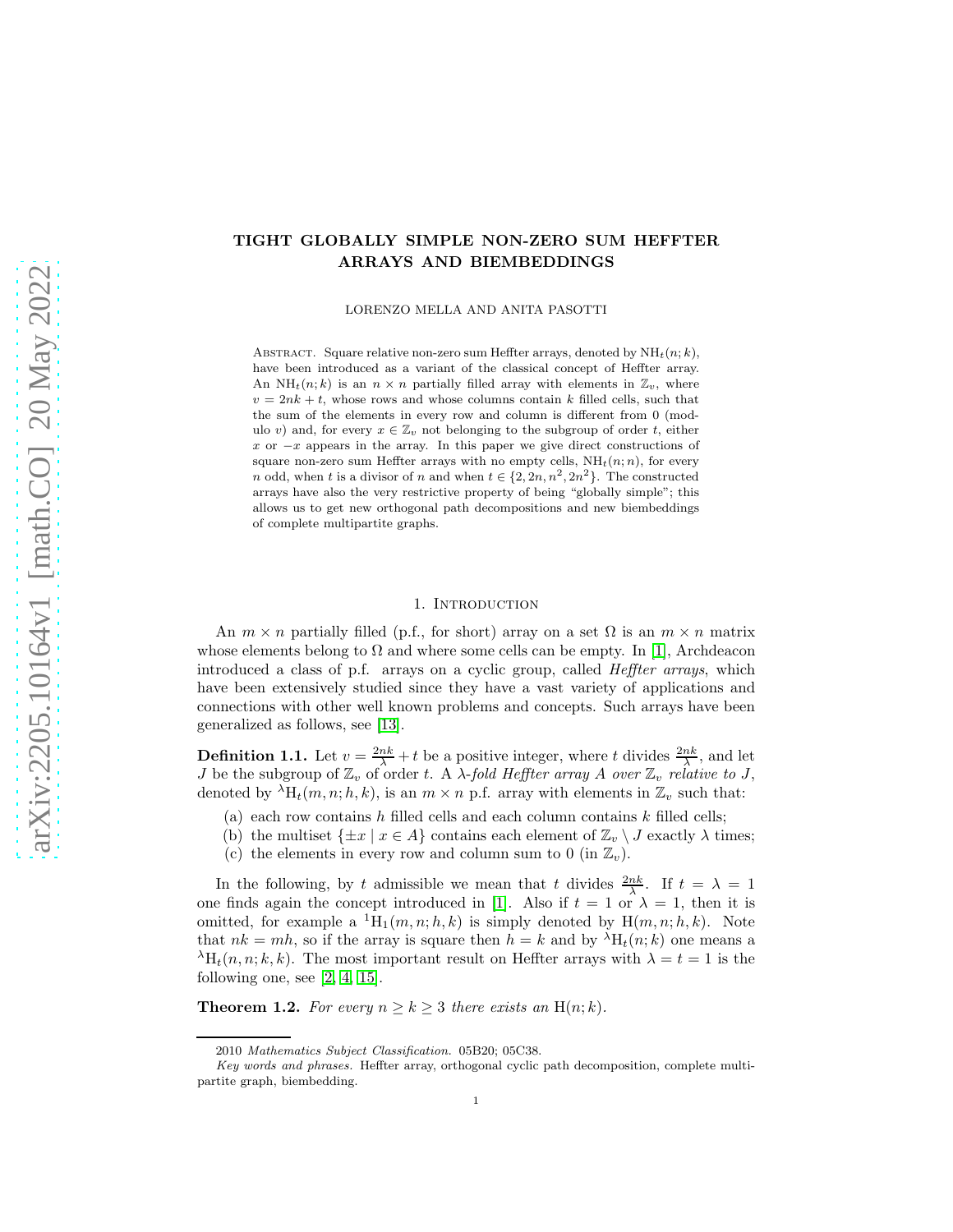We have to emphasize that Heffter arrays are not only combinatorial objects interesting per se, in fact there are several papers in which they are investigated to get face 2-colorable embeddings, namely biembeddings, see [\[1,](#page-33-0) [5,](#page-33-5) [10,](#page-33-6) [11,](#page-33-7) [12,](#page-33-8) [13,](#page-33-1) [14\]](#page-33-9).

In a very recent paper, see [\[9\]](#page-33-10), Costa, Della Fiore and Pasotti have introduced a variant of Heffter arrays, that they called non-zero sum Heffter arrays since they require that all the properties of Heffter arrays are satisfied except that on row and column sums which now have to be all different from zero.

<span id="page-1-0"></span>**Definition 1.3.** Let  $v = \frac{2nk}{\lambda} + t$  be a positive integer, where t divides  $\frac{2nk}{\lambda}$ , and let J be the subgroup of  $\mathbb{Z}_v$  of order t. A  $\lambda$ -fold non-zero sum Heffter array  $\hat{A}$  over  $\mathbb{Z}_v$ *relative to J*, denoted by  ${}^{\lambda}NH_t(m, n; h, k)$ , is an  $m \times n$  p.f. array with elements in  $\mathbb{Z}_v$  such that:

- $(a_1)$  each row contains h filled cells and each column contains k filled cells;
- (b<sub>1</sub>) the multiset  $\{\pm x \mid x \in A\}$  contains each element of  $\mathbb{Z}_v \setminus J$  exactly  $\lambda$  times;
- $(c_1)$  the sum of the elements in every row and column is different from 0 (in  $\mathbb{Z}_v$ ).

Also this variant is related to several other topics, in fact in [\[9\]](#page-33-10) the authors explain its connection to a famous conjecture by Alspach, to orthogonal path decompositions and to biembeddings. Furthermore, they attack the existence problem and, using a probabilistic approach, they provide a complete (non constructive) solution for an  $NH_t(m, n; h, k)$  for any admissible value of the parameters. Moreover, they construct square non-zero sum Heffter arrays with empty cells and rectangular ones with no empty cells that satisfy the very restrictive property of being "globally simple" when  $\lambda = t = 1$ . Other results on relative non-zero sum Heffter arrays can be found in [\[6,](#page-33-11) [16\]](#page-33-12).

Also in this paper we focus on non-zero sum Heffter arrays having this additional property of being "globally simple", here we take  $\lambda = 1, t > 1$  and we suppose that the array is tight, that is with no empty cells. In fact, after having introduced some basic definitions in Section 2, in Section 3 we consider totally filled square nonzero sum Heffter arrays. In particular we present several classes of globally simple  $NH<sub>t</sub>(n; n)$  for n odd which lead to a complete solution to the existence problem for every n prime and admissible t, and for every odd n and t divisor of n. Finally in Sections 4 and 5 we explain how relative non-zero sum Heffter arrays can be used to construct cyclic path decompositions of the complete multipartite graph and biembeddings of such decompositions into an orientable surface, respectively. As a consequence, thanks to the existence results described in Section 3, we provide new classes of such decompositions and biembeddings.

# 2. Simple orderings

Let a, b be two integers and suppose  $a \leq b$ , by [a, b] we denote the set  $\{a, a +$  $1, a+2, \ldots, b\}$ . Also, given a set  $S = \{a_1, a_2, \ldots, a_k\}$  and an integer x, by  $S + x$ we mean  $\{a_1 + x, a_2 + x, \ldots, a_k + x\}.$ 

Given a finite subset T of an abelian group G with  $\sum_{t \in T} t \neq 0$  and an ordering  $\omega = (t_1, t_2, \ldots, t_k)$  of the elements of T, let  $s_i = \sum_{j=1}^i t_j$ , for any  $i \in [1, k]$ , be the *i*-th partial sum of  $\omega$  and let  $S(\omega) = \{s_1, \ldots, s_k\}$  be the unordered list of the partial sums of T computed with respect to  $\omega$ . The ordering  $\omega$  is *simple* if all the partial sums are non-zero and pairwise distinct or, in other words, if there is no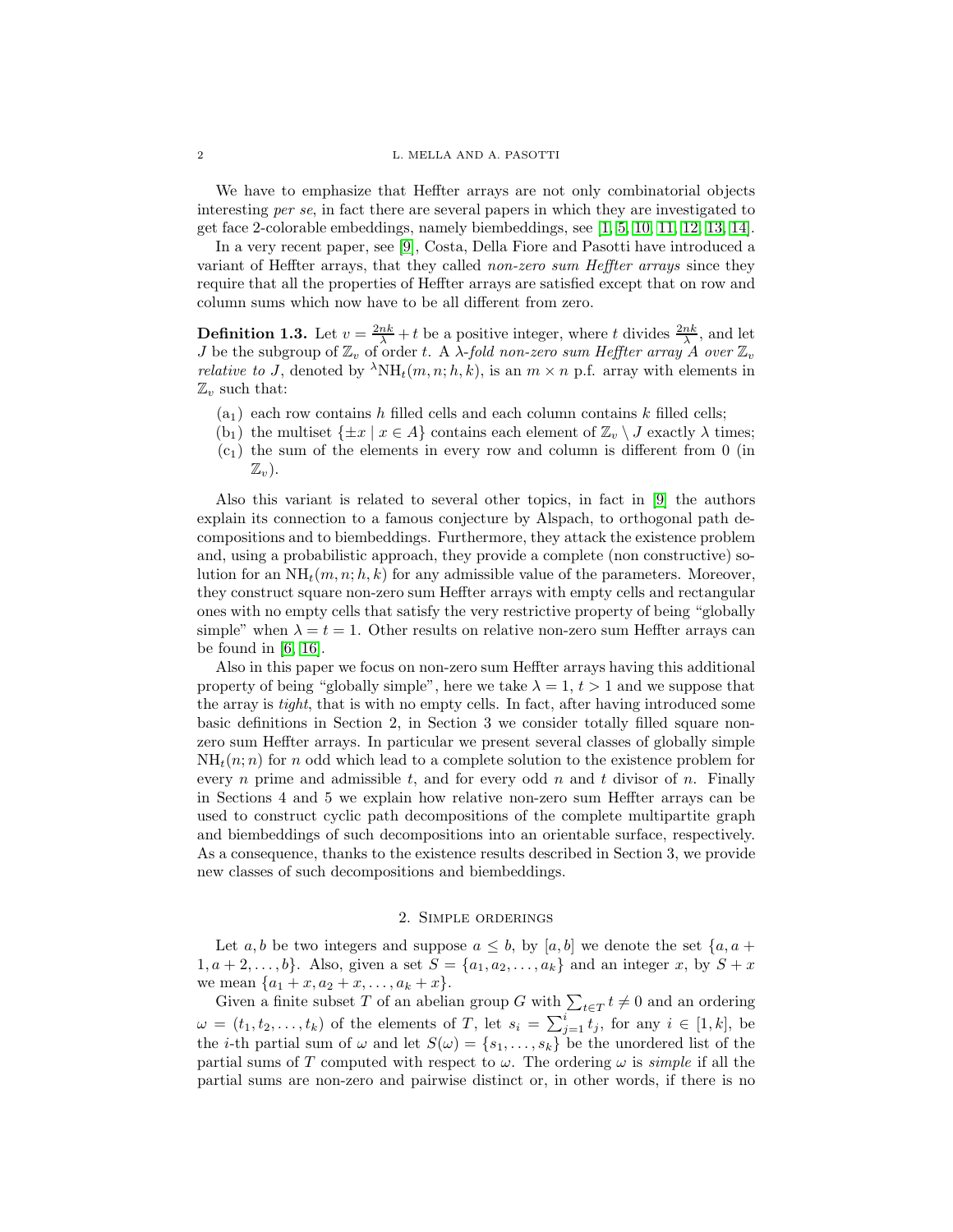proper subsequence of  $\omega$  that sums to 0. Note that if  $\omega$  is a simple ordering so is  $\omega^{-1} = (t_k, t_{k-1}, \ldots, t_1).$ 

If A is an  $m \times n$  p.f. array, its rows and columns are denoted by  $R_1, \ldots, R_m$  and by  $C_1, \ldots, C_n$ , respectively. By  $\mathcal{E}(A)$  we mean the unordered list of the elements of the filled cells of A. Analogously, by  $\mathcal{E}(R_i)$  and  $\mathcal{E}(C_i)$  we denote the unordered lists of elements of the *i*-th row and of the *j*-th column, respectively, of A. By  $\omega_{R_i}$  and  $\omega_{C_i}$  we mean a simple ordering of the *i*-th row and of the *j*-th column, respectively. If A is a non-zero sum Heffter array, by a *natural ordering* of a row (column) of  $A$ we mean the ordering from left to right (from top to bottom) starting from a given element of such a row (column). Also, A is said

- $\bullet$  simple if each row and each column of  $A$  admits a simple ordering;
- *globally simple* if each row and each column of A admits a simple natural ordering.

<span id="page-2-1"></span>Remark 2.1. Note that there is an important difference in the definition of the property of being globally simple for Heffter arrays (see [\[3,](#page-33-13) [10\]](#page-33-6)) and for non-zero sum Heffter arrays. In fact for the first ones each row and each column has exactly one natural ordering, while if we have a non-zero sum Heffter array the number of natural orderings of a row (column) is equal to the number of its filled cells, since it depends on the starting element. Suppose for instance that  $R = (1, 10, 4, -11)$ is a row of an  $NH(4, 4)$ . If we compute its partial sums with respect to the natural ordering starting from 1 we get  $S(R) = (1, 11, 15, 4)$ , and hence the ordering is simple, while if we compute its partial sums with respect to the natural ordering starting from 4 we get  $S(R) = (4, -7, -6, 4)$  and hence the ordering is not simple. So it is clear that when we compute the partial sums of a row or of a column we have always to indicate the starting element. In the following, given an array  $A = (a_{i,j})$ , with a little abuse of notation, by  $S(R_i)$   $(S(C_i))$  we will denote the unordered list of the partial sums of the row  $R_i$  (the column  $C_j$ ) with respect to the natural ordering calculated starting from the element  $a_{i,1}$   $(a_{1,i})$ .

<span id="page-2-2"></span>Remark 2.2. If a row or a column admits a simple natural ordering, then all its partial sums are different from zero and hence, in particular, also the sum of all its elements is different from 0. Hence in our constructions of globally simple non-zero sum Heffter arrays first we prove only that conditions  $(a_1)$  and  $(b_1)$  of Definition [1.3](#page-1-0) are satisfied. Then we show that each row and each column admits a simple natural ordering, obtaining as a consequence that also condition  $(c_1)$  is satisfied.

Now we can explain the connection between non-zero sum Heffter arrays and the following conjecture proposed by Alspach.

<span id="page-2-0"></span>**Conjecture 2.3.** Let  $T \in \mathbb{Z}_v \setminus \{0\}$  with  $\sum_{t \in T} t \neq 0$ , then there exists a simple ordering of T .

Clearly, if it holds, then every non-zero sum Heffter array is simple. Several partial results on Conjecture [2.3](#page-2-0) have been obtained, see [\[8\]](#page-33-14) and the references therein.

# 3. CONSTRUCTIONS OF GLOBALLY SIMPLE  $NH_t(n; n)$ , n ODD

In this section we consider tight square relative non-zero sum Heffter arrays, namely  $NH<sub>t</sub>(n; n)$ ; in details for every odd  $n \geq 1$  we present direct constructions of a globally simple  $NH_t(n; n)$  for  $t \in \{2, 2n, n^2, 2n^2\}$  and whenever t divides n. In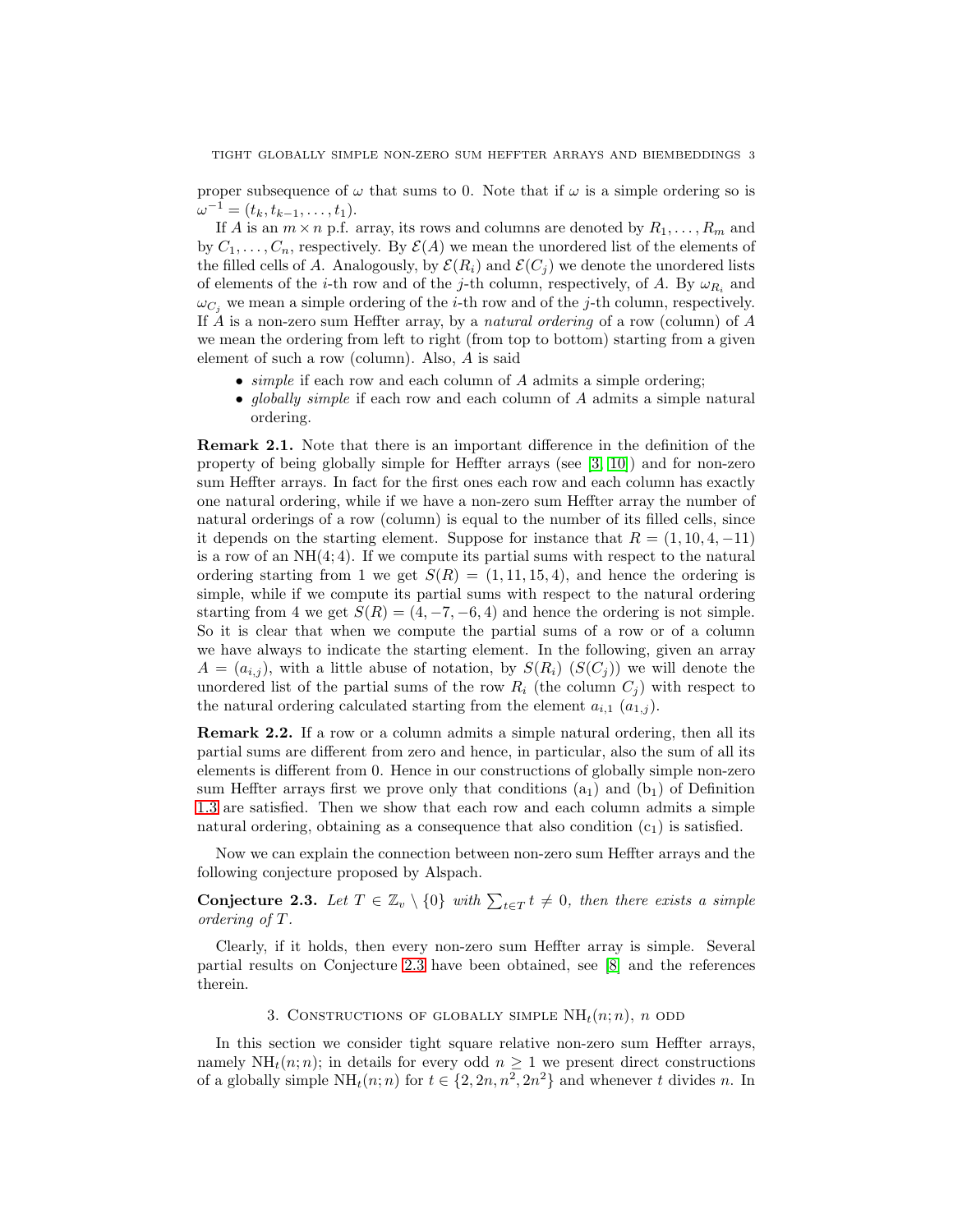particular, this will allow us to give a complete solution to the existence problem of a globally simple  $NH<sub>t</sub>(n; n)$  for every prime n and every admissible t.

To present these constructions we have to introduce the concept of support of an array, of a row and of a column. Given a relative non-zero sum Heffter array  $NH_t(n; n)$ , say A, and viewed its elements as integers in  $\pm \left\{1, \ldots, \left|\frac{2n^2+t}{2}\right|\right\}$  the support of A, denoted by  $supp(A)$ , is defined to be the set of absolute values of the elements contained in A. Analogously one can define the support of a row and of a column of A. Note that if A is an  $NH_t(n;n)$ , then its elements belong to  $\mathbb{Z}_{2n^2+t}$ and we have to avoid the elements of the subgroup of  $\mathbb{Z}_{2n^2+t}$  of order t, denoted by  $\frac{2n^2+t}{t}\mathbb{Z}_{2n^2+t}$ .

The following lemma will play a fundamental role in showing that the arrays we are going to construct are globally simple. Its proof is trivial and hence it is left to the reader.

<span id="page-3-1"></span>**Lemma 3.1.** Let a, b and g be elements in an abelian group G, and let  $\ell$  be a positive integer. Consider the orderings  $\omega = (a, b, a + g, b - g, a + 2g, b - 2g, \ldots, b (\ell-1)g, a+\ell g$  and  $\nu = (a, b, a+g, b-g, a+2g, b-2g, \ldots, a+\ell g, b-\ell g)$ . Then:

(1) the unordered list of the partial sums of the ordering  $\omega$  is

 $S(\omega) = \{k(a + b) : 1 \leq k \leq \ell\} \cup \{a + k(a + b + g) : 0 \leq k \leq \ell\};$ 

(2) the unordered list of the partial sums of the ordering  $\omega^{-1}$  is

$$
S(\omega^{-1}) = \{k(a+b+g) : 1 \le k \le \ell\} \cup \{a+\ell g + k(a+b) : 0 \le k \le \ell\};
$$

(3) the unordered list of the partial sums of the ordering  $\nu$  is

$$
S(\nu) = \{k(a+b) : 1 \le k \le \ell + 1\} \cup \{a + k(a+b+g) : 0 \le k \le \ell\};
$$

(4) the unordered list of the partial sums of the ordering  $\nu^{-1}$  is

$$
S(\nu^{-1}) = \{k(a+b) : 1 \le k \le \ell+1\} \cup \{b-\ell g + k(a+b+g) : 0 \le k \le \ell\}.
$$

We point out that all the following proofs are constructive, in fact we give direct constructions of a globally simple  $NH<sub>t</sub>(n;n)$ , for suitable values of n and t, and we show that all the required properties are satisfied, keeping in mind Remarks [2.1](#page-2-1) and [2.2.](#page-2-2)

3.1. Globally simple  $NH<sub>2</sub>(n; n)$ . The arrays described in the following proposition can be found in [\[9,](#page-33-10) Theorem 5.5], where a construction of a globally simple  $NH(m, n; n, m)$  for every  $m, n \geq 1$  is given. Here, we show that for every integer  $n = m$  the same array is also a globally simple  $NH<sub>2</sub>(n;n)$ . We underline that in this construction we do not require n odd.

<span id="page-3-0"></span>**Proposition 3.2.** For every integer  $n \geq 1$ , there exists a globally simple  $NH_2(n;n)$ .

*Proof.* Let  $n \geq 1$  be an integer, and consider the  $n \times n$  matrix  $A = (a_{i,j})$  with elements in  $\mathbb{Z}_{2n^2+2}$  whose  $(i, j)$ -th entry is:

$$
a_{i,j} = \varepsilon [j + (i-1)n],
$$

where  $\varepsilon = 1$  if  $i \equiv j \pmod{2}$ , and  $\varepsilon = -1$  otherwise. Since the array is tight and, as shown in [\[9\]](#page-33-10),  $supp(A) = [1, n^2]$ , conditions  $(a_1)$  and  $(b_1)$  of Definition [1.3](#page-1-0) are satisfied.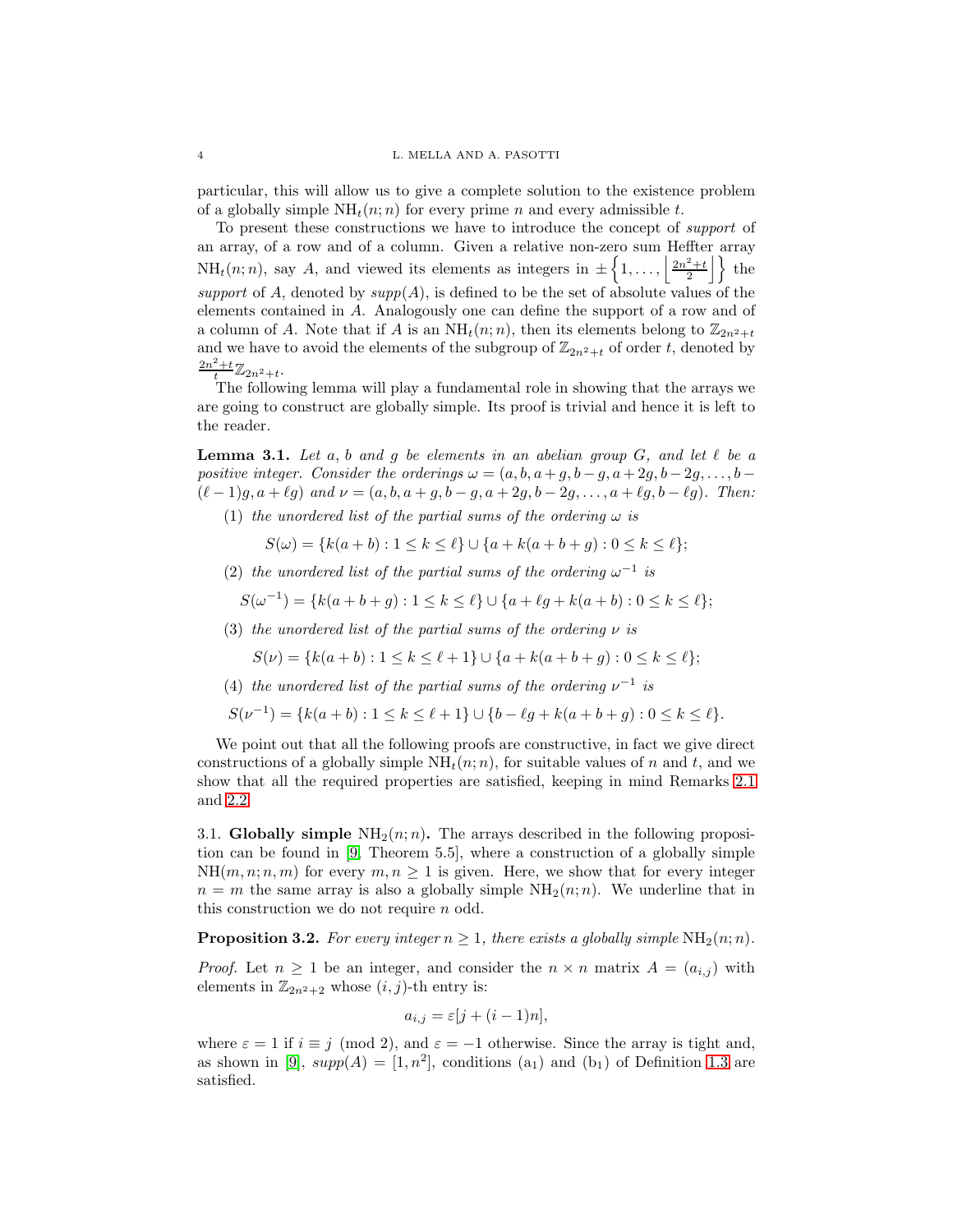It now remains to check that the array satisfies condition  $(c_1)$  of Definition [1.3](#page-1-0) and it is globally simple. As proved in [\[9\]](#page-33-10), the unordered list of the partial sums of the j-th column of A, for  $j \in [1, n]$ , is  $S(C_j) = X_j \cup Y_j$ , where:

$$
X_j = \left\{ (-1)^j k n : k \in \left[1, \left\lfloor \frac{n}{2} \right\rfloor \right] \right\},
$$
  

$$
Y_j = \left\{ (-1)^{j+1} (j + k n) : k \in \left[0, \left\lfloor \frac{n-1}{2} \right\rfloor \right] \right\}.
$$

It can be easily seen that  $X_j$  and  $Y_j$  are disjoint sets modulo  $2n^2 + 2$ , containing only non-zero elements.

Now, for every  $i \in [1, n]$  the unordered list of partial sums of the *i*-th row of A is  $S(R_i) = X_i \cup Y_i$ , where:

$$
X_i = \left\{ (-1)^i k : k \in \left[1, \left\lfloor \frac{n}{2} \right\rfloor \right] \right\},
$$
  

$$
Y_i = \left\{ (-1)^{i+1} (1 + (i-1)n + k) : k \in \left[0, \left\lfloor \frac{n-1}{2} \right\rfloor \right] \right\}.
$$

As before, it can be seen that  $X_i$  and  $Y_i$  are disjoint sets modulo  $2n^2 + 2$ , and that no element in these sets is zero.

Hence, for every integer  $n \geq 1$  the array is globally simple, so, in particular, every row and column has non-zero sum, proving that also condition  $(c_1)$  of Definition [1.3](#page-1-0) is satisfied.  $\square$ 

<span id="page-4-0"></span>Remark 3.3. From the globally simple array A shown in Proposition [3.2,](#page-3-0) the total sum of the elements of each row and of each column can be easily found, minding the parity of n. For every odd integer  $n \geq 1$ , considering the element of  $Y_j$  and that of  $Y_i$  for  $k = \frac{n-1}{2}$ , we get that for every  $i, j \in [1, n]$ :

$$
\sum_{\substack{a_{i,j} \in C_j \\ \sum_{a_{i,j} \in R_i} a_{i,j} = (-1)^{i+1} \left( j + \frac{n-1}{2} n \right);}} \sum_{a_{i,j} \in R_i} a_{i,j} = (-1)^{i+1} \left( (i-1)n + \frac{n+1}{2} \right).
$$

Analogously, for every even integer  $n \geq 1$ , considering the element of  $X_j$  and that of  $X_i$  with  $k = \frac{n}{2}$ , we obtain that for every  $i, j \in [1, n]$ :

$$
\sum_{a_{i,j}\in C_j} a_{i,j} = (-1)^j \frac{n^2}{2};
$$
  

$$
\sum_{a_{i,j}\in R_i} a_{i,j} = (-1)^i \frac{n}{2}.
$$

**Example 3.4.** Following the proof of Proposition [3.2,](#page-3-0) we obtain the  $NH<sub>2</sub>(11;11)$ below, whose elements belong to  $\mathbb{Z}_{244}$ :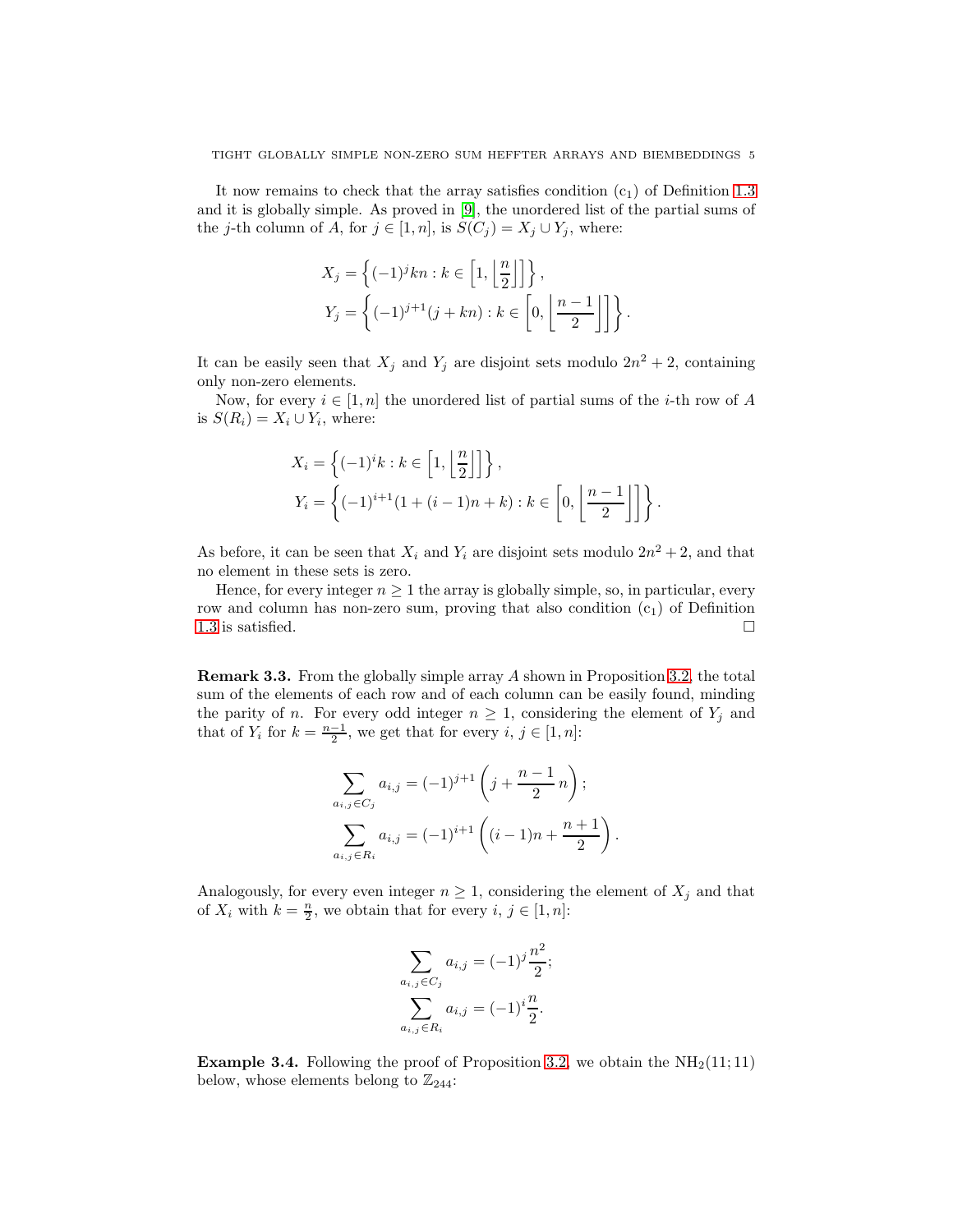|        | $-2$   | 3      | $-4$   | 5      | $-6$   | 7       | $-8$   | 9      | $-10$  | 11     |
|--------|--------|--------|--------|--------|--------|---------|--------|--------|--------|--------|
| $-12$  | 13     | $-14$  | 15     | $-16$  | 17     | $-18$   | 19     | $-20$  | 21     | $-22$  |
| 23     | $-24$  | 25     | $-26$  | 27     | $-28$  | 29      | $-30$  | 31     | $-32$  | 33     |
| $-34$  | 35     | $-36$  | 37     | $-38$  | 39     | $-40$   | 41     | $-42$  | 43     | $-44$  |
| 45     | $-46$  | 47     | $-48$  | 49     | $-50$  | 51      | $-52$  | 53     | $-54$  | 55     |
| $-56$  | 57     | $-58$  | 59     | $-60$  | 61     | $-62\,$ | 63     | $-64$  | 65     | $-66$  |
| 67     | $-68$  | 69     | $-70$  | 71     | $-72$  | 73      | $-74$  | 75     | $-76$  | 77     |
| $-78$  | 79     | $-80$  | 81     | $-82$  | 83     | $-84$   | 85     | $-86$  | 87     | $-88$  |
| 89     | $-90$  | 91     | $-92$  | 93     | $-94$  | 95      | $-96$  | 97     | $-98$  | 99     |
| $-100$ | 101    | $-102$ | 103    | $-104$ | 105    | $-106$  | 107    | $-108$ | 109    | $-110$ |
| 111    | $-112$ | 113    | $-114$ | 115    | $-116$ | 117     | $-118$ | 119    | $-120$ | 121    |

And similarly, we obtain the  $NH_2(10; 10)$  below, filled with elements in  $\mathbb{Z}_{202}$ :

|              | $^{-2}$  | 3        | -4    | 5        | $-6$  |              | $-8$     | 9        | $-10$ |
|--------------|----------|----------|-------|----------|-------|--------------|----------|----------|-------|
| $^{\rm -11}$ | 12       | $^{-13}$ | 14    | $-15$    | 16    | $^{\rm -17}$ | 18       | $-19$    | 20    |
| 21           | $-22$    | 23       | $-24$ | 25       | $-26$ | 27           | $^{-28}$ | 29       | $-30$ |
| $-31$        | 32       | $^{-33}$ | 34    | $-35$    | 36    | $^{-37}$     | 38       | $^{-39}$ | 40    |
| 41           | -42      | 43       | -44   | 45       | $-46$ | 47           | $^{-48}$ | 49       | $-50$ |
|              |          |          |       |          |       |              |          |          |       |
| $-51$        | 52       | $^{-53}$ | 54    | $-55\,$  | 56    | $^{-57}$     | 58       | $^{-59}$ | 60    |
| 61           | $^{-62}$ | 63       | -64   | 65       | $-66$ | 67           | $-68$    | 69       | $-70$ |
| $-71$        | 72       | $^{-73}$ | 74    | $^{-75}$ | 76    | -77          | 78       | -79      | 80    |
| 81           | $-82$    | 83       | $-84$ | 85       | $-86$ | 87           | $-88$    | 89       | $-90$ |

3.2. Globally simple  $NH_{2n}(n;n)$ .

<span id="page-5-0"></span>**Proposition 3.5.** For every odd integer  $n \geq 1$  there exists a globally simple  $NH_{2n}(n;n).$ 

*Proof.* Let  $n \geq 1$  be odd and consider the  $n \times n$  array A with elements in  $\mathbb{Z}_{2n^2+2n}$ whose  $(i, j)$ -th entry is:

$$
a_{i,j} = \begin{cases} i + (n+1)(j-1) & \text{for } i \equiv j \pmod{2}, \\ n^2 + n - i - (n+1)(j-1) & \text{for } i \not\equiv j \pmod{2}. \end{cases}
$$

A has no empty cells, thus condition  $(a_1)$  of Definition [1.3](#page-1-0) is trivially satisfied. It can then be verified that, for  $j \in \left[1, \frac{n-1}{2}\right]$ , the support of the columns is:

$$
supp(C_j \cup C_{n-j+1}) = [1 + (n+1)(j-1), n + (n+1)(j-1)] \cup
$$

$$
[n^2 - (n+1)(j-1), n^2 + n - 1 - (n+1)(j-1)]
$$

and that

$$
supp\left(C_{\frac{n+1}{2}}\right) = \left[1 + \frac{n^2 - 1}{2}, n + \frac{n^2 - 1}{2}\right],
$$

from which we obtain that  $supp(A) = [1, n^2 + n] \setminus \{n + 1, 2(n + 1), \ldots, n(n + 1)\}.$ 

We now examine the partial sums of the columns of A. For any odd  $j \in [1, n]$ the *j*-th column of  $A$  is given by:

$$
C_j = (1 + (n+1)(j-1), n^2 + n - 2 - (n+1)(j-1), 3 + (n+1)(j-1),
$$
  
\n
$$
n^2 + n - 4 - (n+1)(j-1), \ldots, n^2 + n - (n-1) - (n+1)(j-1),
$$
  
\n
$$
n + (n+1)(j-1)).
$$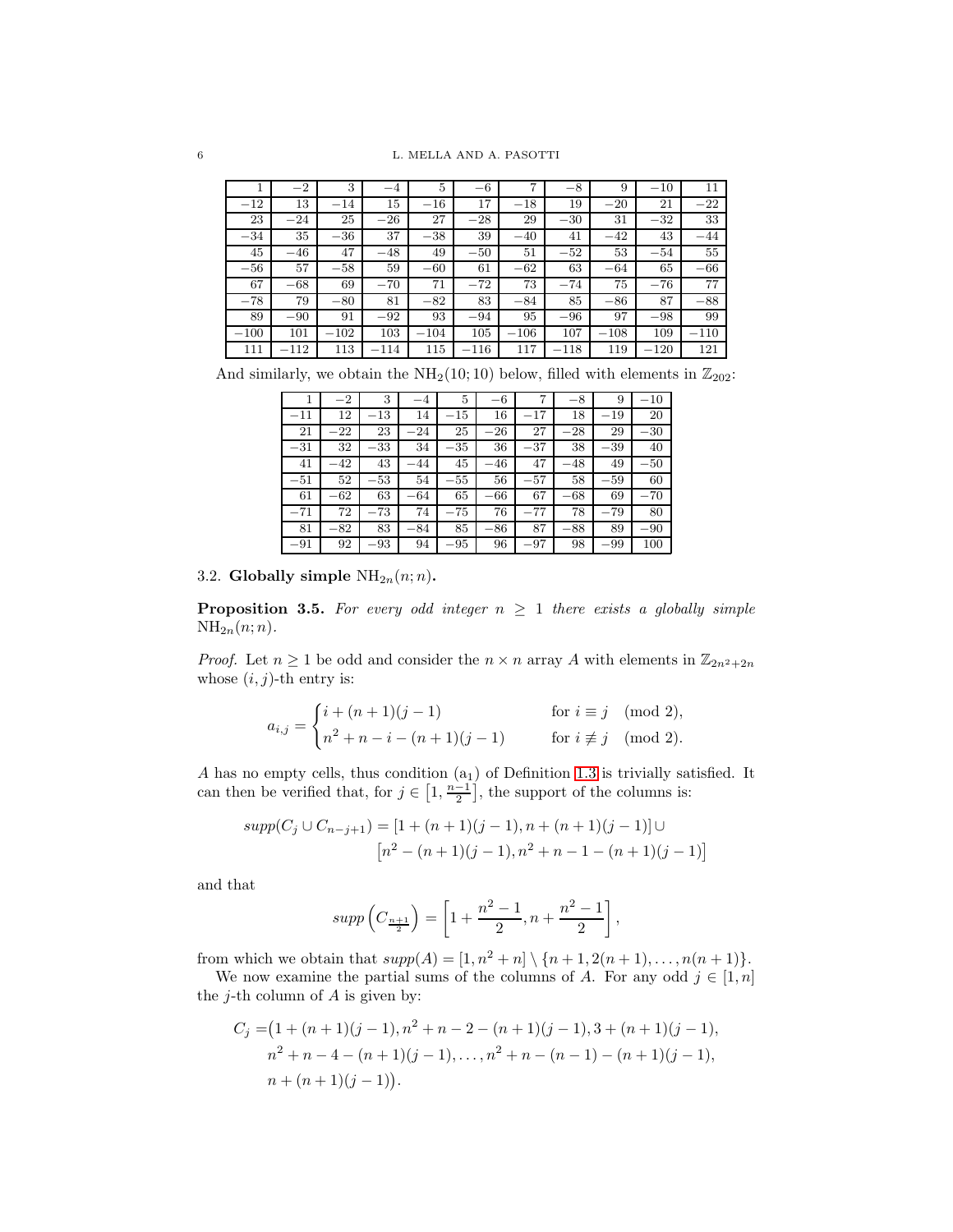Define now:

$$
X = \left\{ k(n^2 + n - 1) : k \in \left[1, \frac{n-1}{2}\right] \right\},\
$$
  

$$
Y_j = \left\{ 1 + (n+1)(j-1) + k(n^2 + n + 1) : k \in \left[0, \frac{n-1}{2}\right] \right\}.
$$

By applying Lemma [3.1\(](#page-3-1)1) with  $a = 1 + (n+1)(j-1)$ ,  $b = n^2 + n - 2 - (n+1)(j-1)$ ,  $g = 2$  and  $\ell = \frac{n-1}{2}$ , it can be seen that for any column  $C_j$ , with j odd, it results  $S(C_j) = X \cup Y_j$ . We notice that in  $\mathbb{Z}_{2n^2+2n}$  both X and  $Y_j$  are sets not containing zero. It remains to check that  $X$  and  $Y_j$  are disjoint. Assume by contradiction that there exist  $k_1 \in \left[1, \frac{n-1}{2}\right], k_2 \in \left[0, \frac{n-1}{2}\right]$  and an odd j such that:

$$
k_1(n^2 + n - 1) \equiv 1 + (n+1)(j-1) + k_2(n^2 + n + 1) \pmod{2n^2 + 2n}.
$$

It is easy to see that this would imply:

$$
k_1 + k_2 + 1 \equiv 0 \pmod{n+1}.
$$

However, by the hypothesis on  $k_1$  and  $k_2$  we have  $1 \leq k_1 + k_2 \leq n-1$ , so we obtain a contradiction. Then, the partial sums of  $C_j$ , j odd, are pairwise distinct, and non-zero.

It can be checked that for any even  $j \in [1, n]$  the j-th column of A is:

$$
C_j = (n^2 + n - 1 - (n+1)(j-1), 2 + (n+1)(j-1), n^2 + n - 3 - (n+1)(j-1),
$$
  

$$
4 + (n+1)(j-1), \ldots, n-1 + (n+1)(j-1), n^2 - (n+1)(j-1)).
$$

Now, consider:

$$
X = \left\{ k(n^2 + n + 1) : k \in \left[1, \frac{n-1}{2}\right] \right\},\
$$
  

$$
Y_j = \left\{ n^2 - 2 - (n+1)(j-2) + k(n^2 + n - 1) : k \in \left[0, \frac{n-1}{2}\right] \right\}.
$$

By applying Lemma [3.1\(](#page-3-1)1) with  $a = n^2 + n - 1 - (n+1)(j-1)$ ,  $b = (n+1)(j-1)+2$ ,  $g = -2$  and  $\ell = \frac{n-1}{2}$ , it can be seen that for any column  $C_j$ , with j even, we have  $S(C_i) = X \cup Y_i$ . Reasoning as before, one can see that X and Y<sub>i</sub> are disjoint sets not containing zero, hence the partial sums are pairwise distinct and non-zero.

Now we consider the partial sums of the rows. It is easy to see that for any odd  $i \in [1, n]$  the *i*-th row of the matrix is:

$$
R_i = (i, n^2 - 1 - i, i + 2(n + 1), n^2 - 1 - i - 2(n + 1), i + 4(n + 1), \dots, n^2 - 1 - i - (n - 3)(n + 1), i + (n - 1)(n + 1)).
$$

Then, set:

$$
X = \left\{ k(n^2 - 1) : k \in \left[1, \frac{n-1}{2}\right] \right\},\
$$
  

$$
Y_i = \left\{ i + k(n^2 + 2n + 1) : k \in \left[0, \frac{n-1}{2}\right] \right\}.
$$

By applying Lemma [3.1\(](#page-3-1)1) with  $a = i$ ,  $b = n^2 - 1 - i$ ,  $g = 2n + 2$  and  $\ell = \frac{n-1}{2}$ , it can be seen that for any row  $R_i$ , i odd, it results  $S(R_i) = X \cup Y_i$ . Since we are working in  $\mathbb{Z}_{2n^2+2n}$ , we can rewrite  $Y_i$  as:

$$
Y_i = \left\{ i + k(1 - n^2) : k \in \left[0, \frac{n-1}{2}\right] \right\}.
$$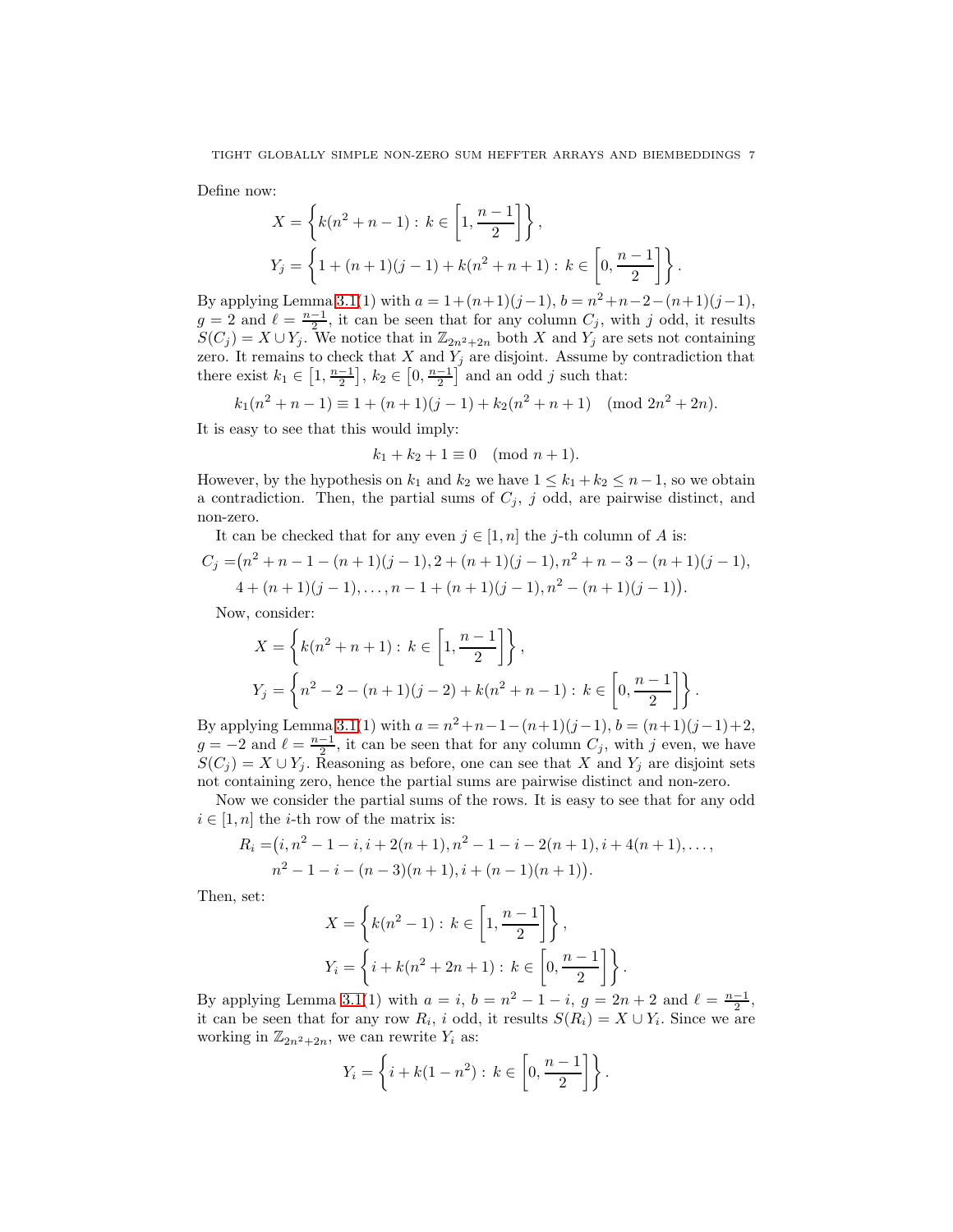Now, we have to show that  $S(R_i)$  is a set and that  $0 \notin S(R_i)$ . We first notice that in  $\mathbb{Z}_{2n^2+2n}$  both X and  $Y_i$  are sets not containing zero. By way of contradiction, assume that for some  $k_1 \in \left[1, \frac{n-1}{2}\right]$ ,  $k_2 \in \left[0, \frac{n-1}{2}\right]$  and odd *i* we have:

 $k_1(n^2 - 1) \equiv i + k_2(1 - n^2) \pmod{2n^2 + 2n}.$ 

This would imply that:

$$
(k_1 + k_2)(n^2 - 1) \equiv (k_1 + k_2)(n - 1)(n + 1) \equiv i \pmod{2n^2 + 2n}.
$$

It would then follow that i is a multiple of  $n + 1$ ; however,  $i \in [1, n]$ . We have then proven that all the partial sums are distinct and non-zero.

Finally, it is not hard to see that for any even  $i \in [1, n]$  the *i*-th row of A is:

$$
R_i = (n^2 + n - i, i + (n + 1), n^2 + n - i - 2(n + 1), i + 3(n + 1), \dots, i + (n - 2)(n + 1), n^2 + n - i - (n + 1)(n - 1)).
$$

Now, let:

$$
X = \left\{ k(n^{2} + 2n + 1) : k \in \left[1, \frac{n-1}{2}\right] \right\},\,
$$
  

$$
Y_{i} = \left\{ n^{2} + n - i + k(n^{2} - 1) : \left[0, \frac{n-1}{2}\right] \right\}.
$$

By applying Lemma [3.1\(](#page-3-1)1) with  $a = n^2 + n - i$ ,  $b = n + 1 + i$ ,  $g = -2n - 2$  and  $\ell = \frac{n-1}{2}$ , it can be seen that for any row  $R_i$ , i even, we have  $S(R_i) = X \cup Y_i$ . Since, as before, we are working in  $\mathbb{Z}_{2n^2+2n}$ , we can rewrite X as:

$$
X = \left\{ k(1 - n^2) : k \in \left[1, \frac{n-1}{2} \right] \right\}.
$$

With an argument similar to the previous one we can show that  $X$  and  $Y_i$  are disjoint sets not containing zero, proving that the rows of A admit a simple natural ordering. This concludes the proof.

<span id="page-7-0"></span>Remark 3.6. Let A be the globally simple array described in Proposition [3.5.](#page-5-0) For every odd  $j \in [1, n]$  looking at the element of the corresponding  $Y_j$  obtained for  $k = \frac{n-1}{2}$  we get

$$
\sum_{a_{i,j}\in C_j} a_{i,j} = j(n+1) + \frac{n^3 - 2n - 1}{2} = (n+1)\left(\frac{n^2 - n - 1}{2} + j\right);
$$

while for every even  $j \in [1, n]$ :

$$
\sum_{a_{i,j}\in C_j} a_{i,j} = -j(n+1) + \frac{n^3 + 2n^2 + 2n + 1}{2} = (n+1)\left(\frac{n^2 + n + 1}{2} - j\right).
$$

It can be seen that the previous expressions can be written in a more compact form, obtaining that for every  $j \in [1, n]$ :

$$
\sum_{a_{i,j}\in C_j} a_{i,j} = (n+1)\left(\frac{n^2}{2} + (-1)^j \frac{n+1-2j}{2}\right).
$$

Finally, for every  $i \in [1, n]$ , considering the element of the corresponding  $Y_i$  with  $k = \frac{n-1}{2}$  we get

$$
\sum_{a_{i,j}\in R_i} a_{i,j} = \frac{n^2+n}{2} + (-1)^i \left(\frac{n^3+1}{2} - i\right).
$$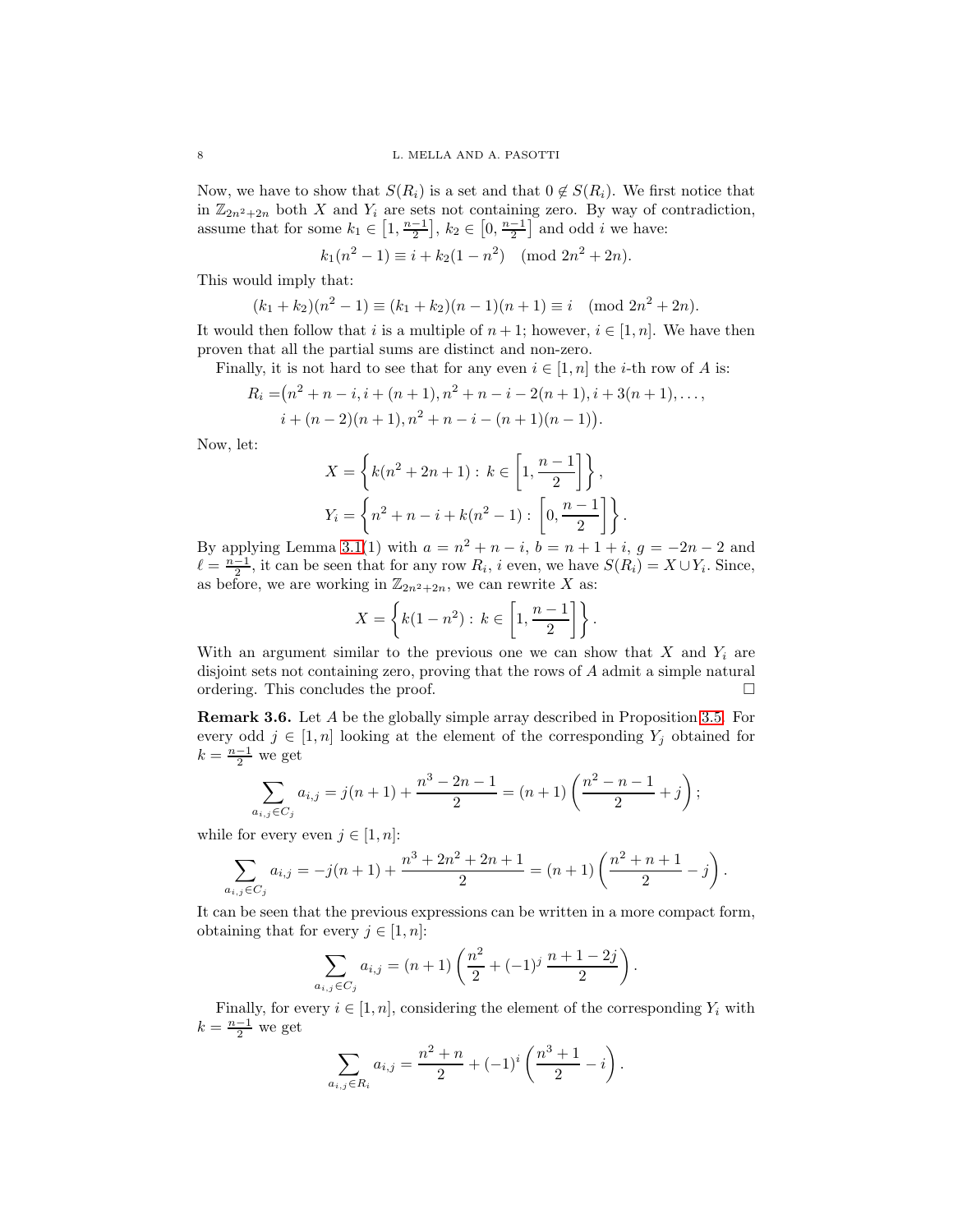**Example 3.7.** Following the proof of Proposition [3.5,](#page-5-0) we obtain the  $NH_{22}(11;11)$ below, whose elements belong to  $\mathbb{Z}_{264}$ :

| 1   | 119 | 25  | 95 | 49 | 71 | 73 | 47 | 97  | 23  | 121            |
|-----|-----|-----|----|----|----|----|----|-----|-----|----------------|
| 130 | 14  | 106 | 38 | 82 | 62 | 58 | 86 | 34  | 110 | 10             |
| 3   | 117 | 27  | 93 | 51 | 69 | 75 | 45 | 99  | 21  | 123            |
| 128 | 16  | 104 | 40 | 80 | 64 | 56 | 88 | 32  | 112 | 8              |
| 5   | 115 | 29  | 91 | 53 | 67 | 77 | 43 | 101 | 19  | 125            |
| 126 | 18  | 102 | 42 | 78 | 66 | 54 | 90 | 30  | 114 | 6              |
| 7   | 113 | 31  | 89 | 55 | 65 | 79 | 41 | 103 | 17  | 127            |
| 124 | 20  | 100 | 44 | 76 | 68 | 52 | 92 | 28  | 116 | 4              |
| 9   | 111 | 33  | 87 | 57 | 63 | 81 | 39 | 105 | 15  | 129            |
| 122 | 22  | 98  | 46 | 74 | 70 | 50 | 94 | 26  | 118 | $\overline{2}$ |
| 11  | 109 | 35  | 85 | 59 | 61 | 83 | 37 | 107 | 13  | 131            |

3.3. Globally simple  $NH_{n^2}(n;n)$ .

<span id="page-8-0"></span>**Proposition 3.8.** For every odd integer  $n \geq 1$ , there exists a globally simple  $NH_{n^2}(n;n).$ 

*Proof.* Let  $n \geq 1$  be an odd integer, and consider the  $n \times n$  matrix A with elements in  $\mathbb{Z}_{3n^2}$  whose  $(i, j)$ -th entry is:

$$
a_{i,j} = \begin{cases} \varepsilon (3n(j-1) + 3(i-1) + 1) & \text{for } j \in \left[1, \frac{n+1}{2}\right], \\ \varepsilon (3nj - 3i + 1) & \text{for } j \in \left[\frac{n+3}{2}, n\right], \end{cases}
$$

where  $\varepsilon = 1$  if  $i \equiv j \pmod{2}$  and  $\varepsilon = -1$  otherwise. Condition  $(a_1)$  of Definition [1.3](#page-1-0) is trivially verified. It is easy to see that for  $j \in \left[1, \frac{n-1}{2}\right]$ :

$$
supp(C_j \cup C_{n-j+1}) = [1 + 3n(j-1), 3nj-1] \setminus \{3k : k \in [n(j-1)+1, nj-1]\},
$$

also,

$$
supp\left(C_{\frac{n+1}{2}}\right) = \left[1 + 3n\frac{n-1}{2}, \frac{3n^2-1}{2}\right] \setminus \left\{3k : k \in \left[\frac{n^2-n+2}{2}, \frac{n^2-1}{2}\right]\right\}.
$$

It then follows that condition  $(b_1)$  of Definition [1.3](#page-1-0) is satisfied.

We now need to check that the property of being globally simple holds. It is easy to see that for any odd  $j \in \left[1, \frac{n+1}{2}\right]$ , the j-th column of A is:

$$
C_j = (3n(j-1)+1, -3n(j-1)-4, 3n(j-1)+7, -3n(j-1)-10, \dots, -3n(j-1)-3(n-2)-1, 3n(j-1)+3(n-1)+1).
$$

Define now:

$$
X = \left\{-3k : k \in \left[1, \frac{n-1}{2}\right]\right\},\
$$
  

$$
Y_j = \left\{3n(j-1) + 3k + 1 : k \in \left[0, \frac{n-1}{2}\right]\right\}.
$$

By applying Lemma [3.1\(](#page-3-1)1), with  $a = 3n(j-1) + 1$ ,  $b = -3n(j-1) - 4$ ,  $g = 6$ and  $\ell = \frac{n-1}{2}$ , we obtain  $S(C_j) = X \cup Y_j$ . It can then be seen that X and Y<sub>j</sub> are sets non containing 0. Note also that  $X$  and  $Y_j$  are trivially disjoint for every odd  $j \in [1, \frac{n+1}{2}]$ , as their elements belong to different equivalence classes modulo 3.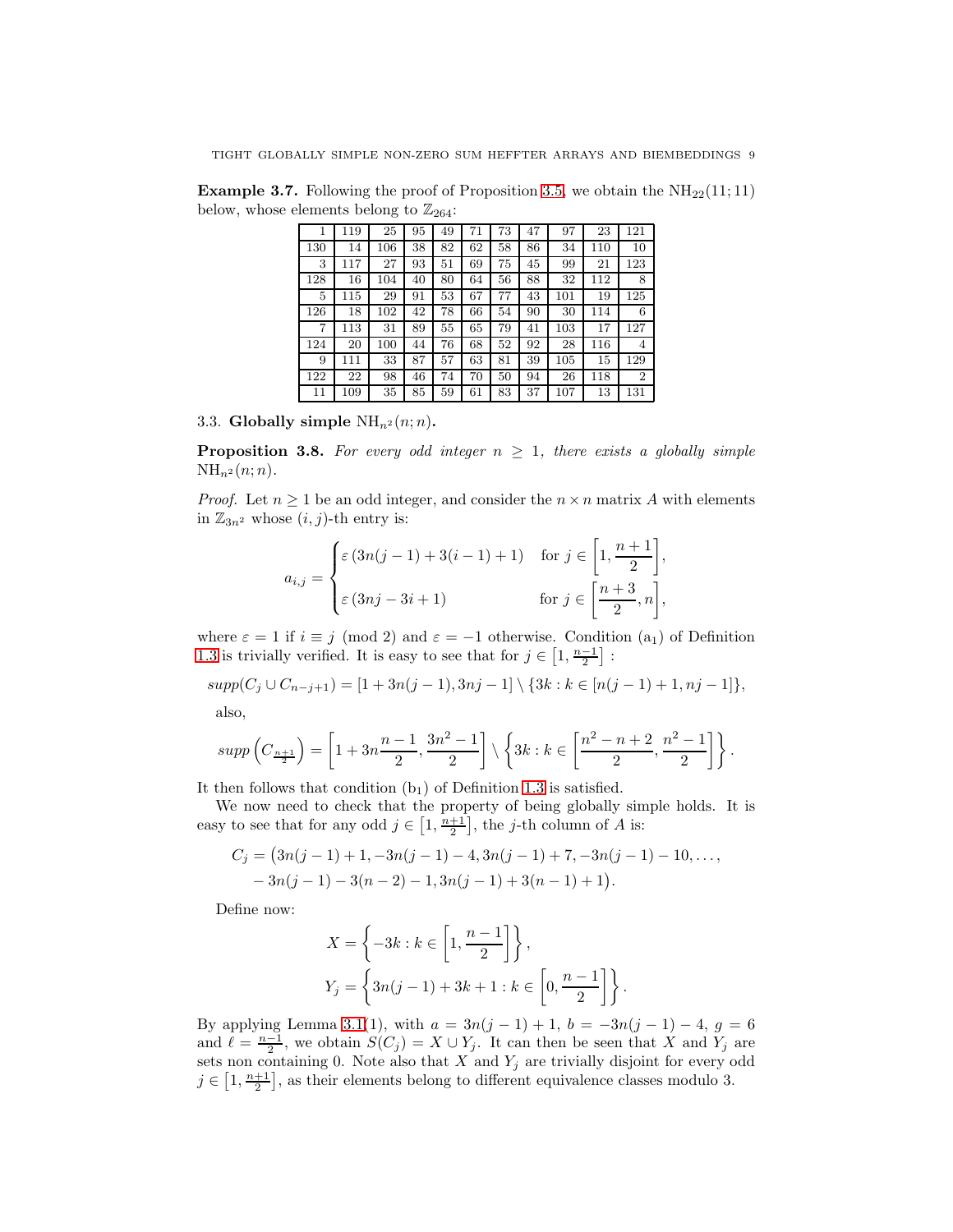Now, for every odd  $j \in \left[\frac{n+3}{2}, n\right]$ , the j-th column of A is:  $C_j = (3nj-2, -3nj+5, 3nj-8, -3nj+11, \ldots, -3nj+3(n-1)-1, 3nj-3n+1).$ Define now:

$$
X = \left\{ 3k : k \in \left[ 1, \frac{n-1}{2} \right] \right\},\
$$
  

$$
Y_j = \left\{ 3nj - 2 - 3k : k \in \left[ 0, \frac{n-1}{2} \right] \right\}.
$$

By applying Lemma [3.1\(](#page-3-1)1) with  $a = 3nj - 2$ ,  $b = -3nj + 5$ ,  $g = -6$  and  $\ell = \frac{n-1}{2}$ , we obtain  $S(C_j) = X \cup Y_j$ . Clearly, X and  $Y_j$  are sets, containing only non-zero elements. By following the same argument to the previous one, we have that they are disjoint for every odd  $j \in \left[\frac{n+3}{2}, n\right]$ .

It can be verified that for every even  $j \in \left[1, \frac{n+1}{2}\right]$  the j-th column of A is:

$$
C_j = (-3n(j-1)-1,3n(j-1)+4,-3n(j-1)-7,3n(j-1)+10,\ldots,3n(j-1)+3(n-2)+1,-3n(j-1)-3(n-1)-1).
$$

Define:

$$
X = \left\{ 3k : k \in \left[ 1, \frac{n-1}{2} \right] \right\},\
$$
  

$$
Y_j = \left\{ -3n(j-1) - 1 - 3k : k \in \left[ 0, \frac{n-1}{2} \right] \right\}.
$$

By applying Lemma [3.1\(](#page-3-1)1) with  $a = -3n(j-1) - 1$ ,  $b = 3n(j-1) + 4$ ,  $g = -6$  and  $\ell = \frac{n-1}{2}$  it is easy to see that  $S(C_j) = X \cup Y_j$ . Moreover, X and Y<sub>j</sub> are sets not containing zero that are disjoint for every even  $j \in \left[1, \frac{n+1}{2}\right]$  since their elements belong to different equivalence classes modulo 3.

Finally, for every even  $j \in \left[\frac{n+3}{2}, n\right]$  the j-th column of A is:

 $C_j = (-3nj+2, 3nj-5, -3nj+8, 3nj-11, \ldots, 3nj-3(n-1)+1, -3nj+3n-1).$ 

Define then:

$$
X = \left\{-3k : k \in \left[1, \frac{n-1}{2}\right]\right\},\
$$
  

$$
Y_j = \left\{2 - 3nj + 3k : k \in \left[0, \frac{n-1}{2}\right]\right\}.
$$

By applying Lemma [3.1\(](#page-3-1)1) with  $a = -3nj + 2$ ,  $b = 3nj - 5$ ,  $g = 6$  and  $\ell = \frac{n-1}{2}$ , we obtain  $S(C_j) = X \cup Y_j$ . As before, note that, X and Y<sub>j</sub> are disjoint sets, containing only non-zero elements.

We have then proven that every column of the array admits a simple natural ordering.

Now, in order to check that the same property holds also for the rows, we need to distinguish two cases according to the congruence class of  $n$  modulo 4. **Case 1:**  $n \equiv 1 \pmod{4}$ .

Let  $i \in [1, n]$  be odd, it can then be checked that the *i*-th row of A is:

$$
R_{i} = \left(3i - 2, -3n - 3i + 2, 3i - 2 + 6n, -9n - 3i + 2, \dots, 3i - 2 + 3n \frac{n - 1}{2}, \frac{n + 1}{2 \text{ terms}}\right)
$$
  

$$
3n \frac{n - 3}{2} + 3i - 1, -3n \frac{n - 5}{2} - 3i + 1, 3n \frac{n - 7}{2} + 3i - 1, -3n \frac{n - 9}{2} - 3i + 1, \dots, 3n + 3i - 1, -3i + 1\right).
$$
  

$$
\frac{n - 1}{2} \text{ terms}
$$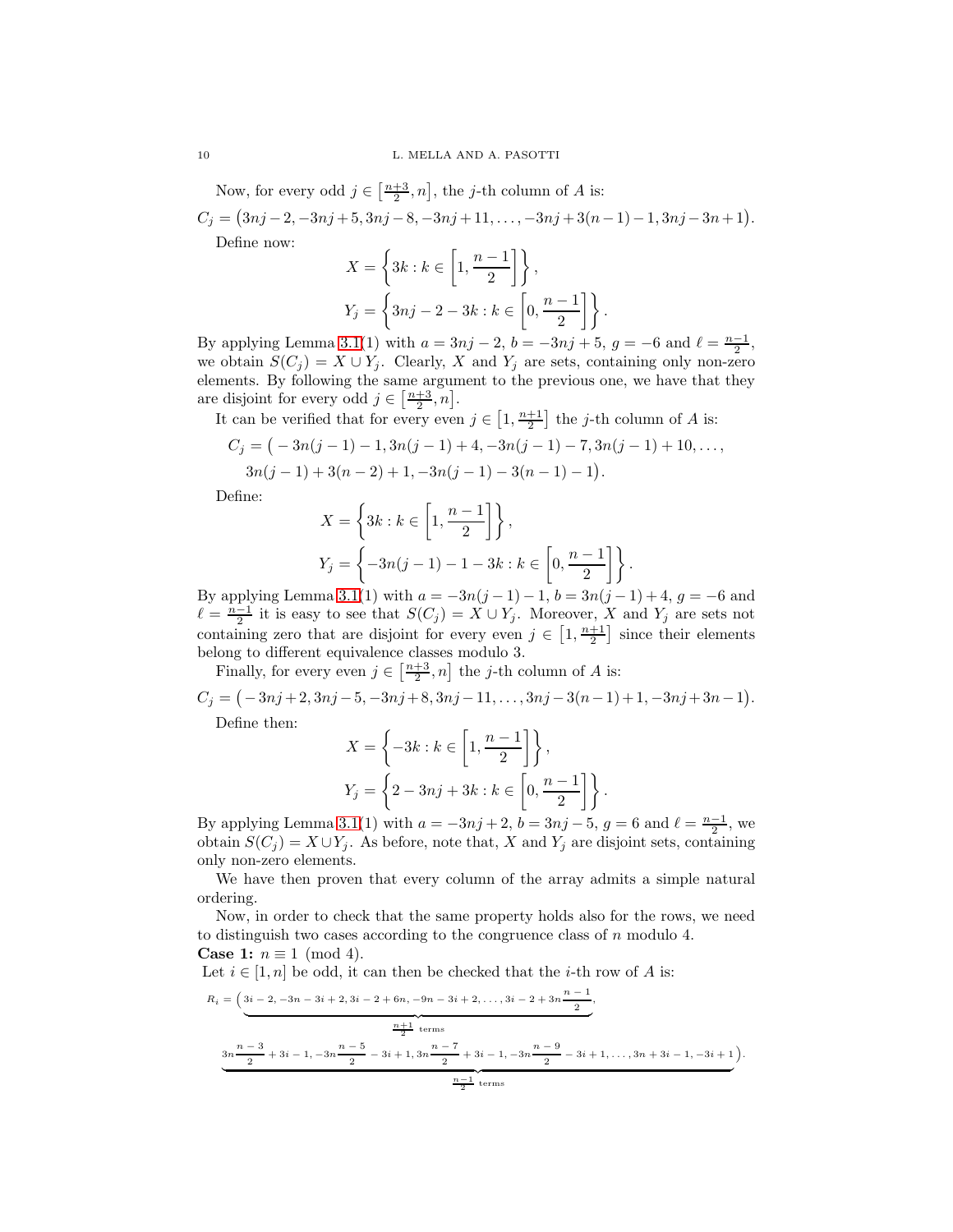Define:

$$
X = \left\{-3nk : k \in \left[1, \frac{n-1}{4}\right]\right\},\
$$
  
\n
$$
Y_i = \left\{3i - 2 + 3nk : k \in \left[0, \frac{n-1}{4}\right]\right\},\
$$
  
\n
$$
Z_i = \left\{3i - 2 + 3n\left(k + \frac{n-1}{4}\right) : k \in \left[1, \frac{n-1}{4}\right]\right\},\
$$
  
\n
$$
T_i = \left\{6i - 3 + 3n\frac{3n-7}{4} - 3nk : k \in \left[0, \frac{n-5}{4}\right]\right\}.
$$

By applying Lemma [3.1\(](#page-3-1)1) to the first  $\frac{n+1}{2}$  elements of  $R_i$ , with  $a = 3i - 2$ ,  $b =$  $-3n-3i+2$ ,  $g=6n$  and  $\ell=\frac{n-1}{4}$ , we obtain that  $X\cup Y_i\subset S(R_i)$ . Then, by applying Lemma [3.1\(](#page-3-1)4) to the remaining  $\frac{n-1}{2}$  elements of  $R_i$  with  $a = 1 - 3i$ ,  $b = -1 + 3n + 3i$ ,  $g = -6n$  and  $\ell = \frac{n-5}{4}$ , and adding the  $\frac{n+1}{2}$ -th partial sum of  $R_i$ , that is  $3i - 2 + 3n\frac{n-1}{4}$ , we obtain  $S(R_i) = X \cup Y_i \cup Z_i \cup T_i$ . It is easy to see that these are sets not containing zero; it then remains to check that they are pairwise disjoint. Notice that some of these sets are trivially disjoint modulo  $3n^2$ , since their elements belong to different equivalence classes modulo 3. Hence, it suffices to check that  $X \cap T_i = \emptyset$  and  $Y_i \cap Z_i = \emptyset$ . In the first case, assume by contradiction that there exist  $k_1 \in \left[1, \frac{n-1}{4}\right]$ ,  $k_2 \in \left[0, \frac{n-5}{4}\right]$  and i such that:

$$
-3nk_1 \equiv 6i - 3 + 3n \frac{3n - 7}{4} - 3nk_2 \pmod{3n^2}.
$$

This can be rewritten as:

$$
6i - 3 + 3n\left(\frac{3n - 7}{4} + k_1 - k_2\right) \equiv 0 \pmod{3n^2}.
$$

By the hypothesis on  $k_1$  and  $k_2$ , the left-hand side is strictly positive in  $\mathbb Z$  and the element in brackets is less than or equal to  $n-2$ . This fact, combined with  $i \leq n$ , proves that the left-hand side in  $\mathbb{Z}$  is an integer in  $[1, 3n^2 - 3]$ , so we get a contradiction. Now, if there exists i such that  $Y_i \cap Z_i \neq \emptyset$ , we would have:

$$
3n\left(k_2 - k_1 + \frac{n-1}{4}\right) \equiv 0 \pmod{3n^2}
$$

with  $k_1 \in [0, \frac{n-1}{4}]$  and  $k_2 \in [1, \frac{n-1}{4}]$ . However, the term inside brackets is strictly positive and cannot exceed  $n/2 - 1$ , thus the equation cannot hold.

It can be checked that for every even  $i \in [1, n]$  the *i*-th row of A is:

$$
R_{i} = \left(-1 - 3(i - 1), 1 + 3(i - 1) + 3n, -1 - 3(i - 1) - 6n, 1 + 3(i - 1) + 9n, \dots, -1 - 3(i - 1) - 3n\frac{n - 1}{2}, \frac{n + 1}{2} \text{ terms}\right)
$$
  

$$
\underbrace{1 - 3n\frac{n - 3}{2} - 3i, -1 + 3n\frac{n - 5}{2} + 3i, 1 - 3n\frac{n - 7}{2} - 3i, -1 + 3n\frac{n - 9}{2} + 3i, \dots, -1 + 3n + 3i, 1 - 3i}_{2}\right).
$$
  

$$
\underbrace{\frac{n - 1}{2} \text{ terms}}
$$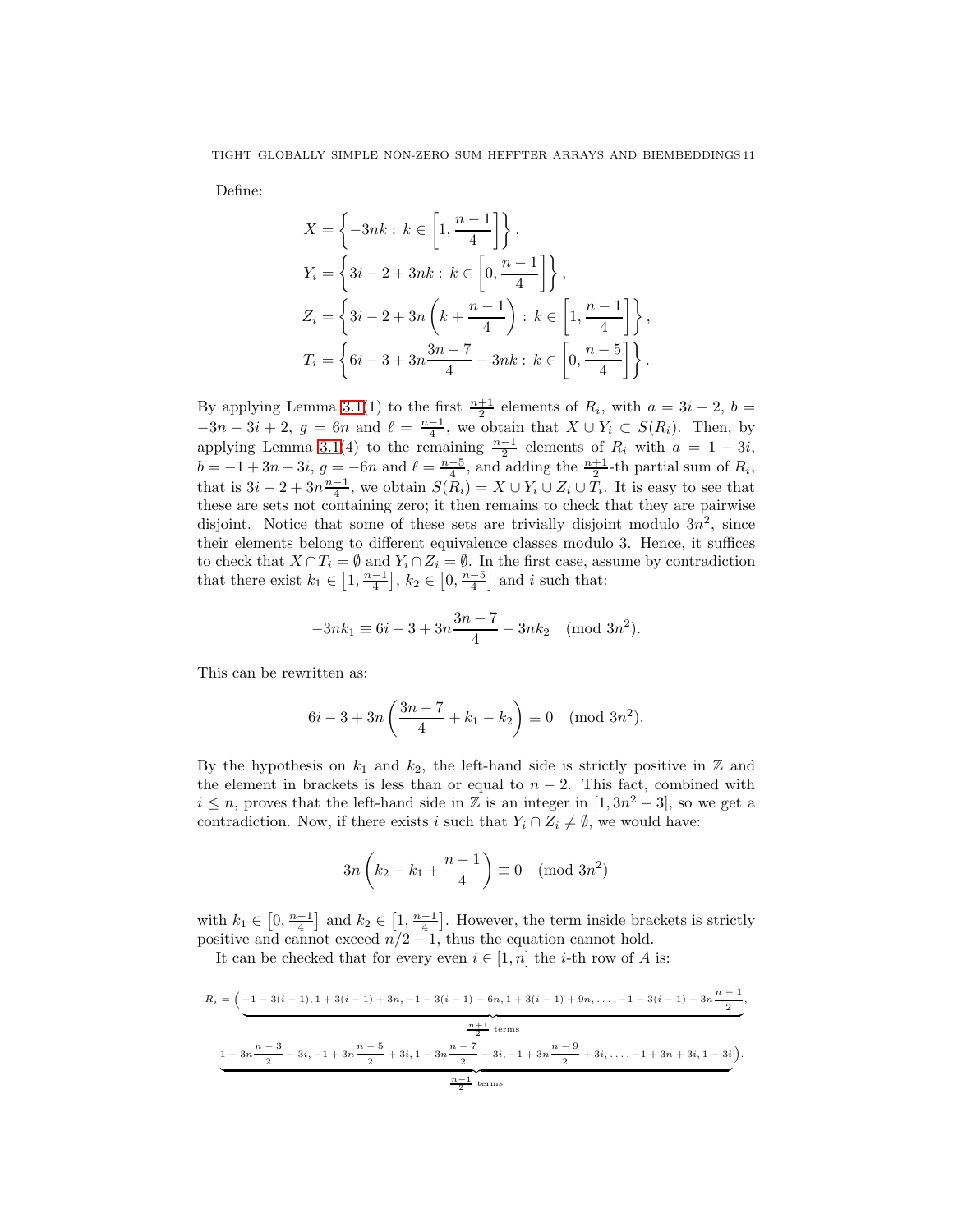Set:

$$
X = \left\{3nk : k \in \left[1, \frac{n-1}{4}\right]\right\},\
$$
  
\n
$$
Y_i = \left\{2 - 3i - 3nk : k \in \left[0, \frac{n-1}{4}\right]\right\},\
$$
  
\n
$$
Z_i = \left\{2 - 3i - 3n\left(k + \frac{n-1}{4}\right) : k \in \left[1, \frac{n-1}{4}\right]\right\},\
$$
  
\n
$$
T_i = \left\{3 - 6i + 3n\frac{7 - 3n}{4} + 3nk : k \in \left[0, \frac{n-5}{4}\right]\right\}.
$$

By applying Lemma [3.1\(](#page-3-1)1) to the first  $\frac{n+1}{2}$  elements of  $R_i$  with  $a = -1 - 3(i-1)$ ,  $b = 1 + 3(i - 1) + 3n$ ,  $g = -6n$  and  $\ell = \frac{n-1}{4}$ , we obtain  $X \cup Y_i \subset S(R_i)$ . Then, by applying Lemma [3.1\(](#page-3-1)4) to the remaining  $\frac{n-1}{2}$  terms of  $R_i$ , with  $a = -1 + 3i$ ,  $b = 1 - 3n - 3i$ ,  $g = 6n$  and  $\ell = \frac{n-5}{4}$ , and by adding the  $\frac{n+1}{2}$ -th partial sum of  $R_i$ that is  $2 - 3i - 3n\frac{n-1}{4}$ , we obtain  $S(R_i) = X \cup Y_i \cup Z_i \cup T_i$ . It can be seen that these are sets containing only non-zero elements, thus it remains to check that they are pairwise disjoint modulo  $3n^2$ . Some pairs of these sets are trivially disjoint, as their elements belong to different equivalence classes modulo 3. We then need to verify  $Y_i \cap Z_i = \emptyset$  and  $X \cap T_i = \emptyset$ . In the first case, suppose by contradiction that:

$$
3n\left(\frac{n-1}{4} + k_2 - k_1\right) \equiv 0 \pmod{3n^2}
$$

for some  $k_1 \in [0, \frac{n-1}{4}]$  and  $k_2 \in [1, \frac{n-1}{4}]$ . However, it can be seen that this cannot hold as  $k_2 - k_1 \leq \frac{n-1}{4}$ . In the second case, again by contradiction, suppose we have:

$$
3nk_1 \equiv 3 - 6i + 3n \frac{7 - 3n}{4} + 3nk_2 \pmod{3n^2},
$$

for some  $k_1 \in \left[1, \frac{n-1}{4}\right], k_2 \in \left[0, \frac{n-5}{4}\right]$  and for some even *i*. This is equivalent to:

$$
3 - 6i + 3n\left(\frac{7 - 3n}{4} + k_2 - k_1\right) \equiv 0 \pmod{3n^2}.
$$

Now, it can be seen that the term inside the brackets is strictly negative in  $\mathbb{Z}$ , and is bounded from below by  $2 - n$ . By noticing that  $i < n$ , it can be seen that the left-hand side is a negative integer greater than  $3 - 3n^2$ , so we get a contradiction. Case 2:  $n \equiv 3 \pmod{4}$ .

It is not hard to see that, since we are working modulo  $3n^2$ , the *i*-th row of A, for every odd  $i \in [1, n]$ , is:

$$
R_{i} = \left(\underbrace{1+3(i-1), -1-3(i-1)-3n, 1+3(i-1)+6n, -1-3(i-1)-9n, \dots, -1-3(i-1)-3n\frac{n-1}{2}}_{2}\right)
$$
  

$$
\underbrace{1-3n\frac{n-3}{2}-3i, -1+3n\frac{n-5}{2}+3i, 1-3n\frac{n-7}{2}-3i, -1+3n\frac{n-9}{2}+3i, \dots, -1+3n+3i, 1-3i}_{2}\right).
$$
  

$$
\underbrace{1-3n\frac{n-3}{2}-3i, -1+3n\frac{n-5}{2}+3i, 1-3n\frac{n-7}{2}-3i, -1+3n\frac{n-9}{2}+3i, \dots, -1+3n+3i, 1-3i}_{2}\right).
$$

,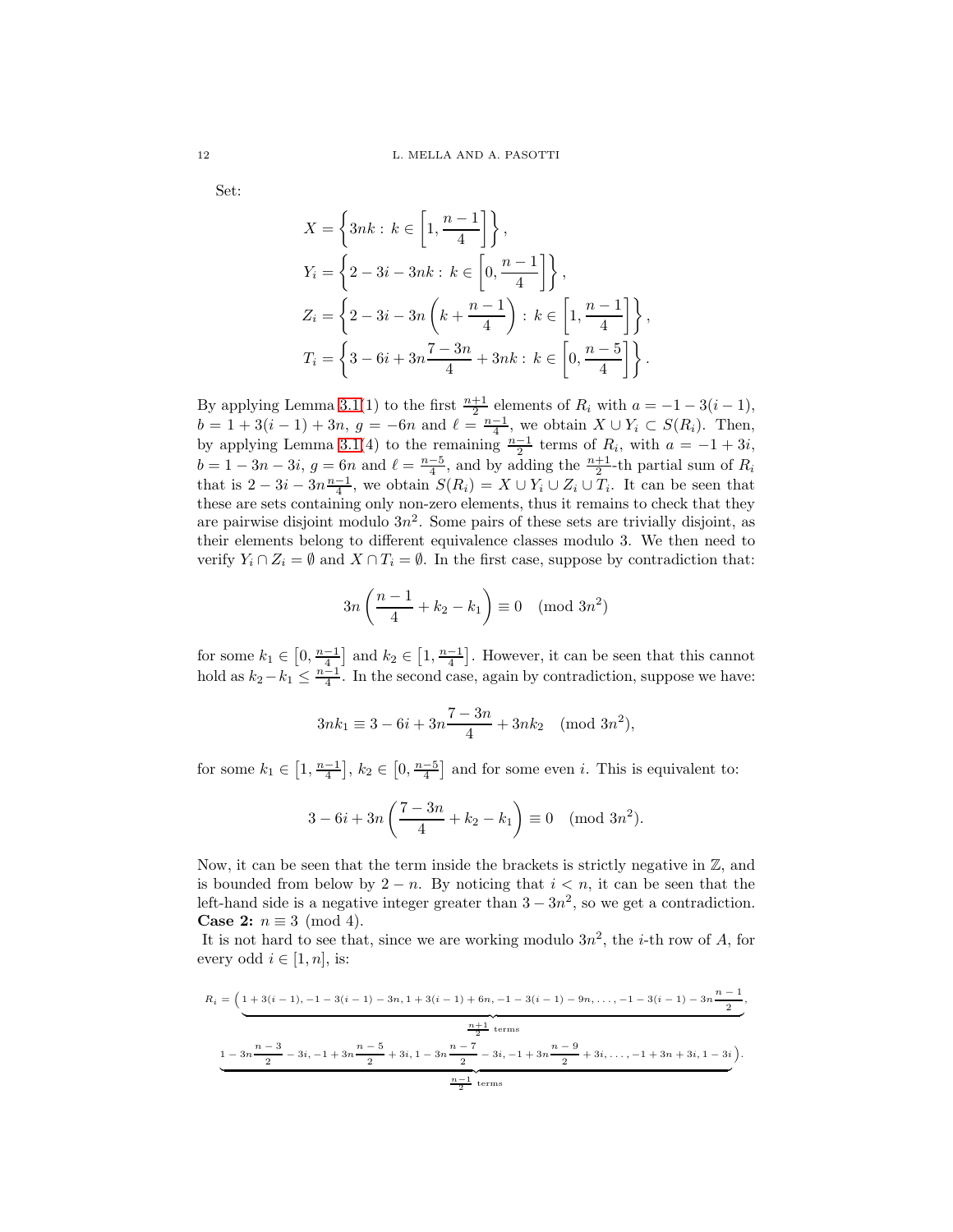Define:

$$
X = \left\{-3nk : k \in \left[1, \frac{n+1}{4}\right]\right\},\
$$
  
\n
$$
Y_i = \left\{3i - 2 + 3nk : k \in \left[0, \frac{n-3}{4}\right]\right\},\
$$
  
\n
$$
Z = \left\{-3n\left(k + \frac{n+1}{4}\right) : k \in \left[1, \frac{n-3}{4}\right]\right\},\
$$
  
\n
$$
T_i = \left\{1 - 3i - 3n\frac{3n-5}{4} + 3nk : k \in \left[0, \frac{n-3}{4}\right]\right\}.
$$

Now, by applying Lemma [3.1\(](#page-3-1)3) to the first  $\frac{n+1}{2}$  elements of  $R_i$ , with  $a = 3i - 2$ ,  $b = -3n - 3i + 2$ ,  $g = 6n$  and  $\ell = \frac{n-3}{4}$  we obtain that  $X \cup Y_i \subset S(R_i)$ . Then, by applying Lemma [3.1\(](#page-3-1)2) to the remaining  $\frac{n-1}{2}$  elements with  $a = 1 - 3i$ ,  $b =$  $-1+3n+3i$ ,  $g=-6n$  and  $\ell=\frac{n-3}{4}$ , and adding the  $\frac{n+1}{2}$ -th partial sum of  $R_i$  that is  $-3n\frac{n+1}{4}$ , we obtain  $S(R_i) = X \cup Y_i \cup Z \cup T_i$ . It can then be easily seen that these are sets not containing any zero element, thus it remains to check that they are pairwise disjoint. By considering the same sets written modulo 3, we only need to check that  $X \cap Z = \emptyset$  and  $Y_i \cap T_i = \emptyset$ . In the first case suppose by contradiction that:

$$
-3nk_1 \equiv -3n\left(k_2 + \frac{n+1}{4}\right) \pmod{3n^2},
$$

for some  $k_1 \in [1, \frac{n+1}{4}]$  and  $k_2 \in [1, \frac{n-3}{4}]$ . Clearly, this cannot hold since  $k_2 - k_1 \le \frac{n-7}{4}$ . Suppose now  $Y_i \cap T_i \ne \emptyset$ , namely that

$$
3i - 2 + 3nk_1 \equiv 1 - 3i - 3n \frac{3n - 5}{4} + 3nk_2 \pmod{3n^2}
$$

for some  $k_1, k_2 \in \left[0, \frac{n-3}{4}\right]$  and some odd *i*. Then:

$$
3 - 6i - 3n\left(\frac{3n-5}{4} - k_2 + k_1\right) \equiv 0 \pmod{3n^2}.
$$

It can then be seen that in  $Z$  the left-hand side is strictly negative, and that the term in brackets cannot exceed  $n-2$ . Since  $i \in [1, n]$  the left-hand side is an integer contained in  $[-3n^2+3,-1]$ , hence we have a contradiction.

Recalling that we are working in  $\mathbb{Z}_{3n^2}$ , one can check that for every even  $i \in [1, n]$ the  $i$ -th row of  $A$  is:

$$
R_{i} = \left(-1 - 3(i - 1), 1 + 3(i - 1) + 3n, -1 - 3(i - 1) - 6n, 1 + 3(i - 1) + 9n, \dots, 1 + 3(i - 1) + 3n\frac{n - 1}{2}, \frac{n + 1}{2} \text{ terms} \right)
$$
  

$$
-1 + 3n\frac{n - 3}{2} + 3i, 1 - 3n\frac{n - 5}{2} - 3i, -1 + 3n\frac{n - 7}{2} + 3i, 1 - 3n\frac{n - 9}{2} - 3i, \dots, 1 - 3n - 3i, -1 + 3i\right)
$$
  

$$
\frac{n - 1}{2} \text{ terms}
$$

.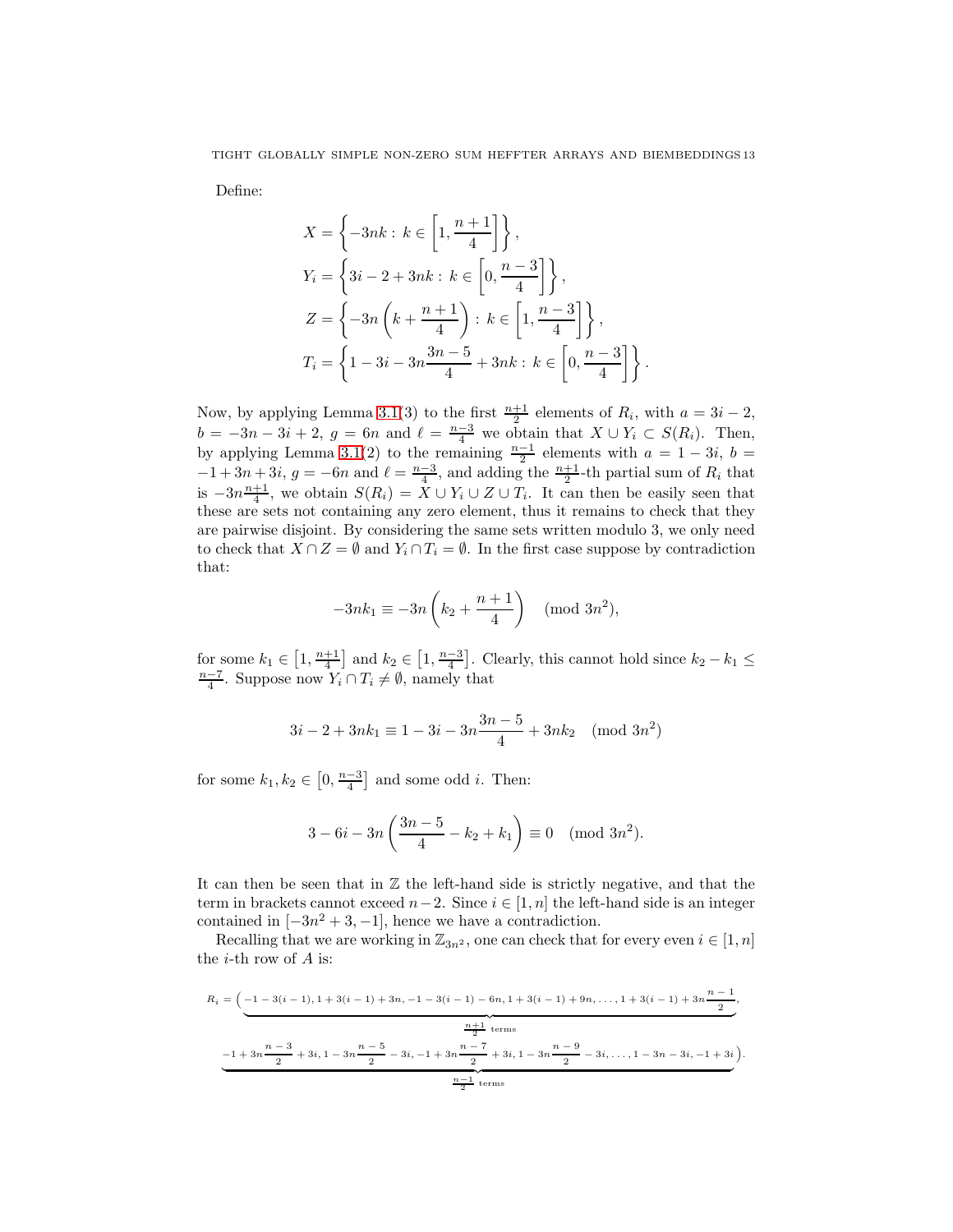Define now:

$$
X = \left\{3nk : k \in \left[1, \frac{n+1}{4}\right]\right\},\
$$
  
\n
$$
Y_i = \left\{2 - 3i - 3nk : k \in \left[0, \frac{n-3}{4}\right]\right\},\
$$
  
\n
$$
Z = \left\{3n\left(k + \frac{n+1}{4}\right) : k \in \left[1, \frac{n-3}{4}\right]\right\},\
$$
  
\n
$$
T_i = \left\{-1 + 3i + 3n\frac{3n-5}{4} - 3nk : k \in \left[0, \frac{n-3}{4}\right]\right\}.
$$

By applying Lemma [3.1\(](#page-3-1)3) to the first  $\frac{n+1}{2}$  elements of  $R_i$  with  $a = -1 - 3(i-1)$ ,  $b = 1 + 3(i-1) + 3n$ ,  $g = -6n$  and  $\ell = \frac{n-3}{4}$ , we obtain  $X \cup Y_i \subset S(R_i)$ . Finally, by applying Lemma [3.1\(](#page-3-1)2) to the remaining  $\frac{n-1}{2}$  terms, with  $a = -1+3i$ ,  $b = 1-3n-3i$ ,  $g = 6n$  and  $\ell = \frac{n-3}{4}$ , and adding the  $\frac{n+1}{2}$ -th partial sum of  $R_i$ , that is  $3n\frac{n+1}{4}$ , we obtain  $S(R_i) = X \cup Y_i \cup Z \cup T_i$ . We can see that these are sets containing only non-zero elements, so we only need to prove that they are pairwise disjoint. As before, it suffices to verify  $X \cap Z = \emptyset$  and  $Y_i \cap T_i = \emptyset$ . In the first case, by means of contradiction, suppose

$$
3nk_1 \equiv 3n\left(k_2 + \frac{n+1}{4}\right) \pmod{3n^2}
$$

for some  $k_1 \in \left[1, \frac{n+1}{4}\right]$  and  $k_2 \in \left[1, \frac{n-3}{4}\right]$ . This cannot hold since  $k_2 - k_1 \leq \frac{n-3}{4}$ . In the second case, by contradiction, assume that for some  $k_1, k_2 \in [0, \frac{n-3}{4}]$  and even  $i$  it holds:

$$
2 - 3i - 3nk_1 \equiv -1 + 3i + 3n \frac{3n-5}{4} - 3nk_2 \pmod{3n^2}.
$$

This is equivalent to:

$$
6i - 3 + 3n\left(\frac{3n - 5}{4} + k_1 - k_2\right) \equiv 0 \pmod{3n^2}.
$$

It can be seen that the left-hand side is strictly positive in  $\mathbb{Z}$ ; since  $i \leq n$  and  $k_1 - k_2 \leq \frac{n-3}{4}$ , the left-hand side is smaller than or equal to  $3n^2 - 3$ . Thus, the previous equation cannot hold, proving that  $Y_i$  and  $T_i$  are disjoint sets.

We then have shown that for every odd  $n$  the rows and the columns of  $A$  admit a simple natural ordering. This concludes the proof.  $\Box$ 

<span id="page-13-0"></span>**Remark 3.9.** For every  $j \in [1, n]$  the sum of the elements of each column of the globally simple array  $A$  described in Proposition [3.8](#page-8-0) is the following:

$$
\sum_{a_{i,j}\in C_j} a_{i,j} = (-1)^{j-1} \left( 3nj - \frac{3n+1}{2} \right).
$$

Looking at the columns it is easy to see that for every  $j \in [1, n]$  and for every  $k \in [0, \lfloor \frac{n-5}{4} \rfloor]$  we have:

$$
a_{1+2k,j} + a_{2+2k,j} = -(a_{n-2k,j} + a_{n-2k-1,j}).
$$

Hence if  $n \equiv 1 \pmod{4}$  the total sum of the *j*-th column is given by  $a_{\frac{n+1}{2},j}$ , while for  $n \equiv 3 \pmod{4}$  the sum is given by  $a_{\frac{n-1}{2},j} + a_{\frac{n+1}{2},j} + a_{\frac{n+3}{2},j}$ .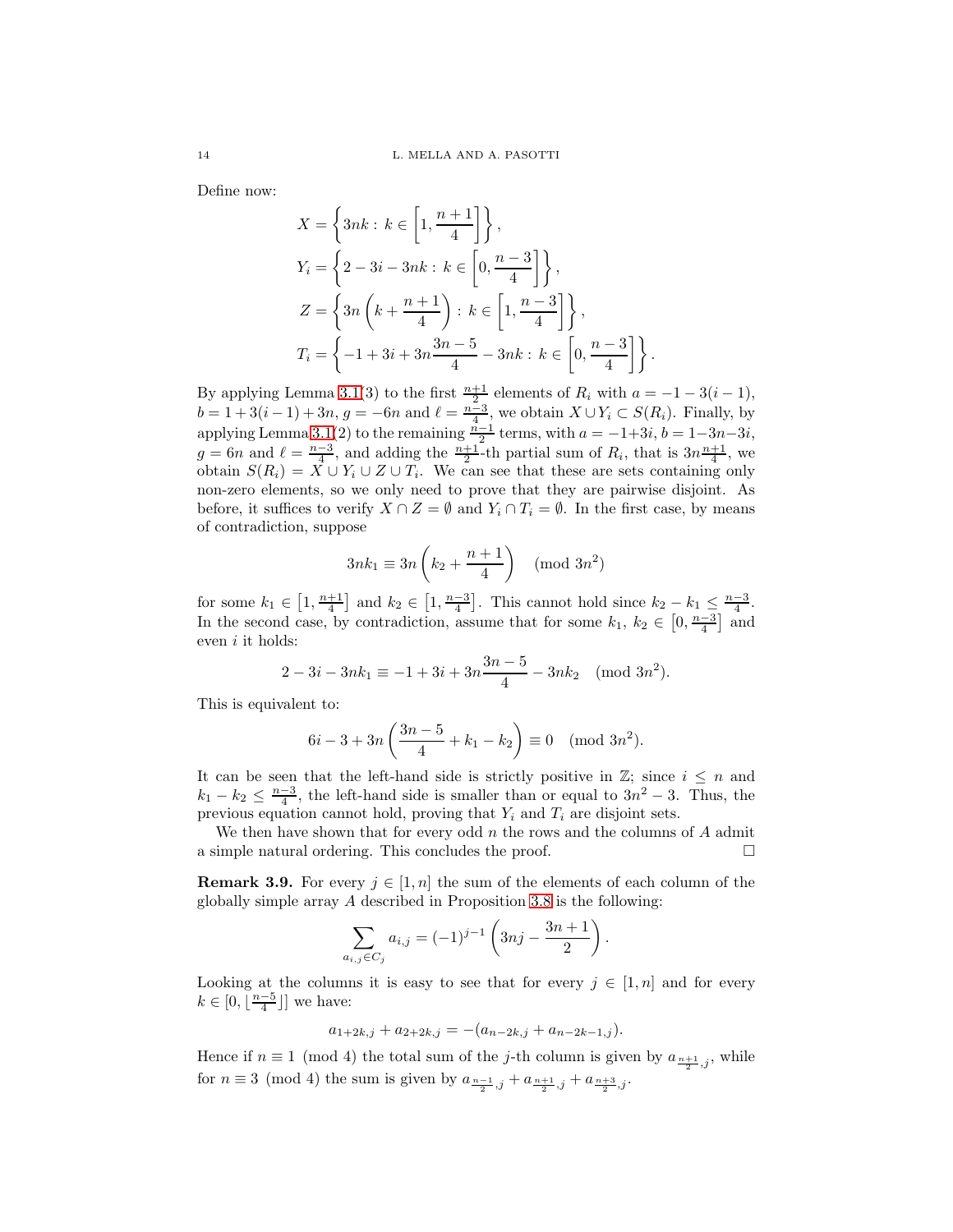Analogously, it can be seen that for every  $i \in [1, n]$  and for every  $k \in [0, \lfloor \frac{n-5}{4} \rfloor]$ we have:

$$
a_{i,1+2k} + a_{i,2+2k} = -(a_{i,n-2k} + a_{i,n-2k-1}).
$$

We then obtain that for  $n \equiv 1 \pmod{4}$  the total sum of the *i*-th row is given by  $a_{i, \frac{n+1}{2}}$ , while for  $n \equiv 3 \pmod{4}$  the sum is given by  $a_{i, \frac{n-1}{2}} + a_{i, \frac{n+1}{2}} + a_{i, \frac{n+3}{2}}$ . Note also that  $|a_{i, \frac{n-1}{2}} - a_{i, \frac{n+3}{2}}| = 1$ .

Hence, for the rows we have that, if  $n \equiv 1 \pmod{4}$ , for every  $i \in [1, n]$ :

$$
\sum_{a_{i,j}\in R_i} a_{i,j} = (-1)^{i-1} \left( 3i - 2 + 3n \frac{n-1}{2} \right) = a_{i,\frac{n+1}{2}};
$$

while, if  $n \equiv 3 \pmod{4}$ , for every  $i \in [1, n]$ :

$$
\sum_{a_{i,j}\in R_i} a_{i,j} = (-1)^{i-1} \left( 3(n+1-i) - 2 + 3n \frac{n-1}{2} \right) = a_{i,\frac{n+1}{2}} + (-1)^i.
$$

**Example 3.10.** Following the proof of Proposition [3.8,](#page-8-0) we obtain the  $NH_{169}(13;13)$ below, whose elements belong to  $\mathbb{Z}_{507}$ :

|       | $-40$   | 79     | $-118$ | 157    | $-196$ | 235    | 197    | $-158$ | 119    | $-80$  | 41    | $-2$  |
|-------|---------|--------|--------|--------|--------|--------|--------|--------|--------|--------|-------|-------|
| $-4$  | 43      | $-82$  | 121    | $-160$ | 199    | $-238$ | $-200$ | 161    | $-122$ | 83     | $-44$ | 5     |
| 7     | $-46$   | 85     | $-124$ | 163    | $-202$ | 241    | 203    | $-164$ | 125    | $-86$  | 47    | $-8$  |
| $-10$ | 49      | $-88$  | 127    | $-166$ | 205    | $-244$ | $-206$ | 167    | $-128$ | 89     | $-50$ | 11    |
| 13    | $-52$   | 91     | $-130$ | 169    | $-208$ | 247    | 209    | $-170$ | 131    | $-92$  | 53    | $-14$ |
| $-16$ | 55      | $-94$  | 133    | $-172$ | 211    | $-250$ | $-212$ | 173    | $-134$ | 95     | $-56$ | 17    |
| 19    | $-58$   | 97     | $-136$ | 175    | $-214$ | 253    | 215    | $-176$ | 137    | $-98$  | 59    | $-20$ |
| $-22$ | 61      | $-100$ | 139    | $-178$ | 217    | 251    | $-218$ | 179    | $-140$ | 101    | $-62$ | 23    |
| 25    | $-64$   | 103    | $-142$ | 181    | $-220$ | $-248$ | 221    | $-182$ | 143    | $-104$ | 65    | $-26$ |
| $-28$ | 67      | $-106$ | 145    | $-184$ | 223    | 245    | $-224$ | 185    | $-146$ | 107    | $-68$ | 29    |
| 31    | $-70$   | 109    | $-148$ | 187    | $-226$ | $-242$ | 227    | $-188$ | 149    | $-110$ | 71    | $-32$ |
| $-34$ | 73      | $-112$ | 151    | $-190$ | 229    | 239    | $-230$ | 191    | $-152$ | 113    | $-74$ | 35    |
| 37    | $-76\,$ | 115    | $-154$ | 193    | $-232$ | $-236$ | 233    | $-194$ | 155    | $-116$ | 77    | $-38$ |

And similarly, we obtain the  $NH_{121}(11; 11)$  below, filled with elements in  $\mathbb{Z}_{363}$ :

|         | -34   | 67    | $-100$ | 133    | $-166$                   | $-134$ | 101    | -68   | 35      | $-2$  |
|---------|-------|-------|--------|--------|--------------------------|--------|--------|-------|---------|-------|
| $-4$    | 37    | $-70$ | 103    | $-136$ | 169                      | 137    | $-104$ | 71    | $-38$   | 5     |
| 7       | 40    | 73    | $-106$ | 139    | 172                      | $-140$ | 107    | $-74$ | 41      | $-8$  |
| $-10$   | 43    | $-76$ | 109    | $-142$ | 175                      | 143    | $-110$ | 77    | $-44$   | 11    |
| 13      | $-46$ | 79    | $-112$ | 145    | 178<br>$\qquad \qquad -$ | $-146$ | 113    | $-80$ | 47      | $-14$ |
| $-16$   | 49    | $-82$ | 115    | $-148$ | 181                      | 149    | $-116$ | 83    | $-50$   | 17    |
| 19      | $-52$ | 85    | $-118$ | 151    | 179                      | $-152$ | 119    | $-86$ | 53      | $-20$ |
| $-22\,$ | 55    | $-88$ | 121    | $-154$ | $-176$                   | 155    | $-122$ | 89    | $-56$   | 23    |
| 25      | $-58$ | 91    | $-124$ | 157    | 173                      | $-158$ | 125    | -92   | 59      | $-26$ |
| $-28$   | 61    | $-94$ | 127    | $-160$ | $-170$                   | 161    | $-128$ | 95    | $-62\,$ | 29    |
| 31      | $-64$ | 97    | $-130$ | 163    | 167                      | $-164$ | 131    | -98   | 65      | $-32$ |

3.4. Globally simple  $NH_{2n^2}(n;n)$ .

<span id="page-14-0"></span>**Proposition 3.11.** For every odd integer  $n \geq 1$ , there exists a globally simple  $NH_{2n^2}(n;n).$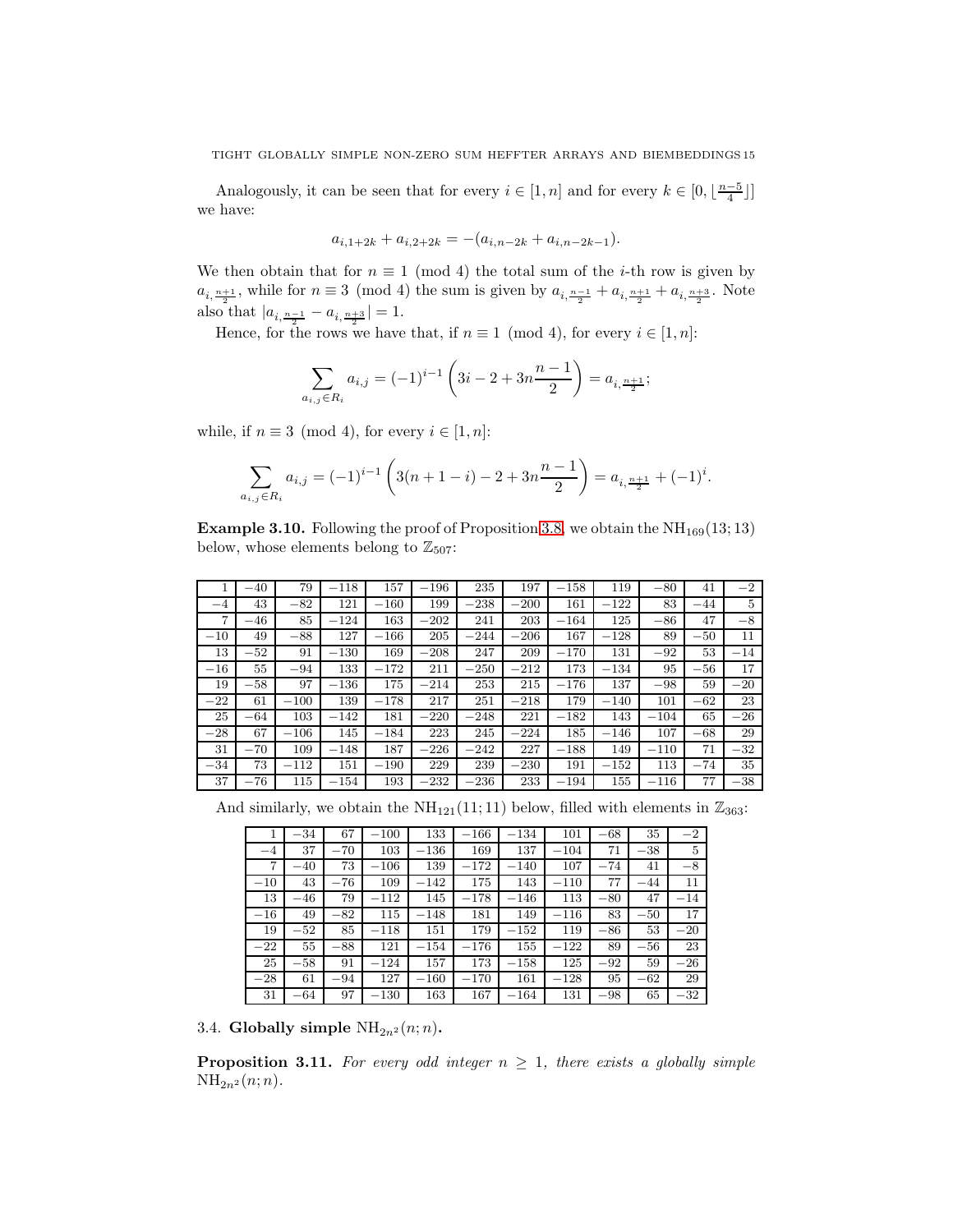*Proof.* Let  $n \geq 1$  be odd, and consider the  $n \times n$  matrix A with elements in  $\mathbb{Z}_{4n^2}$ whose  $(i, j)$ -th entry is:

$$
a_{i,j} = \begin{cases} 2n(j-1) + 2i - 1 & \text{for } i \equiv j \pmod{2} \text{ and } j \in \left[1, \frac{n+1}{2}\right], \\ 2n(n-j+1) - 2i + 1 & \text{for } i \not\equiv j \pmod{2} \text{ and } j \in \left[1, \frac{n+1}{2}\right], \\ 2nj - 2i + 1 & \text{for } i \equiv j \pmod{2} \text{ and } j \in \left[\frac{n+3}{2}, n\right], \\ 2n(n-j) + 2i - 1 & \text{for } i \not\equiv j \pmod{2} \text{ and } j \in \left[\frac{n+3}{2}, n\right]. \end{cases}
$$

Since A has no empty cells, condition  $(a_1)$  of Definition [1.3](#page-1-0) is trivially satisfied.

For  $j \in \left[1, \frac{n-1}{2}\right]$ , one can check that  $supp(C_j \cup C_{n-j+1})$  contains exactly all the odd elements of  $[1+2n(j-1), 2nj-1] \cup [2n^2+1-2nj, 2n^2-1-2n(j-1)]$ , and that  $supp\left(C_{\frac{n+1}{2}}\right)$ contains exactly all the odd elements of  $[n(n-1)+1, n(n+1)-1]$ . Since we have to avoid the elements of the subgroup of order  $2n^2$  of  $\mathbb{Z}_{4n^2}$ , condition  $(b<sub>1</sub>)$  of Definition [1.3](#page-1-0) is satisfied too.

Now we consider the partial sums of the columns of A. By the description of A it immediately follows that for every odd  $j \in \left[1, \frac{n+1}{2}\right]$  we have:

$$
C_j = (2n(j-1)+1, 2n(n-j+1)-3, 2n(j-1)+5, 2n(n-j+1)-7, \dots, 2n(n-j+1)-2n+1, 2n(j-1)+2n-1).
$$

Define now:

$$
X = \left\{ k(2n^2 - 2) : k \in \left[1, \frac{n-1}{2}\right] \right\},\
$$
  

$$
Y_j = \left\{ 1 + 2n(j-1) + k(2n^2 + 2) : k \in \left[0, \frac{n-1}{2}\right] \right\}.
$$

By applying Lemma [3.1\(](#page-3-1)1) with  $a = 2n(j - 1) + 1$ ,  $b = 2n(n - j + 1) - 3$ ,  $g = 4$ and  $\ell = \frac{n-1}{2}$ , we obtain  $S(C_j) = X \cup Y_j$ . It can be checked that both X and Y<sub>j</sub> are sets, containing no zero elements, and they are trivially disjoint as their elements belong to different classes modulo 2. Similarly, it can be seen that for every odd  $j \in \left[\frac{n+3}{2}, n\right]$ , the j-th column of A is:

$$
C_j = (2nj-1, 2n(n-j)+3, 2nj-5, 2n(n-j)+7, \dots, 2n(n-j)+2n-3, 2nj-2n+1).
$$

Set:

$$
X = \left\{ k(2n^2 + 2) : k \in \left[1, \frac{n-1}{2}\right] \right\},\
$$
  

$$
Y_j = \left\{ 2nj - 1 + k(2n^2 - 2) : k \in \left[0, \frac{n-1}{2}\right] \right\}.
$$

By applying Lemma [3.1\(](#page-3-1)1) with  $a = 2nj - 1$ ,  $b = 2n(n-j)+3$ ,  $g = -4$  and  $\ell = \frac{n-1}{2}$ , we get  $S(C_j) = X \cup Y_j$ . It can then be easily verified that these are disjoint sets non containing zero.

Now, for any even  $j \in \left[1, \frac{n+1}{2}\right]$  the j-th column of A is:

$$
C_j = (2n(n-j+1)-1, 2n(j-1)+3, 2n(n-j+1)-5, 2n(j-1)+7, \ldots, 2n(j-1)+2n-3, 2n(n-j+1)-2n+1).
$$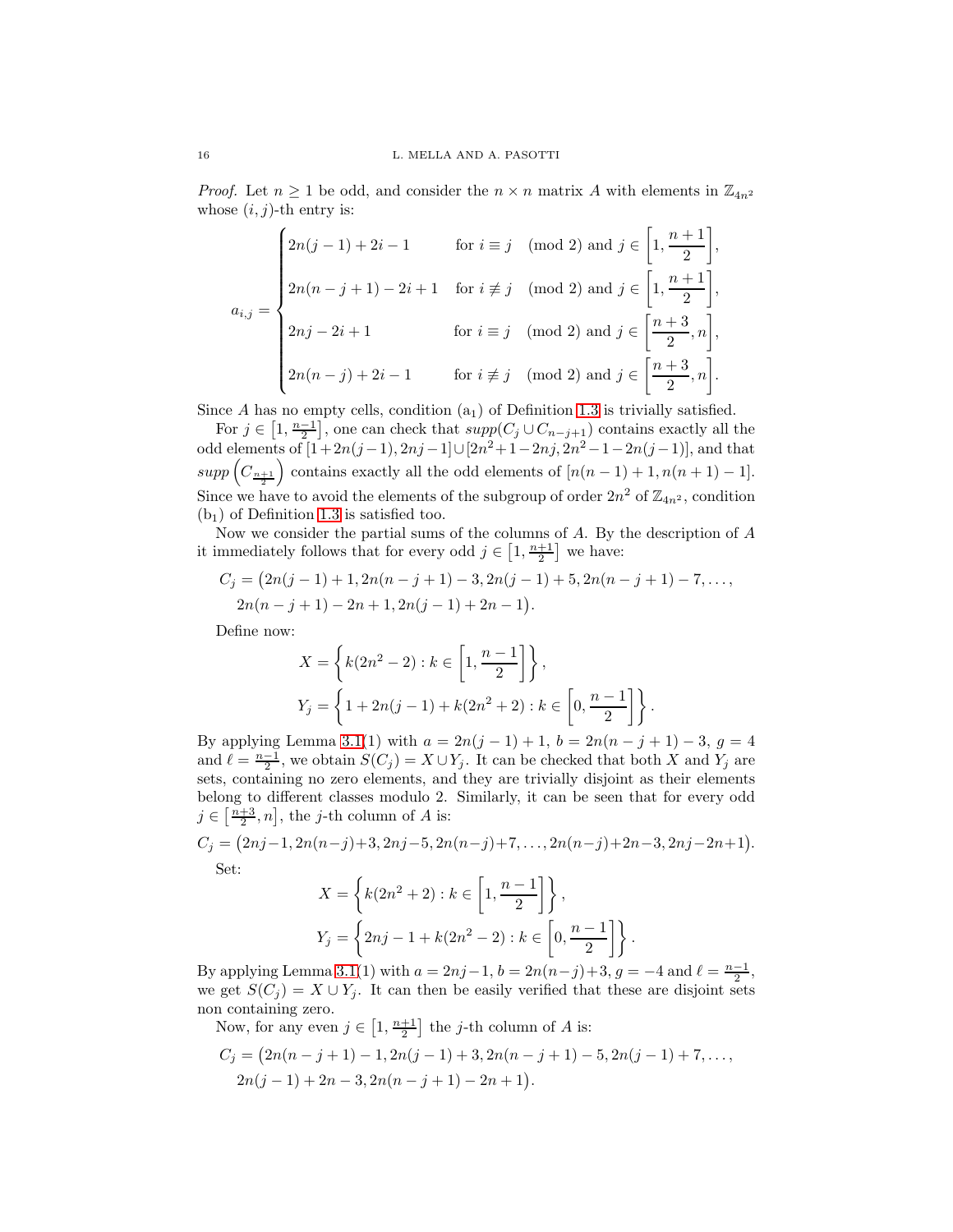Consider:

$$
X = \left\{ k(2n^2 + 2) : k \in \left[1, \frac{n-1}{2}\right] \right\},\
$$
  

$$
Y_j = \left\{ 2n(n-j+1) - 1 + k(2n^2 - 2) : k \in \left[0, \frac{n-1}{2}\right] \right\}.
$$

By applying Lemma [3.1\(](#page-3-1)1) with  $a = 2n(n-j+1)-1$ ,  $b = 2n(j-1)+3$ ,  $g = -4$  and  $\ell = \frac{n-1}{2}$  we have  $S(C_j) = X \cup Y_j$ . It can be seen that X and  $Y_j$  are sets, containing exclusively non-zero elements, and as before,  $X$  and  $Y_j$  are trivially disjoint.

Similarly, it can be seen that for every even  $j \in \left[\frac{n+3}{2}, n\right]$  the j-th column of A is:

$$
C_j = (2n(n-j)+1, 2nj-3, 2n(n-j)+5, 2nj-7, \dots, 2nj-2n+3, 2n(n-j)+2n-1).
$$

By applying Lemma [3.1\(](#page-3-1)1) with  $a = 2n(n - j) + 1$ ,  $b = 2nj - 3$ ,  $g = 4$  and  $\ell = \frac{n-1}{2}$ , we have  $S(C_j) = X \cup Y_j$ , where:

$$
X = \left\{ k(2n^{2} - 2) : k \in \left[1, \frac{n-1}{2}\right] \right\},\
$$
  

$$
Y_{j} = \left\{ 2n(n-j) + 1 + k(2n^{2} + 2) : k \in \left[0, \frac{n-1}{2}\right] \right\},\
$$

which can be checked to be disjoint sets not containing zero elements.

It remains to consider the partial sums of every row. We have to split the proof into two cases according to the congruence class of  $n$  modulo 4.

**Case 1:**  $n \equiv 1 \pmod{4}$ .

For every odd  $i \in [1, n]$ , the *i*-th row of *A* is:

$$
R_{i} = \left(2i - 1, 2n(n - 1) - 2i + 1, 4n + 2i - 1, 2n(n - 3) - 2i + 1, \dots, 2n \frac{n - 1}{2} + 2i - 1, \frac{n + 1}{2} \text{ terms} \right)
$$
  

$$
2n \frac{n - 3}{2} + 2i - 1, 2n \frac{n + 5}{2} - 2i + 1, 2n \frac{n - 7}{2} + 2i - 1, 2n \frac{n + 9}{2} - 2i + 1, \dots, 2n + 2i - 1, 2n^{2} - 2i + 1)
$$
  

$$
\frac{n - 1}{2} \text{ terms}
$$

.

Set:

$$
X = \left\{ k(2n^2 - 2n) : k \in \left[1, \frac{n-1}{4}\right] \right\},\
$$
  
\n
$$
Y_i = \left\{ 2i - 1 + k(2n^2 + 2n) : k \in \left[0, \frac{n-1}{4}\right] \right\},\
$$
  
\n
$$
Z_i = \left\{ -1 + 2i + (2n^2 + 2n) \left( k + \frac{n-1}{4} \right) : k \in \left[1, \frac{n-1}{4}\right] \right\},\
$$
  
\n
$$
T_i = \left\{ 4i - 2 + \frac{n^3 + 2n^2 - 7n}{2} + k(2n^2 - 2n) : k \in \left[0, \frac{n-5}{4}\right] \right\}.
$$

By applying Lemma [3.1\(](#page-3-1)1) to the first  $\frac{n+1}{2}$  elements of  $R_i$  with  $a = 2i - 1$ ,  $b =$  $2n(n-1)-2i+1, g=4n$  and  $\ell=\frac{n-1}{4}$ , we obtain  $X\cup Y_i\subset S(R_i)$ . Then, by applying Lemma [3.1\(](#page-3-1)4) to the remaining elements with  $a = 2n^2 - 2i + 1$ ,  $b = 2n + 2i - 1$ ,  $g = -4n$  and  $\ell = \frac{n-5}{4}$ , and by adding the  $\frac{n+1}{2}$ -th partial sum of  $R_i$ , that is  $2i-1+(2n^2+2n)\frac{n-1}{4}$ , we obtain  $S(R_i)=X\cup Y_i\cup Z_i\cup T_i$ . We can see that these are sets, containing only non-zero elements. It remains to check that they are pairwise disjoint. By checking these sets modulo 2, it is easy to see that it suffices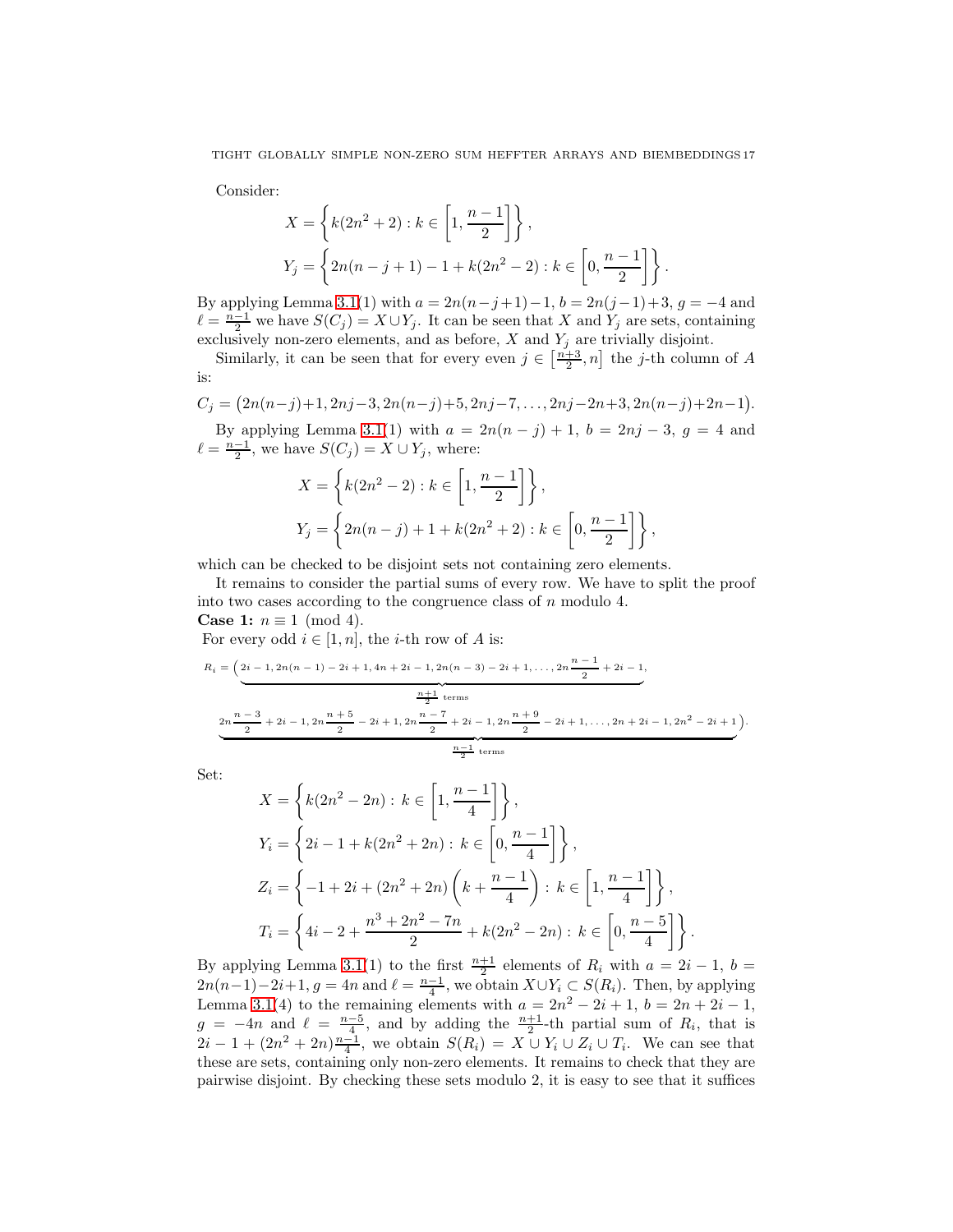to verify that  $Y_i \cap Z_i = \emptyset$  and  $X \cap T_i = \emptyset$ . In the first case, assuming that there exists an element in the intersection, this would imply that for some  $k_1 \in \left[0, \frac{n-1}{4}\right]$ ,  $k_2 \in \left[1, \frac{n-1}{4}\right]$  and i odd the following holds:

$$
2i - 1 + k_1(2n^2 + 2n) \equiv 2i - 1 + (2n^2 + 2n) \left(k_2 + \frac{n-1}{4}\right) \pmod{4n^2},
$$

that is:

$$
\left(k_2 + \frac{n-1}{4} - k_1\right)(2n^2 + 2n) \equiv 0 \pmod{4n^2}.
$$

Since we are working in  $\mathbb{Z}_{4n^2}$ ,  $2n^2(k_2 + \frac{n-1}{4} - k_1) \in \{0, 2n^2\}$ , we get a contradiction by noticing that  $k_2 + \frac{n-1}{4} - k_1 \leq \frac{n-1}{2}$ .

In the second case, again by contradiction, suppose we have:

$$
k_1(2n^2 - 2n) \equiv 4i - 2 + \frac{n^3 + 2n^2 - 7n}{2} + k_2(2n^2 - 2n) \pmod{4n^2},
$$

for some  $k_1 \in [1, \frac{n-1}{4}], k_2 \in [0, \frac{n-5}{4}]$  and some odd *i*. This can be rewritten as:

$$
-2 + 4i + \frac{n^3 + 2n^2 - 7n}{2} + (k_2 - k_1)(2n^2 - 2n) \equiv 0 \pmod{4n^2}.
$$

Note that, since  $n \equiv 1 \pmod{4}$ , we have that  $n^3 = (4l + 1)n^2 \equiv n^2 \pmod{4n^2}$ , hence we can rewrite the previous expression modulo  $2n^2$ , obtaining:

$$
-2 + 4i + \frac{3n^2 - 7n}{2} - 2n(k_2 - k_1) \equiv 0 \pmod{2n^2},
$$

which is equivalent to:

$$
-2 + 4i + 2n\left(\frac{3n-7}{4} - k_2 + k_1\right) \equiv 0 \pmod{2n^2}.
$$

After noticing that the left-hand side is strictly positive in  $\mathbb{Z}$ , we observe that the bracket is bounded from above by  $n-2$ , thus from  $i \leq n$ , the left-hand side seen in  $\mathbb Z$  is less than or equal to  $2n^2 - 2$ , that is a contradiction.

For every even  $i \in [1, n]$  the *i*-th row of A is:

$$
R_{i} = \left(2n^{2} - 2i + 1, 2n + 2i - 1, 2n(n - 2) - 2i + 1, 6n + 2i - 1, \dots, 2n \frac{n + 1}{2} - 2i + 1, \frac{n + 1}{2} - 2i + 1, \frac{n + 1}{2} \text{ terms} \right)
$$
\n
$$
2n \frac{n + 3}{2} - 2i + 1, 2n \frac{n - 5}{2} + 2i - 1, 2n \frac{n + 7}{2} - 2i + 1, 2n \frac{n - 9}{2} + 2i - 1, \dots, 2n(n - 1) - 2i + 1, 2i - 1 \right).
$$
\n
$$
\frac{n - 1}{2} \text{ terms}
$$

Let now:

$$
X = \left\{ k(2n^2 + 2n) : k \in \left[1, \frac{n-1}{4}\right] \right\},
$$
  
\n
$$
Y_i = \left\{ 2n^2 + 1 - 2i + k(2n^2 - 2n) : k \in \left[0, \frac{n-1}{4}\right] \right\},
$$
  
\n
$$
Z_i = \left\{ 2n^2 + 1 - 2i + (2n^2 - 2n) \left( \frac{n-1}{4} + k \right) : k \in \left[1, \frac{n-1}{4}\right] \right\},
$$
  
\n
$$
T_i = \left\{ 2 - 4i + \frac{n^3 + 4n^2 + 7n}{2} + k(2n^2 + 2n) : k \in \left[0, \frac{n-5}{4}\right] \right\}.
$$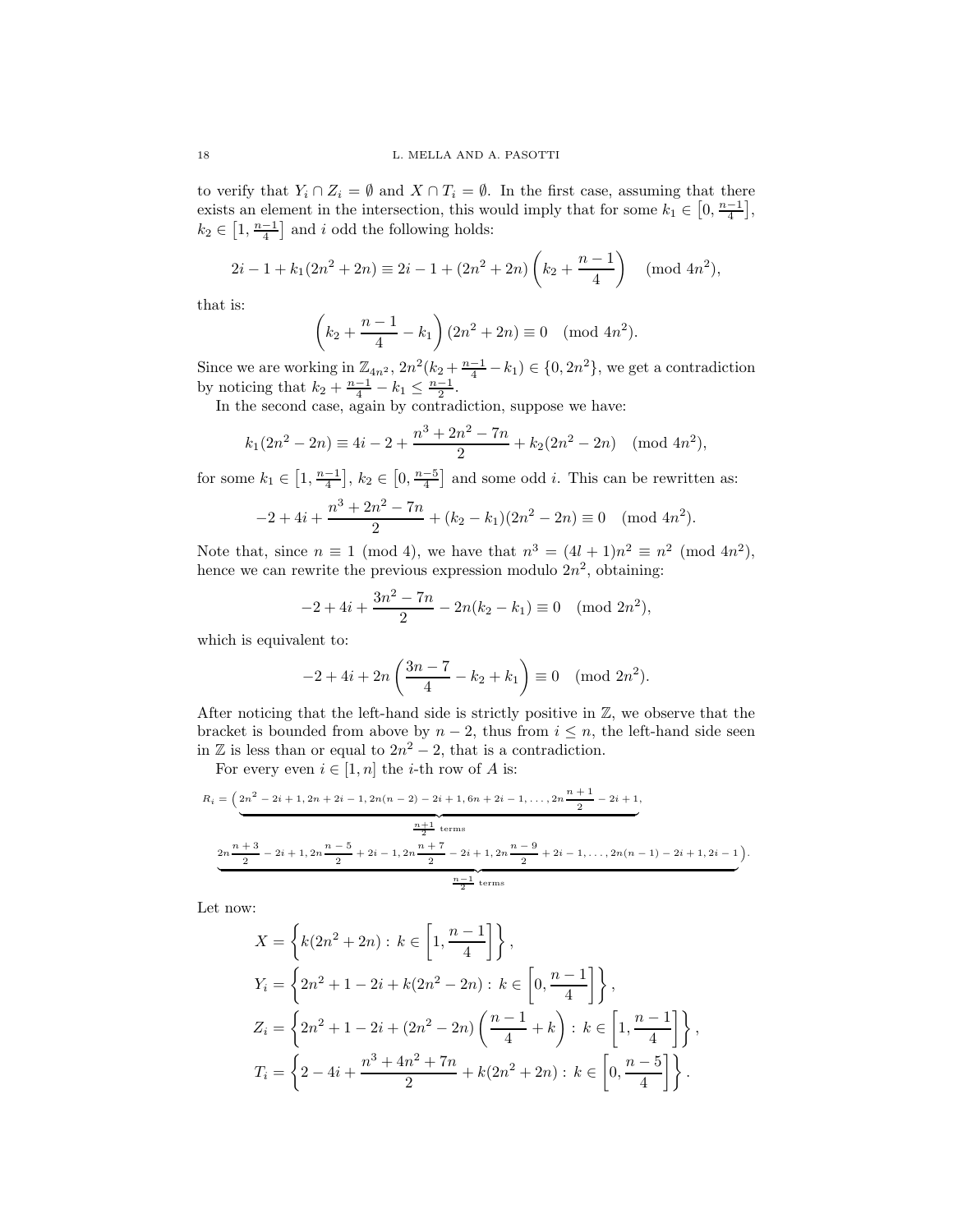By applying Lemma [3.1\(](#page-3-1)1) to the first  $\frac{n+1}{2}$  elements of  $R_i$  with  $a = 2n^2 - 2i + 1$ ,  $b = 2n + 2i - 1$ ,  $g = -4n$  and  $\ell = \frac{n-1}{4}$ , we obtain  $X \cup Y_i \subset S(R_i)$ . Then, by applying Lemma [3.1\(](#page-3-1)4) to the remaining elements with  $a = 2i - 1$ ,  $b = 2n(n - 1)$ 1) – 2i + 1, g = 4n and  $\ell = \frac{n-5}{4}$ , and by adding the  $\frac{n+1}{2}$ -th partial sum of  $R_i$ , that is  $2n^2 + 1 - 2i + (2n^2 - 2n)\frac{n-1}{4}$ , we obtain  $S(R_i) = X \cup Y_i \cup Z_i \cup T_i$ . It can be easily seen that these are sets containing only non-zero elements, thus it only remains to check that they have trivial intersection. As before, it suffices to check that  $Y_i \cap Z_i = \emptyset$  and that  $X \cap T_i = \emptyset$ . In the first case, by contradiction, we would have for some  $k_1 \in \left[0, \frac{n-1}{4}\right]$ ,  $k_2 \in \left[1, \frac{n-1}{4}\right]$  and even *i*:

$$
2n^2 + 1 - 2i + k_1(2n^2 - 2n) \equiv 2n^2 + 1 - 2i + (2n^2 - 2n) \left(\frac{n-1}{4} + k_2\right) \pmod{4n^2},
$$

that is:

$$
(2n^2 - 2n)\left(\frac{n-1}{4} + k_2 - k_1\right) \equiv 0 \pmod{4n^2}.
$$

We then have that  $2n^2(\frac{n-1}{4}+k_2-k_1) \in \{0,2n^2\}$  modulo  $4n^2$ , thus we obtain a contradiction by noticing that  $\frac{n-1}{4} + k_2 - k_1$  is strictly positive and bounded by  $\frac{n-1}{2}$ .

In the second case, again by contradiction, we would have for some  $k_1 \in \left[1, \frac{n-1}{4}\right]$ ,  $k_2 \in [0, \frac{n-5}{4}]$  and even *i* that:

$$
k_1(2n^2 + 2n) \equiv 2 - 4i + \frac{n^3 + 4n^2 + 7n}{2} + k_2(2n^2 + 2n) \pmod{4n^2}.
$$

As before  $n^3 \equiv n^2 \pmod{4n^2}$ , hence we would have:

$$
2 - 4i + \frac{n^2 + 7n}{2} + 2n(k_2 - k_1) \equiv 0 \pmod{2n^2}.
$$

It can be seen that the left-hand side is strictly positive in  $\mathbb{Z}$ , and as  $i \in [1, n]$  and  $k_2 - k_1 \in \left[\frac{1-n}{4}, \frac{n-9}{4}\right]$ , is bounded from below by 2 and from above by  $n^2 - n - 2$ , hence we have a contradiction.

**Case 2:**  $n \equiv 3 \pmod{4}$ .

It can be checked that for every odd  $i \in [1, n]$  the *i*-th row of A is:

$$
R_{i} = \left( \underbrace{2i-1, 2n(n-1)-2i+1, 4n+2i-1, 2n(n-3)-2i+1, \dots, 2n} \underbrace{\frac{n+1}{2} - 2i+1, \frac{n+1}{2} - 2i+1, \frac{n+1}{2} + \text{terms}}_{2n \frac{n+3}{2} - 2i + 1, 2n \frac{n-5}{2} + 2i - 1, 2n \frac{n+7}{2} - 2i+1, 2n \frac{n-9}{2} + 2i - 1, \dots, 2n + 2i - 1, 2n^{2} - 2i + 1} \right)
$$

.

Now, define:

$$
X = \left\{ k(2n^2 - 2n) : k \in \left[1, \frac{n+1}{4}\right] \right\},\
$$
  
\n
$$
Y_i = \left\{ 2i - 1 + k(2n^2 + 2n) : k \in \left[0, \frac{n-3}{4}\right] \right\},\
$$
  
\n
$$
Z = \left\{ (2n^2 - 2n) \left( k + \frac{n+1}{4} \right) : k \in \left[1, \frac{n-3}{4}\right] \right\},\
$$
  
\n
$$
T_i = \left\{ 1 - 2i + \frac{n^3 + 2n^2 + 5n}{2} + k(2n^2 + 2n) : k \in \left[0, \frac{n-3}{4}\right] \right\}.
$$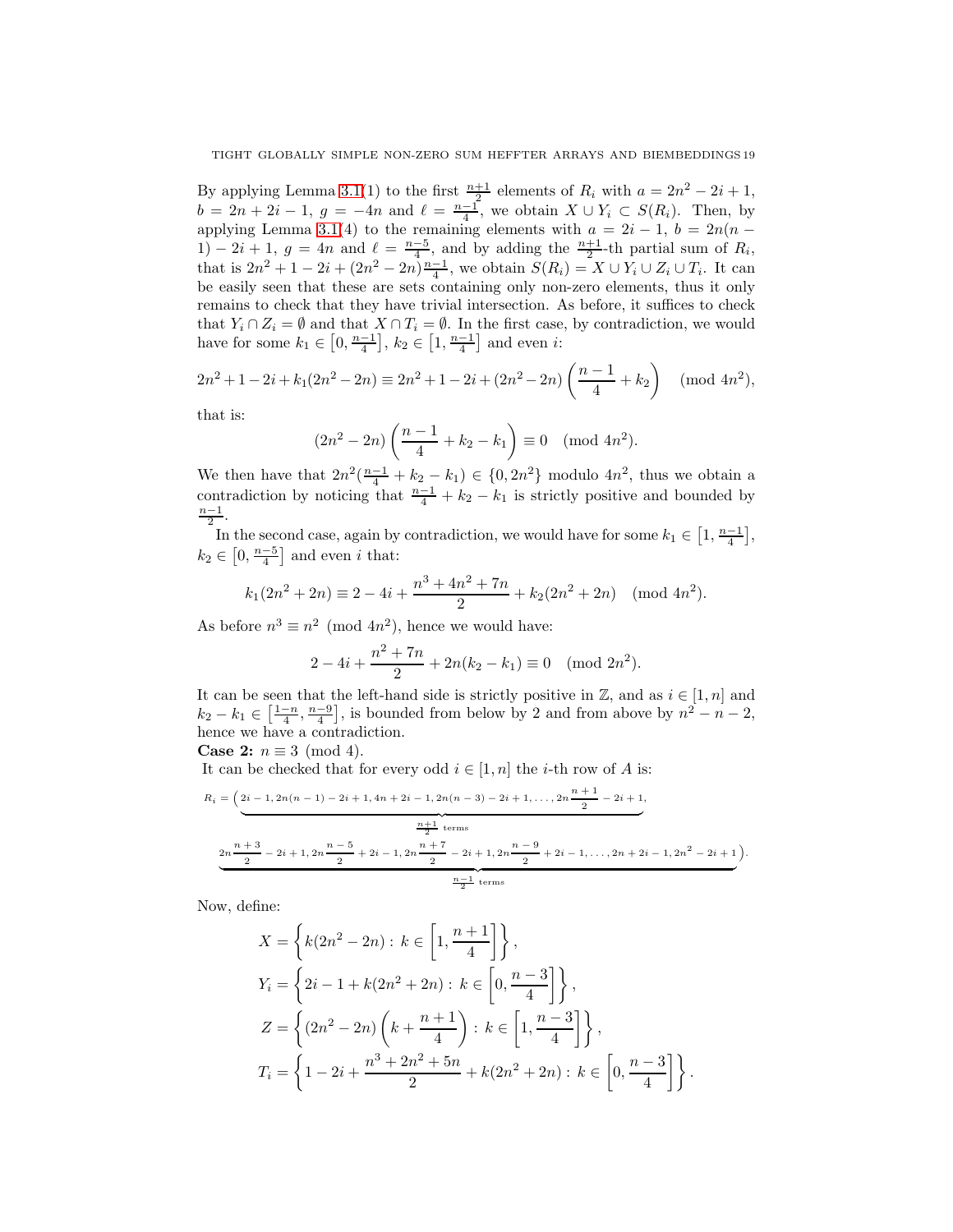As done for the case  $n \equiv 1 \pmod{4}$ , it is not hard to see that these are disjoint sets non containing zero. Also, applying again Lemma [3.1,](#page-3-1) one can check that  $S(R_i) = X \cup Y_i \cup Z \cup T_i.$ 

For every even  $i \in [1, n]$  the *i*-th row of *A* is:

$$
R_{i} = \left(2n^{2} - 2i + 1, 2n + 2i - 1, 2n(n - 2) - 2i + 1, 6n + 2i - 1, \dots, 2n \frac{n - 1}{2} + 2i - 1, \frac{n + 1}{2} \text{ terms} \right)
$$
  

$$
2n \frac{n - 3}{2} + 2i - 1, 2n \frac{n + 5}{2} - 2i + 1, 2n \frac{n - 7}{2} + 2i - 1, 2n \frac{n + 9}{2} - 2i + 1, \dots, 2n(n - 1) - 2i + 1, 2i - 1 \right).
$$
  

$$
\frac{n - 1}{2} \text{ terms}
$$

Let now:

$$
X = \left\{ k(2n^2 + 2n) : k \in \left[1, \frac{n+1}{4}\right] \right\},\
$$
  
\n
$$
Y_i = \left\{ 2n^2 - 2i + 1 + k(2n^2 - 2n) : k \in \left[0, \frac{n-3}{4}\right] \right\},\
$$
  
\n
$$
Z = \left\{ (2n^2 + 2n) \left( k + \frac{n+1}{4} \right) : k \in \left[1, \frac{n-3}{4}\right] \right\},\
$$
  
\n
$$
T_i = \left\{ 2i - 1 + \frac{n^3 + 4n^2 - 5n}{2} + k(2n^2 - 2n) : k \in \left[0, \frac{n-3}{4}\right] \right\}.
$$

It can then be seen that these are pairwise disjoint sets not containing zero, and, applying Lemma [3.1,](#page-3-1) that  $S(R_i) = X \cup Y_i \cup Z \cup T_i$ .

We can then conclude that for every odd  $n$  the array  $A$  is a globally simple  $NH_{2n^2}(n;n).$ 

<span id="page-19-0"></span>**Remark 3.12.** For every odd integer n we write the total sum of every row and column of the array A constructed in the proof of Proposition [3.11.](#page-14-0) In particular, for every  $j \in [1, n]$ , if we take the element of the corresponding set  $Y_j$  with  $k = \frac{n-1}{2}$ , we get:

$$
\sum_{a_{i,j} \in C_j} a_{i,j} = n^3 + (-1)^{j-1} (2nj - n^2 - n).
$$

Analogously, if  $n \equiv 1 \pmod{4}$  then for every  $i \in [1, n]$  if we take the element of the corresponding set  $T_i$  with  $k = \frac{n-5}{4}$ , we get:

$$
\sum_{a_{i,j}\in R_i} a_{i,j} = n^3 + (-1)^{i-1}(2i - n - 1);
$$

if  $n \equiv 3 \pmod{4}$  then for every  $i \in [1, n]$  taking the element of the corresponding set  $T_i$  with  $k = \frac{n-3}{4}$ , we obtain:

$$
\sum_{a_{i,j}\in R_i} a_{i,j} = n^3 + (-1)^{i-1} (n+1-2i).
$$

**Example 3.13.** Following the proof of Proposition [3.11,](#page-14-0) we obtain the  $NH_{338}(13;13)$ below, whose elements belong to  $\mathbb{Z}_{676}$ :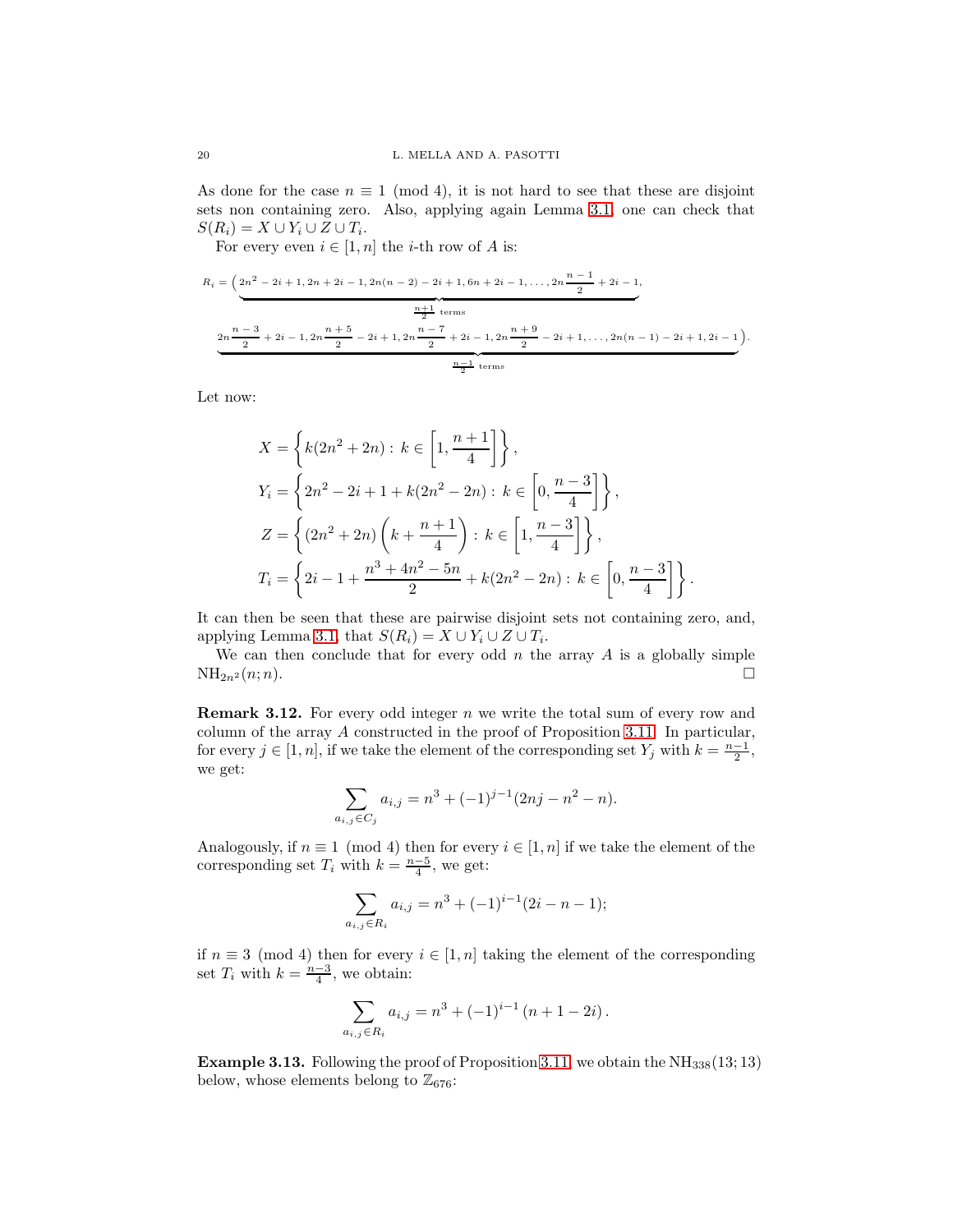TIGHT GLOBALLY SIMPLE NON-ZERO SUM HEFFTER ARRAYS AND BIEMBEDDINGS 21

|     | 311 | 53  | 259 | 105 | 207 | 157 | 131 | 233 | 79  | 285 | 27  | 337            |
|-----|-----|-----|-----|-----|-----|-----|-----|-----|-----|-----|-----|----------------|
| 335 | 29  | 283 | 81  | 231 | 133 | 179 | 205 | 107 | 257 | 55  | 309 | 3              |
| 5   | 307 | 57  | 255 | 109 | 203 | 161 | 135 | 229 | 83  | 281 | 31  | 333            |
| 331 | 33  | 279 | 85  | 227 | 137 | 175 | 201 | 111 | 253 | 59  | 305 | $\overline{7}$ |
| 9   | 303 | 61  | 251 | 113 | 199 | 165 | 139 | 225 | 87  | 277 | 35  | 329            |
| 327 | 37  | 275 | 89  | 223 | 141 | 171 | 197 | 115 | 249 | 63  | 301 | 11             |
| 13  | 299 | 65  | 247 | 117 | 195 | 169 | 143 | 221 | 91  | 273 | 39  | 325            |
| 323 | 41  | 271 | 93  | 219 | 145 | 167 | 193 | 119 | 245 | 67  | 297 | 15             |
| 17  | 295 | 69  | 243 | 121 | 191 | 173 | 147 | 217 | 95  | 269 | 43  | 321            |
| 319 | 45  | 267 | 97  | 215 | 149 | 163 | 189 | 123 | 241 | 71  | 293 | 19             |
| 21  | 291 | 73  | 239 | 125 | 187 | 177 | 151 | 213 | 99  | 265 | 47  | 317            |
| 315 | 49  | 263 | 101 | 211 | 153 | 159 | 185 | 127 | 237 | 75  | 289 | 23             |
| 25  | 287 | 77  | 235 | 129 | .83 | 181 | 155 | 209 | 103 | 261 | 51  | 313            |

And similarly, we obtain the  $NH_{450}(15; 15)$  below, filled with elements in  $\mathbb{Z}_{900}$ :

|     |     | $\cdots$ |     |     |     |     |     |     |     |     |     |     |     |     |
|-----|-----|----------|-----|-----|-----|-----|-----|-----|-----|-----|-----|-----|-----|-----|
|     | 419 | 61       | 359 | 121 | 299 | 181 | 239 | 269 | 151 | 329 | 91  | 389 | 31  | 449 |
| 447 | 33  | 387      | 93  | 327 | 153 | 267 | 213 | 183 | 297 | 123 | 357 | 63  | 417 | 3   |
| 5   | 415 | 65       | 355 | 125 | 295 | 185 | 235 | 265 | 155 | 325 | 95  | 385 | 35  | 445 |
| 443 | 37  | 383      | 97  | 323 | 157 | 263 | 217 | 187 | 293 | 127 | 353 | 67  | 413 | 7   |
| 9   | 411 | 69       | 351 | 129 | 291 | 189 | 231 | 261 | 159 | 321 | 99  | 381 | 39  | 441 |
| 439 | 41  | 379      | 101 | 319 | 161 | 259 | 221 | 191 | 289 | 131 | 349 | 71  | 409 | 11  |
| 13  | 407 | 73       | 347 | 133 | 287 | 193 | 227 | 257 | 163 | 317 | 103 | 377 | 43  | 437 |
| 435 | 45  | 375      | 105 | 315 | 165 | 255 | 225 | 195 | 285 | 135 | 345 | 75  | 405 | 15  |
| 17  | 403 | 77       | 343 | 137 | 283 | 197 | 223 | 253 | 167 | 313 | 107 | 373 | 47  | 433 |
| 431 | 49  | 371      | 109 | 311 | 169 | 251 | 229 | 199 | 281 | 139 | 341 | 79  | 401 | 19  |
| 21  | 399 | 81       | 339 | 141 | 279 | 201 | 219 | 249 | 171 | 309 | 111 | 369 | 51  | 429 |
| 427 | 53  | 367      | 113 | 307 | 173 | 247 | 233 | 203 | 277 | 143 | 337 | 83  | 397 | 23  |
| 25  | 395 | 85       | 335 | 145 | 275 | 205 | 215 | 245 | 175 | 305 | 115 | 365 | 55  | 425 |
| 423 | 57  | 363      | 117 | 303 | 177 | 243 | 237 | 207 | 273 | 147 | 333 | 87  | 393 | 27  |
| 29  | 391 | 89       | 331 | 149 | 271 | 209 | 211 | 241 | 179 | 301 | 119 | 361 | 59  | 421 |

3.5. Globally simple  $NH_t(n;n)$ , t divides n.

<span id="page-20-0"></span>**Theorem 3.14.** For every odd integer  $n \geq 1$  and for every divisor t of n, there exists a globally simple  $NH<sub>t</sub>(n; n)$ .

*Proof.* Let *n* and *t* be as in the statement and set  $v = 2n^2 + t$ . Let *H* be the  $n \times t$ array with elements in  $\mathbb{Z}_v$  whose columns are so defined: for j odd, set

$$
C_j = \left( (j-1)\frac{v}{t} + 1, j\frac{v}{t} - 2, (j-1)\frac{v}{t} + 3, j\frac{v}{t} - 4, \dots, j\frac{v}{t} - (n-1), \right.
$$
  

$$
(j-1)\frac{v}{t} + n \right),
$$

for  $j$  even, set

$$
C_j = \left( -(j-1)\frac{v}{t} - 1, -j\frac{v}{t} + 2, -(j-1)\frac{v}{t} - 3, -j\frac{v}{t} + 4, \dots, -j\frac{v}{t} + (n-1), - (j-1)\frac{v}{t} - n \right).
$$

For  $\alpha \in [1, \frac{n}{t} - 1]$ , let  $H_{\alpha n}$  be the matrix obtained from H by adding  $\varepsilon \alpha n$  to the elements of H, where  $\varepsilon = 1$  for the elements of H in the positions  $(i, j)$  with  $i \equiv j$ (mod 2),  $\varepsilon = -1$  for the elements of H in the positions  $(i, j)$  with  $i \not\equiv j \pmod{2}$ . Now let A be  $n \times n$  array so constructed:

|  |  |  | <b>Contract Contract</b><br>$\cdots$ |  |
|--|--|--|--------------------------------------|--|
|  |  |  |                                      |  |

where if  $t = n$ ,  $A = H$  is understood. To prove that  $supp(A)$  is the required one, it is useful to observe that, since the elements belong to  $\mathbb{Z}_v$ , some columns of H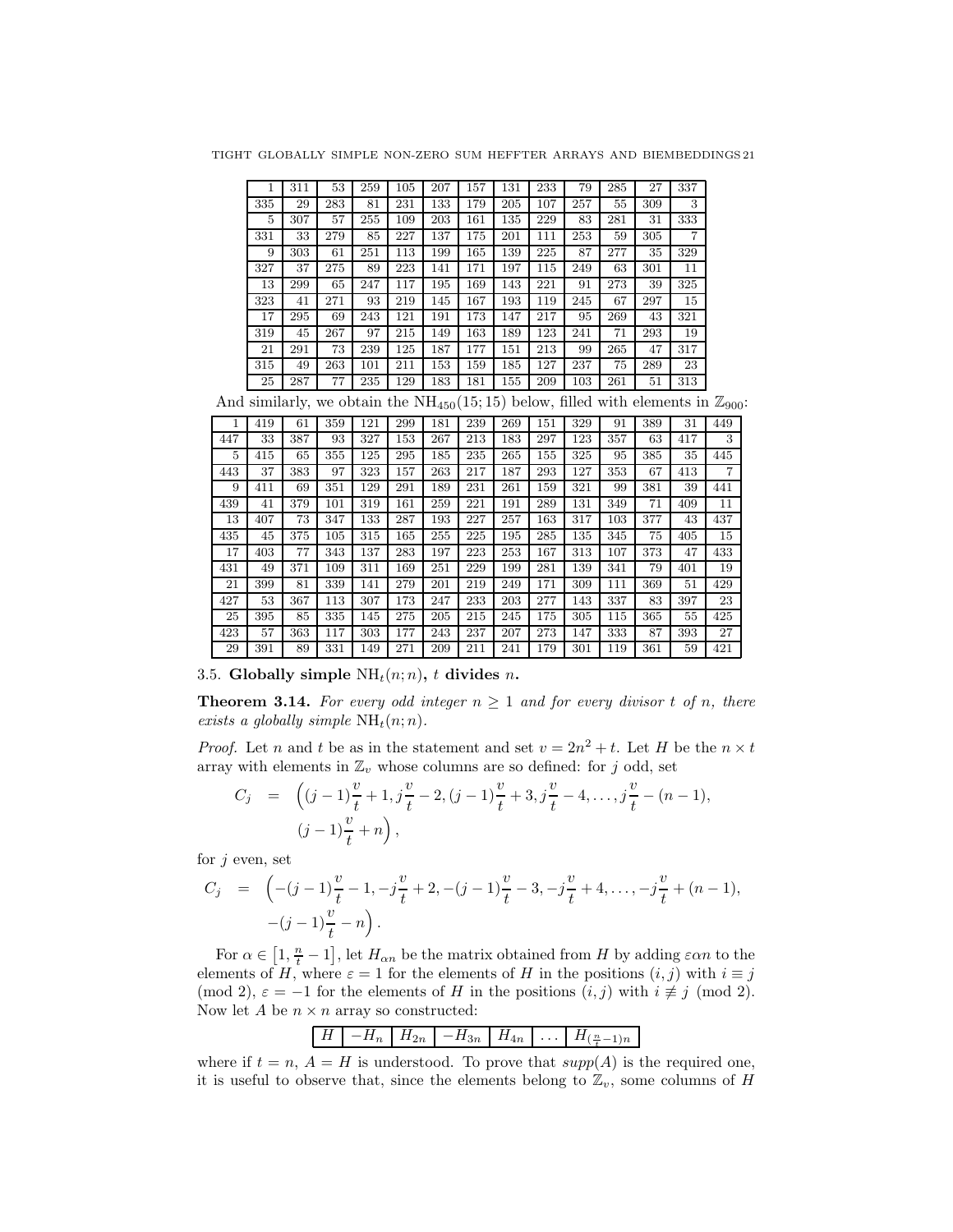can be written also in the following equivalent expression: if j odd and  $j \in \left[\frac{t+3}{2}, t\right]$ then

$$
C_j = \left( (j - t - 1) \frac{v}{t} + 1, (j - t) \frac{v}{t} - 2, (j - t - 1) \frac{v}{t} + 3, (j - t) \frac{v}{t} - 4, \dots, \right.
$$
  

$$
(j - t) \frac{v}{t} - (n - 1), (j - t - 1) \frac{v}{t} + n \right),
$$

while if j even and  $j \in \left[\frac{t+3}{2}, t\right]$  then

$$
C_j = \left( (t - j + 1) \frac{v}{t} - 1, (t - j) \frac{v}{t} + 2, (t - j + 1) \frac{v}{t} - 3, (t - j) \frac{v}{t} + 4, \dots, (t - j) \frac{v}{t} + (n - 1), (t - j + 1) \frac{v}{t} - n \right).
$$

Now, it is not hard to see that for any  $j \in \left[0, \frac{t-3}{2}\right]$  it results

$$
supp(C_{j+1} \cup C_{t-j}) = \left[j\frac{v}{t} + 1, j\frac{v}{t} + n\right] \cup \left[(j+1)\frac{v}{t} - n, (j+1)\frac{v}{t} - 1\right]
$$

also

$$
supp\left(C_{\frac{t+1}{2}}\right) = \left[\frac{t-1}{2}\cdot\frac{v}{t} + 1, \frac{t-1}{2}\cdot\frac{v}{t} + n\right].
$$

By the definition of the arrays  $H_{\alpha n}$ , it follows that

$$
supp(H_{\alpha n}) = \left( \left[ j \frac{v}{t} + 1, j \frac{v}{t} + n \right] + \alpha n \right) \cup \left( \left[ (j+1) \frac{v}{t} - n, (j+1) \frac{v}{t} - 1 \right] - \alpha n \right) \cup
$$

$$
\cup \left( \left[ \frac{t-1}{2} \cdot \frac{v}{t} + 1, \frac{t-1}{2} \cdot \frac{v}{t} + n \right] + \alpha n \right)
$$

where  $j \in [0, \frac{t-3}{2}]$ . This implies that  $supp(A) = \left[1, \frac{v-1}{2}\right] \setminus \left\{\frac{v}{t}, 2\frac{v}{t}, \ldots, \frac{t-1}{2}\frac{v}{t}\right\}$ .

Now we consider the partial sums of the columns of A. If for every odd  $j \in [1, t]$ we apply Lemma [3.1\(](#page-3-1)1) to the j-th column of A, with  $a = (j-1)\frac{v}{t} + 1$ ,  $b = j\frac{v}{t} - 2$ ,  $g = 2$  and  $\ell = \frac{n-1}{2}$ , we get  $S(C_j) = X_j \cup Y_j$ , where:

$$
X_j = \left\{ k \left[ (2j-1)\frac{v}{t} - 1 \right] : k \in \left[ 1, \frac{n-1}{2} \right] \right\},
$$
  

$$
Y_j = \left\{ (j-1)\frac{v}{t} + 1 + k \left[ (2j-1)\frac{v}{t} + 1 \right] : k \in \left[ 0, \frac{n-1}{2} \right] \right\}.
$$

It is easy to see that these are sets containing non-zero elements, and that they are disjoint as their elements belong to different classes modulo  $\frac{v}{t}$ .

Similarly, for every even  $j \in [1, t]$  Lemma [3.1\(](#page-3-1)1) can be applied to the j-th column of A with  $a = -(j-1)\frac{v}{t} - 1$ ,  $b = -j\frac{v}{t} + 2$ ,  $g = -2$  and  $\ell = \frac{n-1}{2}$ , obtaining  $S(C_j) = X_j \cup Y_j$ , where:

$$
X_j = \left\{ k \left[ (1-2j)\frac{v}{t} + 1 \right] : k \in \left[ 1, \frac{n-1}{2} \right] \right\},
$$
  

$$
Y_j = \left\{ -(j-1)\frac{v}{t} - 1 + k \left[ (1-2j)\frac{v}{t} - 1 \right] : k \in \left[ 0, \frac{n-1}{2} \right] \right\}.
$$

With the very same argument it can be shown that  $X_j$  and  $Y_j$  are disjoint sets not containing zero.

One can directly check that, for  $\alpha \in [1, \frac{n}{t} - 1]$  and for every  $j \in [1, t]$  the partial sums of the j-th column of  $H_{\alpha n}$  are given by  $\overrightarrow{X}_{j,\alpha} \cup \overrightarrow{Y}_{j,\alpha}$  where:

$$
X_{j,\alpha} = X_j \quad \text{and} \quad Y_{j,\alpha} = Y_j + (-1)^{j+1} \alpha n.
$$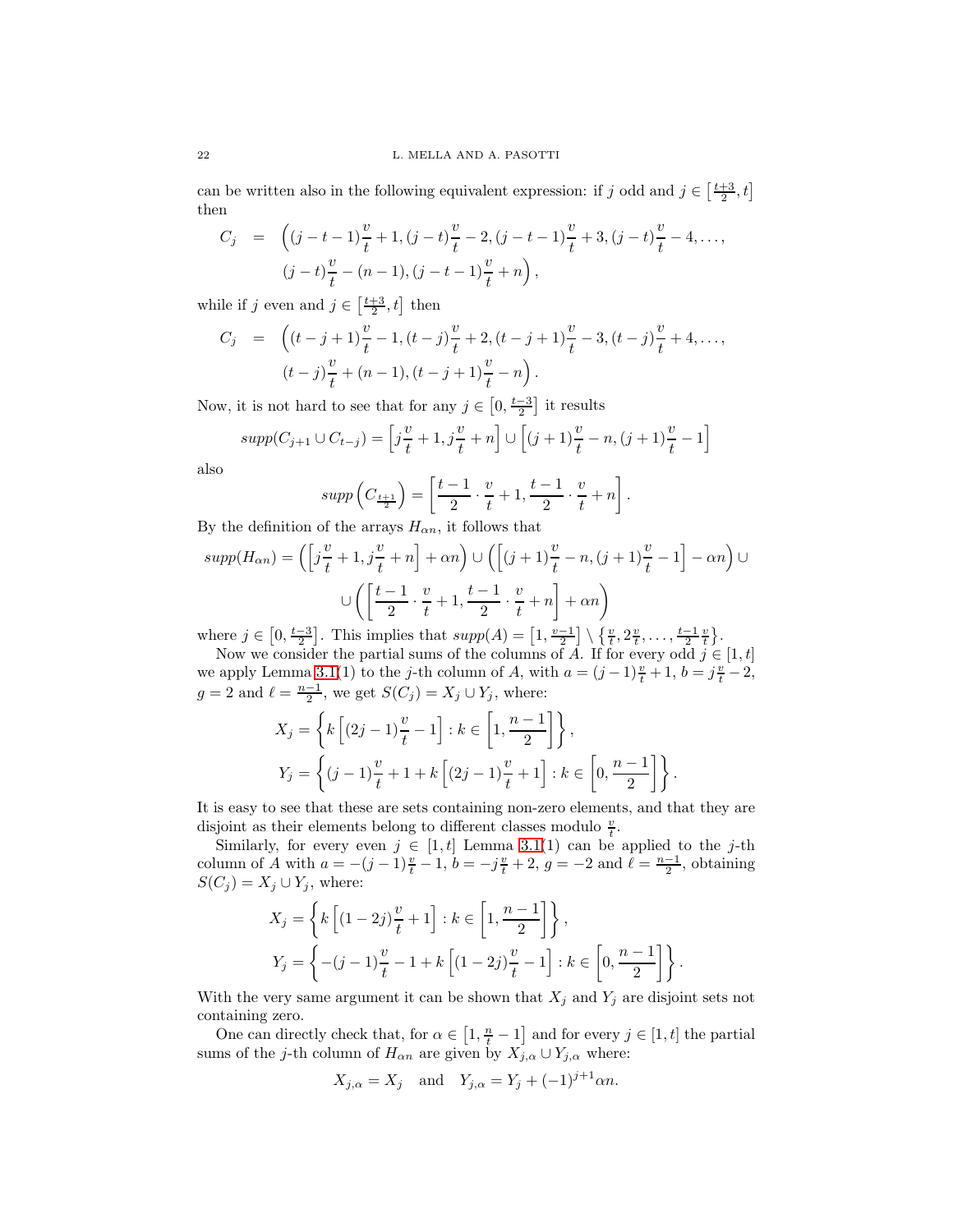It can then be seen that the sets  $X_{j,\alpha}$  and  $Y_{j,\alpha}$  are disjoint and contain only non-zero elements.

Hence each column of A admits a simple natural ordering.

In order to prove that the same property holds also for the rows of  $A$ , we start by observing that the rows of the array  $H$  are the following ones. For every odd  $i \in [1, n]$ 

$$
R_i = \left( i, -\frac{v}{t} - i, 2\frac{v}{t} + i, -3\frac{v}{t} - i, \dots, (t-3)\frac{v}{t} + i, -(t-2)\frac{v}{t} - i, (t-1)\frac{v}{t} + i \right),
$$

and for every even  $i \in [1, n]$ 

$$
R_i = \left(\frac{v}{t} - i, -2\frac{v}{t} + i, 3\frac{v}{t} - i, -4\frac{v}{t} + i, \dots, (t-2)\frac{v}{t} - i, -(t-1)\frac{v}{t} + i, -i\right).
$$

For every odd  $i \in [1, n]$  we can apply Lemma [3.1\(](#page-3-1)1) with  $a = i$ ,  $b = -\frac{v}{t} - i$ ,  $g = 2\frac{v}{t}$ and  $\ell = \frac{t-1}{2}$ , obtaining  $S(R_i) = X \cup Y_i$  where:

$$
X = \left\{ -\frac{v}{t}k : k \in \left[1, \frac{t-1}{2}\right] \right\},\
$$
  

$$
Y_i = \left\{ i + k\frac{v}{t} : k \in \left[0, \frac{t-1}{2}\right] \right\}.
$$

Analogously, for every even  $i \in [1, n]$  we can apply Lemma [3.1\(](#page-3-1)1) with  $a = \frac{v}{t} - i$ ,  $b = -2\frac{v}{t} + i$ ,  $g = 2\frac{v}{t}$  and  $\ell = \frac{t-1}{2}$ , obtaining  $S(R_i) = X \cup Y_i$  where:

$$
X = \left\{ -\frac{v}{t}k : k \in \left[1, \frac{t-1}{2}\right] \right\},\
$$
  

$$
Y_i = \left\{ \frac{v}{t} - i + k\frac{v}{t} : k \in \left[0, \frac{t-1}{2}\right] \right\}.
$$

It is immediate to see that, in both cases,  $X$  and  $Y_i$  are disjoint sets non containing zero.

One can directly check that, for  $\alpha \in [1, \frac{n}{t} - 1]$  and for every  $i \in [1, n]$  the partial sums of the *i*-th row of  $H_{\alpha n}$  are given by  $X_{\alpha} \cup Y_{i,\alpha}$  where:

$$
X_{\alpha} = X \quad \text{and} \quad Y_{i,\alpha} = Y_i + (-1)^{i+1} \alpha n.
$$

The sets are disjoint and do not contain zero.

Now, let  $\alpha_1, \alpha_2 \in [0, \frac{n}{t} - 1]$  be distinct integers, for any  $i \in [1, n]$  and for  $j \in \{1, 2\}$ denote by  $R_{i,\alpha_j} = (a_{i,1+\alpha_j t}, a_{i,2+\alpha_j t}, \ldots, a_{i,t+\alpha_j t})$  the elements in the *i*-th row of A corresponding to the block  $(-1)^\alpha \check{H}_{\alpha_j n}$ , where  $\check{H}_0 = H$  is understood. By  $S(R_{i,\alpha_j})$ we mean the list of the partial sums of  $R_i$  corresponding to the subsequence  $R_{i,\alpha_j}$ , that is  $\{s_a \mid a \in [1 + \alpha_j t, t + \alpha_j t]\}.$  To prove that the rows of A admit a simple natural ordering, we have to show that  $S(R_{i,\alpha_1}) \cap S(R_{i,\alpha_2}) = \emptyset$  for every  $i \in [1,n]$ and for every choice of  $\alpha_1, \alpha_2 \in [0, \frac{n}{t} - 1]$  with  $\alpha_1 \neq \alpha_2$ .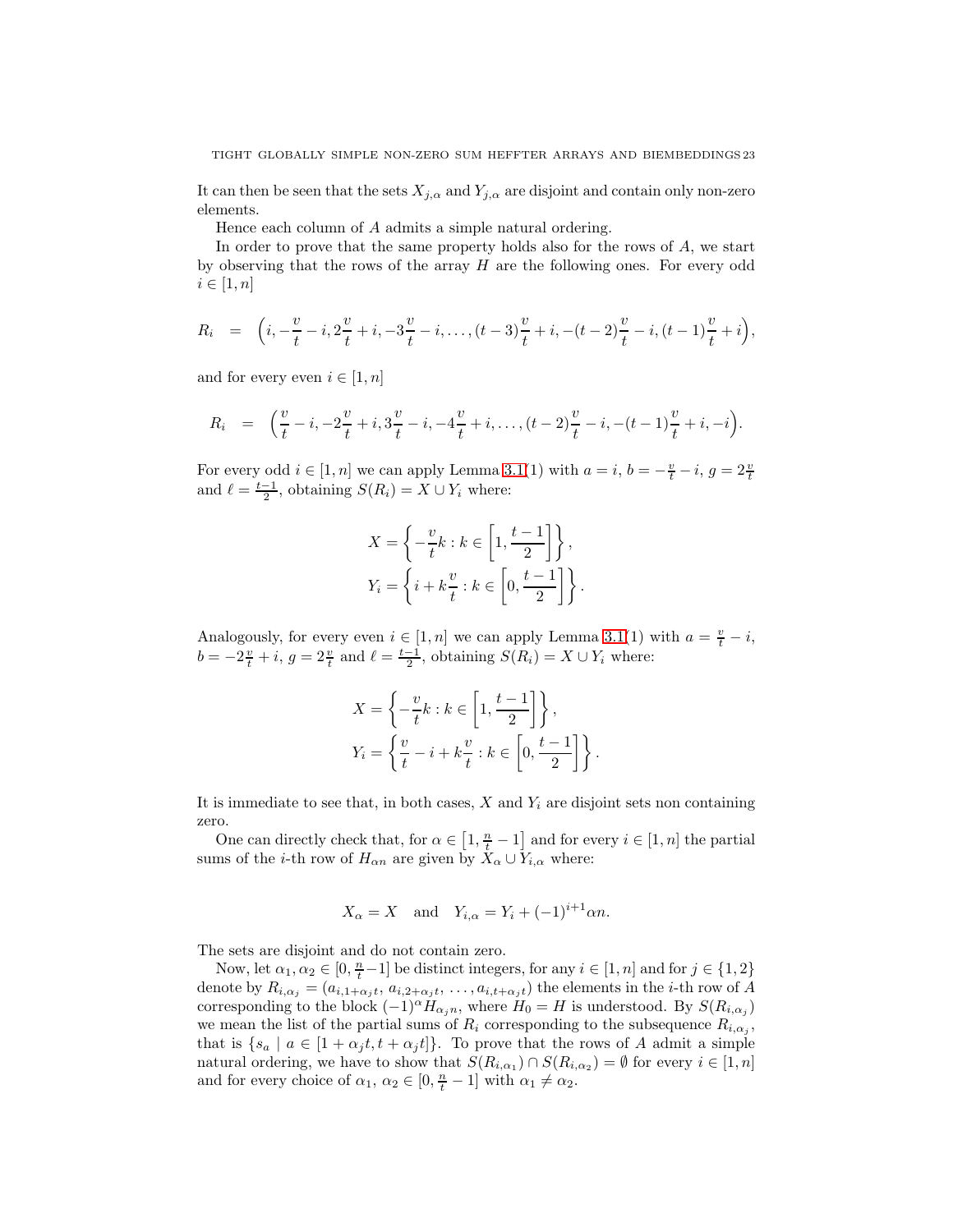As a first step, we notice that it suffices to control the aforementioned property for  $|\alpha_1 - \alpha_2| = 1$ . In fact, the *i*-th row of A written modulo  $\frac{v}{t}$  is:

$$
R_i \equiv (-1)^{i+1} \left( \underbrace{i, -i, i, \dots, i}_{t \text{ terms}}, \underbrace{-(n+i), n+i, \dots, -(n+i)}_{t \text{ terms}}, \underbrace{2n+i, -(2n+i), \dots, 2n+i, \dots, (3n+i), 3n+i, \dots, -(3n+i), \dots, \dots}_{t \text{ terms}}, \underbrace{(n-1) n+i, -\left(\left(\frac{n}{t} - 1\right)n+i\right), \dots, \left(\frac{n}{t} - 1\right)n+i}_{t \text{ terms}}, \dots, \underbrace{(n-1) n+i, \dots, (n-1) n+i}_{t \text{ terms}}, \dots, \underbrace{(n-1) n+i, \dots, (n-1) n+i}_{t \text{ terms}}, \dots, \underbrace{(n-1) n+i, \dots, (n-1) n+i}_{t \text{ terms}}, \dots, \underbrace{(n-1) n+i, \dots, (n-1) n+i}_{t \text{ terms}}, \dots, \underbrace{(n-1) n+i, \dots, (n-1) n+i}_{t \text{ terms}}, \dots, \underbrace{(n-1) n+i, \dots, (n-1) n+i}_{t \text{ terms}}, \dots, \underbrace{(n-1) n+i, \dots, (n-1) n+i}_{t \text{ terms}}, \dots, \underbrace{(n-1) n+i, \dots, (n-1) n+i}_{t \text{ terms}}, \dots, \underbrace{(n-1) n+i, \dots, (n-1) n+i}_{t \text{ terms}}, \dots, \underbrace{(n-1) n+i, \dots, (n-1) n+i}_{t \text{ terms}}, \dots, \underbrace{(n-1) n+i, \dots, (n-1) n+i}_{t \text{ terms}}, \dots, \underbrace{(n-1) n+i, \dots, (n-1) n+i}_{t \text{ terms}}, \dots, \underbrace{(n-1) n+i, \dots, (n-1) n+i}_{t \text{ terms}}, \dots, \underbrace{(n-1) n+i, \dots, (n-1) n+i}_{t \text{ terms}}, \dots, \underbrace{(n-1) n+i, \dots, (n-1) n+i}_{t \text{ terms}}, \dots, \underbrace{(n-1) n+i, \dots, (n-1) n+i}_{t \text{ terms}}, \dots, \underbrace{(n-1) n+i, \dots, (n-1) n+i}_{t \text{ terms}}, \dots, \underbrace{(n-1) n+i, \dots, (n-1) n+i}_{t \text{ terms}}, \dots, \underbrace{(n-1) n+i, \dots, (n-1) n+i}_{t \text{
$$

hence its ordered list of partial sums, considered modulo  $\frac{v}{t}$ , is given by:

$$
(-1)^{i+1} \underbrace{\left(i,0,i,\ldots,i}_{t \text{ terms}},\underbrace{-n,i,\ldots,-n}_{t \text{ terms}},\underbrace{n+i,-n,\ldots,n+i}_{t \text{ terms}},\underbrace{-2n,n+i,\ldots,-2n}_{t \text{ terms}},\ldots,\\ \underbrace{\frac{1}{2}\left(\frac{n}{t}-1\right)n+i,-\frac{1}{2}\left(\frac{n}{t}-1\right)n,\ldots,\frac{1}{2}\left(\frac{n}{t}-1\right)n+i\right)}_{t \text{ terms}}.
$$

In particular, it can be seen that for every  $\alpha \in [0, \frac{n}{t} - 1]$  the partial sums of  $R_{i,\alpha}$ modulo  $\frac{v}{t}$  are:

$$
\begin{aligned}\n(-1)^{i+1} \left( i + \frac{\alpha - 1}{2} \right) \quad & \text{and } (-1)^i \frac{\alpha + 1}{2} n \quad \text{for } \alpha \text{ odd}, \\
(-1)^{i+1} \left( i + \frac{\alpha}{2} \right) \quad & \text{and } (-1)^i \frac{\alpha}{2} n \quad \text{for } \alpha \text{ even}.\n\end{aligned}
$$

We can then conclude that for  $|\alpha_1 - \alpha_2| > 1$  the partial sums of the *i*-th row of A corresponding to  $R_{i,\alpha_1}$  and  $R_{i,\alpha_2}$  are trivially disjoint. In the following for any  $i \in [1, n]$  and  $\alpha \in [0, \frac{n}{t} - 1]$  set  $c = \sum_{j=1}^{at} a_{i,j}$ . Fix now an odd  $i \in [1, n]$ , let  $\alpha \in [0, \frac{n}{t} - 1]$  be an even integer, we have that  $S(R_{i,\alpha}) = X_{\alpha} \cup Y_{i,\alpha}$ , where:

$$
X_{\alpha} = \left\{ c - k \frac{v}{t} : k \in \left[ 1, \frac{t - 1}{2} \right] \right\},\
$$
  

$$
Y_{i,\alpha} = \left\{ c + i + \alpha n + k \frac{v}{t} : k \in \left[ 0, \frac{t - 1}{2} \right] \right\}.
$$

It is then not hard to see that  $S(R_{i,\alpha+1}) = (X_{\alpha+1} \cup Y_{i,\alpha+1}) + (c+i+\alpha n+\frac{t-1}{2}\frac{v}{t}),$ where:

$$
X_{\alpha+1} = \left\{ k \frac{v}{t} : k \in \left[ 1, \frac{t-1}{2} \right] \right\},\
$$
  

$$
Y_{i,\alpha+1} = \left\{ -i - (\alpha+1)n - k \frac{v}{t} : k \in \left[ 0, \frac{t-1}{2} \right] \right\}.
$$

We have only to check that  $Y_{i,\alpha} \cap (X_{\alpha+1} + (c+i+\alpha n+\frac{t-1}{2}\frac{v}{t})) = \emptyset$ . Assume by contradiction that there exist  $k_1 \in [0, \frac{t-1}{2}], k_2 \in [1, \frac{t-1}{2}]$  and an odd *i* such that:

$$
c + i + \alpha n + k_1 \frac{v}{t} \equiv k_2 \frac{v}{t} + c + i + \alpha n + \frac{t-1}{2} \cdot \frac{v}{t} \pmod{v}.
$$

This can be rewritten as:

$$
\left(\frac{t-1}{2} + k_2 - k_1\right)\frac{v}{t} \equiv 0 \pmod{v}.
$$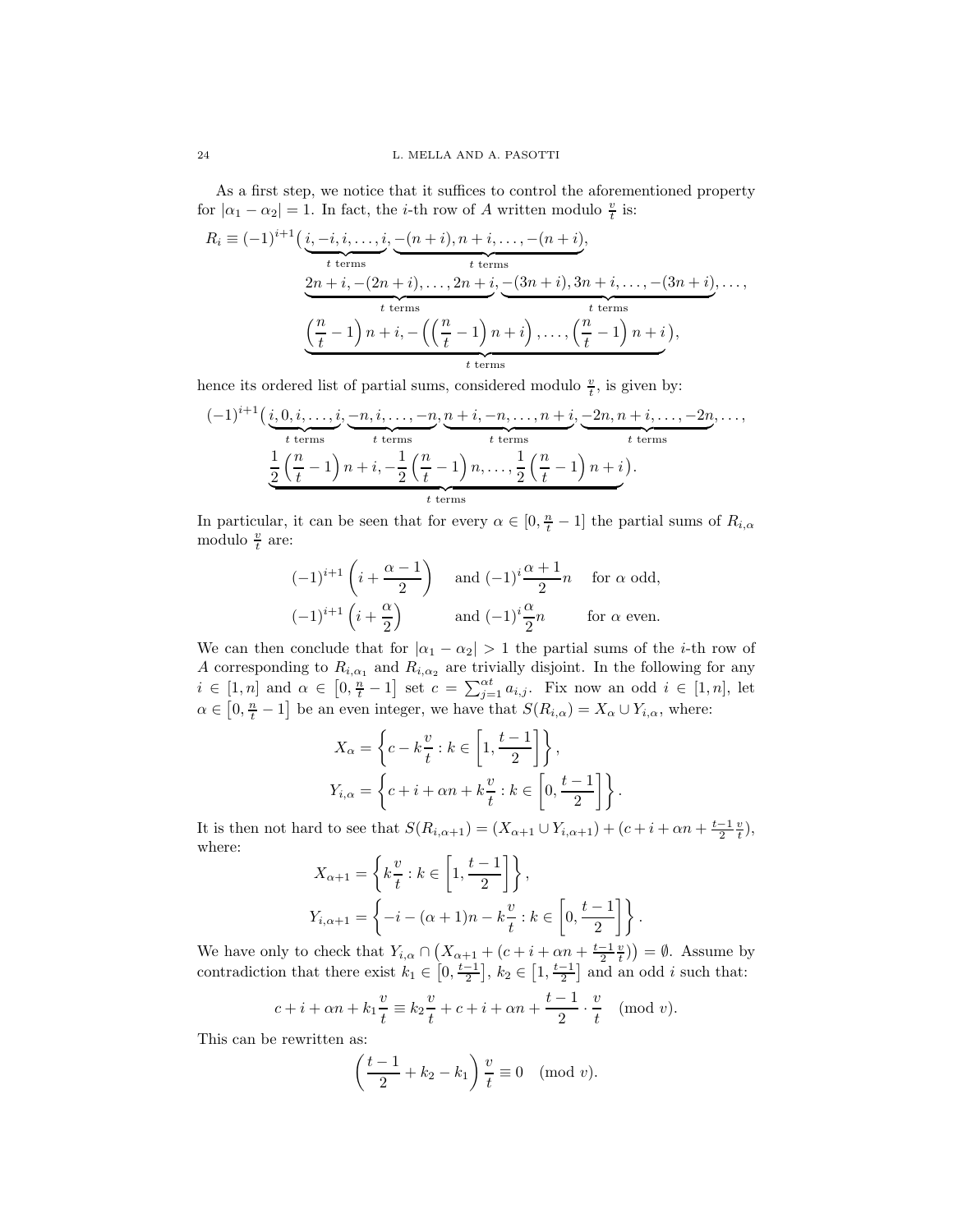It can then be easily seen that this equation cannot hold, as  $k_2 - k_1 \in \left[\frac{3-t}{2}, \frac{t-1}{2}\right]$ . Now, let  $\alpha \in [0, \frac{n}{t} - 1]$  be an odd integer; similarly, we have that  $S(R_{i,\alpha}) =$  $X_{\alpha} \cup Y_{i,\alpha}$ , where:

$$
X_{\alpha} = \left\{ c + k\frac{v}{t} : k \in \left[ 1, \frac{t-1}{2} \right] \right\},\,
$$
  

$$
Y_{i,\alpha} = \left\{ c - i - \alpha n - k\frac{v}{t} : k \in \left[ 0, \frac{t-1}{2} \right] \right\}.
$$

It can now be seen that  $S(R_{i,\alpha+1}) = (X_{\alpha+1} \cup Y_{i,\alpha+1}) + (c - i - \alpha n - \frac{t-1}{2} \frac{v}{t}),$  where:

$$
X_{\alpha+1} = \left\{-k\frac{v}{t} : k \in \left[1, \frac{t-1}{2}\right]\right\},\
$$
  

$$
Y_{i,\alpha+1} = \left\{i + (\alpha+1)n + k\frac{v}{t} : k \in \left[0, \frac{t-1}{2}\right]\right\}.
$$

As before, it is sufficient to check that  $Y_{i,\alpha} \cap (X_{\alpha+1} + (c - i - \alpha n - \frac{t-1}{2} \frac{v}{t})) = \emptyset$ . Assume by contradiction that there exist  $k_1 \in [0, \frac{t-1}{2}], k_2 \in [1, \frac{t-1}{2}]$  and an odd i such that:

$$
c - i - \alpha n - k_1 \frac{v}{t} \equiv -k_2 \frac{v}{t} + c - i - \alpha n - \frac{t-1}{2} \cdot \frac{v}{t}
$$
 (mod  $v$ ).

This can be rewritten as:

$$
\left(\frac{t-1}{2} + k_2 - k_1\right) \frac{v}{t} \equiv 0 \pmod{v}.
$$

With the very same argument used before, it can be seen that this equation is never verified, obtaining a contradiction.

Assume now that  $i \in [1, n]$  is even, and consider any even integer  $\alpha \in [0, \frac{n}{t} - 1]$ . We have that  $S(R_{i,\alpha}) = X_{\alpha} \cup Y_{i,\alpha}$ , where:

$$
X_{\alpha} = \left\{ c - k \frac{v}{t} : k \in \left[ 1, \frac{t - 1}{2} \right] \right\},\
$$
  

$$
Y_{i,\alpha} = \left\{ c + \frac{v}{t} - i - \alpha n + k \frac{v}{t} : k \in \left[ 0, \frac{t - 1}{2} \right] \right\}.
$$

We have then that  $S(R_{\alpha+1}) = (X_{\alpha+1} \cup Y_{i,\alpha+1}) + (c + \frac{v}{t} - i - \alpha n + \frac{t-1}{2} \frac{v}{t}),$  where:

$$
X_{\alpha+1} = \left\{ k \frac{v}{t} : k \in \left[ 1, \frac{t-1}{2} \right] \right\},\
$$
  

$$
Y_{i,\alpha+1} = \left\{ -\frac{v}{t} + i + (\alpha+1)n - k\frac{v}{t} : k \in \left[ 0, \frac{t-1}{2} \right] \right\}.
$$

We need to check  $Y_{i,\alpha} \cap (X_{\alpha+1} + (c + \frac{v}{t} - i - \alpha n + \frac{t-1}{2} \frac{v}{t})) = \emptyset$ ; assume by contradiction that there exist  $k_1 \in [0, \frac{t-1}{2}], k_2 \in [1, \frac{t-1}{2}]$  and an even i such that:

$$
c + \frac{v}{t} - i - \alpha n + k_1 \frac{v}{t} \equiv k_2 \frac{v}{t} + c + \frac{v}{t} - i - \alpha n + \frac{t-1}{2} \cdot \frac{v}{t} \pmod{v}.
$$

This is equivalent to:

$$
\left(\frac{t-1}{2} + k_2 - k_1\right) \frac{v}{t} \equiv 0 \pmod{v}.
$$

It is easy to see that this is never the case.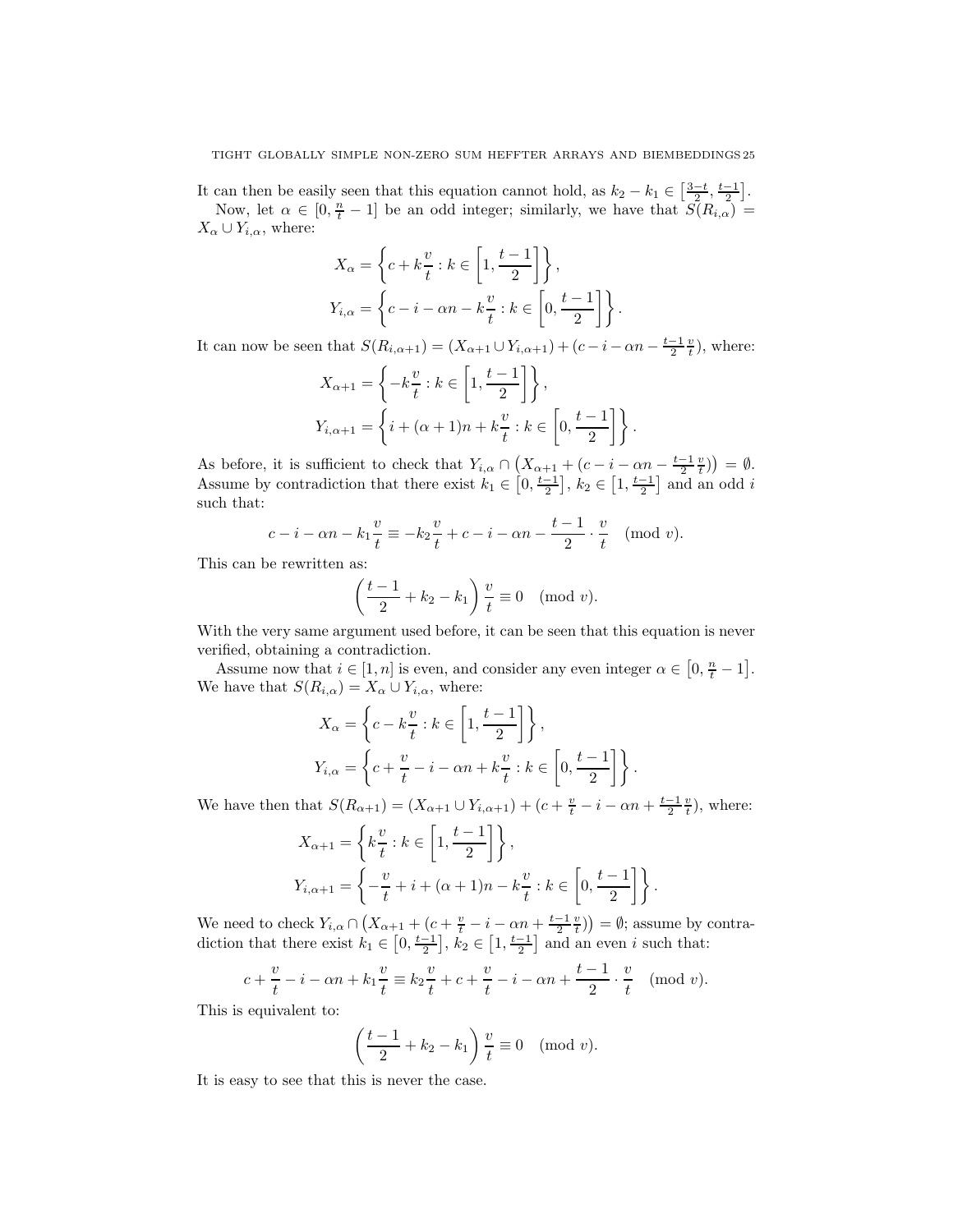With the very same argument, it can be shown that for every even  $i$ , the partial sums of  $R_{i,\alpha}$  and  $R_{i,\alpha+1}$  are distinct for every odd  $\alpha$ .

<span id="page-25-0"></span>Remark 3.15. From the globally simple array A constructed in Theorem [3.14,](#page-20-0) one can deduce the total sum of each row and of each column. Let  $n, t \geq 1$  be odd integers with t dividing n, then for every  $j \in [1, t]$  and every  $\alpha \in [0, \frac{n}{t} - 1]$  we have:

$$
\sum_{a_{i,j}\in C_{j+\alpha t}} a_{i,j} = (-1)^{\alpha+j+1} \left[ (j-1)\frac{v}{t} + 1 + \alpha n + \frac{n-1}{2} \left[ (2j-1)\frac{v}{t} + 1 \right] \right].
$$

We now focus on the rows of A. Consider any odd  $i \in [1, n]$ , it can be seen that for every  $\alpha \in [0, \frac{n}{t} - 1]$  we have:

$$
\sum_{j\in[1+\alpha t,t+\alpha t]} a_{i,j} = (-1)^{\alpha} \left( i + \alpha n + \frac{t-1}{2} \cdot \frac{v}{t} \right);
$$

hence the sum of the elements in the  $i$ -th row of  $A$ , for  $i$  odd, is:

$$
\sum_{\alpha \in [0, \frac{n}{t}-1]} (-1)^{\alpha} \left( i + \alpha n + \frac{t-1}{2} \cdot \frac{v}{t} \right).
$$

Thus, it is not hard to see that for every odd  $i \in [1,n]$ :

$$
\sum_{a_{i,j}\in R_i} a_{i,j} = i + n\left(\frac{n}{t} - 1\right) \cdot \frac{1}{2} + \frac{t-1}{2} \cdot \frac{v}{t}.
$$

Similarly, it can be seen that for every even  $i \in [1, n]$  and for every  $\alpha \in [0, \frac{n}{t} - 1]$ :

$$
\sum_{j \in [1+\alpha t, t+\alpha t]} a_{i,j} = (-1)^{\alpha} \left( \frac{v}{t} - i - \alpha n + \frac{t-1}{2} \cdot \frac{v}{t} \right).
$$

From which we obtain that for every even  $i \in [1, n]$ :

$$
\sum_{a_{i,j}\in R_i} a_{i,j} = \frac{v}{t} - i - n\left(\frac{n}{t} - 1\right) \cdot \frac{1}{2} + \frac{t-1}{2} \cdot \frac{v}{t}.
$$

**Example 3.16.** Below we have an  $NH_{11}(11;11)$ , say A, whose elements belong to  $\mathbb{Z}_{253}$ . Following the notation of the proof of Theorem [3.14,](#page-20-0) we are in the case  $t = n$ hence  $A = H$ .

|    | $-24$   | 47 | $-70$ | 93      | $-116$ | $-114$ | 91 | $-68$ | 45 | $-22$    |
|----|---------|----|-------|---------|--------|--------|----|-------|----|----------|
| 21 | $-44$   | 67 | $-90$ | 113     | 117    | $-94$  | 71 | $-48$ | 25 | $-2$     |
| 3  | $-26$   | 49 | $-72$ | 95      | $-118$ | $-112$ | 89 | $-66$ | 43 | $-20$    |
| 19 | $-42$   | 65 | $-88$ | 111     | 119    | $-96$  | 73 | $-50$ | 27 | $-4$     |
| 5  | $-28$   | 51 | $-74$ | 97      | $-120$ | $-110$ | 87 | $-64$ | 41 | $^{-18}$ |
| 17 | $-40$   | 63 | $-86$ | 109     | 121    | $-98$  | 75 | $-52$ | 29 | $-6$     |
| 7  | $-30$   | 53 | $-76$ | 99      | $-122$ | $-108$ | 85 | $-62$ | 39 | $^{-16}$ |
| 15 | $-38$   | 61 | $-84$ | 107     | 123    | $-100$ | 77 | $-54$ | 31 | $-8$     |
| 9  | $-32\,$ | 55 | $-78$ | 101     | $-124$ | $-106$ | 83 | $-60$ | 37 | $-14$    |
| 13 | $-36$   | 59 | $-82$ | $105\,$ | 125    | $-102$ | 79 | $-56$ | 33 | $-10$    |
| 11 | $-34$   | 57 | $-80$ | 103     | $-126$ | $-104$ | 81 | $-58$ | 35 | $^{-12}$ |

**Example 3.17.** Here we take  $n = 15$ ,  $t = 3, 5$  and we follow the proof of Theorem [3.14.](#page-20-0) An NH<sub>3</sub>(15; 15), say A, has elements in  $\mathbb{Z}_{453}$ ,  $\frac{v}{t} = 151$  and we have

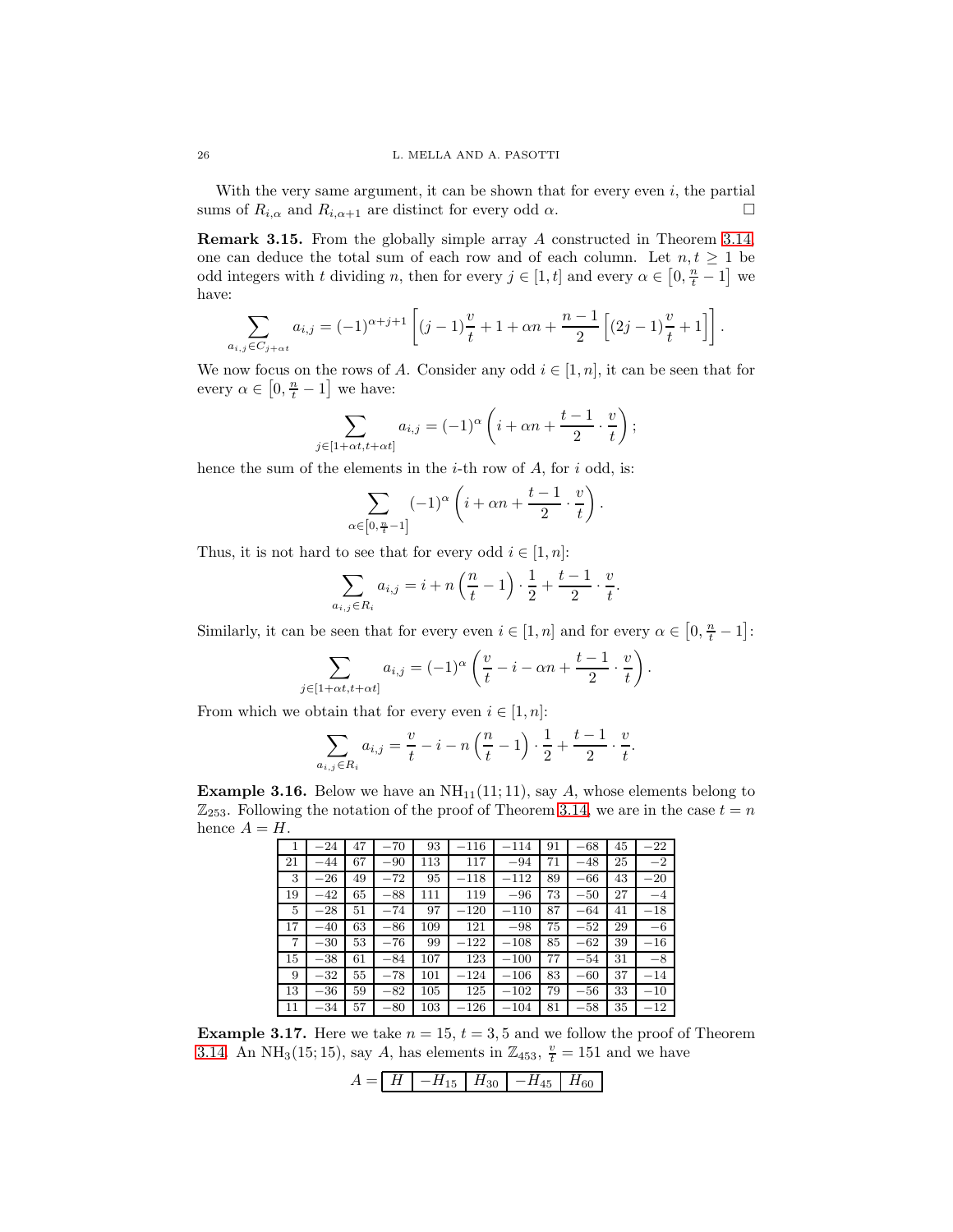|     | $-152$   | 150<br>$\overline{\phantom{a}}$ | $-16$  | 167    | 135 | 31  | 182<br>$\overline{\phantom{a}}$ | $-120$ | $-46$  | 197         | 105 | 61              | $-212$ | $-90$ |
|-----|----------|---------------------------------|--------|--------|-----|-----|---------------------------------|--------|--------|-------------|-----|-----------------|--------|-------|
| 149 | 153      | $^{-2}$                         | $-134$ | $-168$ | 17  | 119 | 183                             | $-32$  | $-104$ | $-198$      | 47  | 89              | 213    | $-62$ |
| 3   | $-154$   | $-148$                          | $-18$  | 169    | 133 | 33  | $-184$                          | $-118$ | $-48$  | 199         | 103 | 63              | $-214$ | $-88$ |
| 147 | 155      | $-4$                            | $-132$ | $-170$ | 19  | 117 | 185                             | $-34$  | $-102$ | $-200$<br>- | 49  | 87              | 215    | $-64$ |
| 5   | 156<br>- | $-146$                          | $-20$  | 171    | 131 | 35  | 186<br>-                        | $-116$ | $-50$  | 201         | 101 | 65              | $-216$ | $-86$ |
| 145 | 157      | $-6$                            | $-130$ | $-172$ | 21  | 115 | 187                             | $-36$  | $-100$ | $-202$      | 51  | 85              | 217    | $-66$ |
| 7   | $-158$   | $-144$                          | $-22$  | 173    | 129 | 37  | $-188$                          | $-114$ | $-52$  | 203         | 99  | 67              | $-218$ | $-84$ |
| 143 | 159      | $-8$                            | $-128$ | $-174$ | 23  | 113 | 189                             | $-38$  | $-98$  | $-204$      | 53  | 83              | 219    | $-68$ |
| 9   | $-160$   | $-142$                          | $-24$  | 175    | 127 | 39  | $-190$                          | $-112$ | $-54$  | 205         | 97  | 69              | $-220$ | $-82$ |
| 141 | 161      | $-10$                           | $-126$ | $-176$ | 25  | 111 | 191                             | $-40$  | $-96$  | $-206$      | 55  | 81              | 221    | $-70$ |
| 11  | $-162$   | $-140$                          | $-26$  | 177    | 125 | 41  | 192<br>-                        | $-110$ | $-56$  | 207         | 95  | 71              | $-222$ | $-80$ |
| 139 | 163      | 12<br>-                         | $-124$ | $-178$ | 27  | 109 | 193                             | $-42$  | $-94$  | $-208$      | 57  | 79              | 223    | $-72$ |
| 13  | $-164$   | $-138$                          | $-28$  | 179    | 123 | 43  | 194<br>-                        | $-108$ | $-58$  | 209         | 93  | 73              | $-224$ | $-78$ |
| 137 | 165      | $-14$                           | $-122$ | $-180$ | 29  | 107 | 195                             | $-44$  | $-92$  | $-210$      | 59  | 77              | 225    | $-74$ |
| 15  | $-166$   | $-136$                          | $-30$  | 181    | 121 | 45  | $-196$                          | $-106$ | $-60$  | 211         | 91  | $7\overline{5}$ | $-226$ | $-76$ |

An NH<sub>5</sub>(15, 15), say A, has elements in  $\mathbb{Z}_{455}$ ,  $\frac{v}{t} = 91$  and we have

|    | $-92$                           | 183                             | 181 | 90<br>-  | 16<br>-                        | 107 | $-198$ | $-166$ | 75 | 31 | 122<br>- | 213    | 151 | $-60$ |
|----|---------------------------------|---------------------------------|-----|----------|--------------------------------|-----|--------|--------|----|----|----------|--------|-----|-------|
| 89 | $-180$                          | $-184$                          | 93  | $^{-2}$  | $-74$                          | 165 | 199    | $-108$ | 17 | 59 | $-150$   | $-214$ | 123 | $-32$ |
| 3  | $-94$                           | 185                             | 179 | $-88$    | $-18$                          | 109 | $-200$ | $-164$ | 73 | 33 | $-124$   | 215    | 149 | $-58$ |
| 87 | $-178$                          | $-186$                          | 95  | $-4$     | $-72$                          | 163 | 201    | $-110$ | 19 | 57 | $-148$   | $-216$ | 125 | $-34$ |
| 5  | $-96$                           | 187                             | 177 | 86       | $-20$                          | 111 | 202    | $-162$ | 71 | 35 | $-126$   | 217    | 147 | $-56$ |
| 85 | 176<br>-                        | 188<br>$\overline{\phantom{a}}$ | 97  | -6       | $-70$                          | 161 | 203    | $-112$ | 21 | 55 | $-146$   | $-218$ | 127 | $-36$ |
| ⇁  | $-98$                           | 189                             | 175 | $-84$    | $^{-22}$                       | 113 | $-204$ | $-160$ | 69 | 37 | $-128$   | 219    | 145 | $-54$ |
| 83 | $-174$                          | $-190$                          | 99  | $^{-8}$  | $-68$                          | 159 | 205    | $-114$ | 23 | 53 | $-144$   | $-220$ | 129 | $-38$ |
| 9  | $-100$                          | 191                             | 173 | $-82$    | $-24$                          | 115 | $-206$ | $-158$ | 67 | 39 | $-130$   | 221    | 143 | $-52$ |
| 81 | $-172$                          | $-192$                          | 101 | $-10$    | $-66$                          | 157 | 207    | $-116$ | 25 | 51 | $-142$   | $-222$ | 131 | $-40$ |
| 11 | $-102$                          | 193                             | 171 | $-80$    | $-26$                          | 117 | $-208$ | $-156$ | 65 | 41 | $-132$   | 223    | 141 | $-50$ |
| 79 | $-170$                          | $-194$                          | 103 | $^{-12}$ | $-64$                          | 155 | 209    | $-118$ | 27 | 49 | $-140$   | $-224$ | 133 | $-42$ |
| 13 | $-104$                          | 195                             | 169 | $-78$    | $-28$                          | 119 | $-210$ | $-154$ | 63 | 43 | $-134$   | 225    | 139 | $-48$ |
| 77 | $-168$                          | $-196$                          | 105 | $-14$    | 62<br>-                        | 153 | 211    | $-120$ | 29 | 47 | $-138$   | $-226$ | 135 | $-44$ |
| 15 | 106<br>$\overline{\phantom{0}}$ | 197                             | 167 | $-76$    | 30<br>$\overline{\phantom{a}}$ | 121 | $-212$ | $-152$ | 61 | 45 | $-136$   | 227    | 137 | $-46$ |

 $A = H - H_{15} H_{30}$ 

3.6. Globally simple  $NH<sub>t</sub>(n; n)$ , for every n prime and admissible t. We start with an easy remark for  $n = 2$ .

<span id="page-26-0"></span>**Remark 3.18.** Note that the existence of a globally simple  $NH<sub>t</sub>(2,2)$  for any admissible  $t$  is trivial. Below we give an example for each possible case, that is for  $t = 1, 2, 4, 8$  (the first array is both an NH(2; 2) and an NH<sub>2</sub>(2; 2)):

Now we can present a complete solution whenever  $n$  is a prime.

**Theorem 3.19.** Let n be a prime. There exists a globally simple  $NH<sub>t</sub>(n; n)$  for every admissible t.

*Proof.* Since *n* is a prime the admissible values for *t* are  $1, 2, n, 2n, n^2, 2n^2$ . For  $t = 1$  the result is contained in Theorem 5.5 of [\[9\]](#page-33-10). For  $t \neq 1$  the result follows by Remark [3.18](#page-26-0) and by Propositions [3.2,](#page-3-0) [3.5,](#page-5-0) [3.8,](#page-8-0) [3.11](#page-14-0) and Theorem [3.14.](#page-20-0)  $\Box$ 

# 4. Connection with path-decompositions

Simple non-zero sum Heffter arrays are a useful tool for constructing orthogonal path decompositions. To present this connection we introduce some notations and we recall some basic definitions. Given a graph Γ, by  $V(\Gamma)$  and  $E(\Gamma)$  we denote its vertex-set and its edge-set, respectively. By  $K_v, K_{q \times r}$  and  $P_k$  we denote the complete graph on  $v$  vertices, the complete multipartite graph with  $q$  parts each of size r and the path of length k (with  $k + 1$  distinct vertices), respectively. We recall that given a subgraph  $\Gamma$  of a graph K, a  $\Gamma$ -decomposition of K is a set of graphs, called blocks, all isomorphic to  $\Gamma$  whose edges partition the edge-set of K.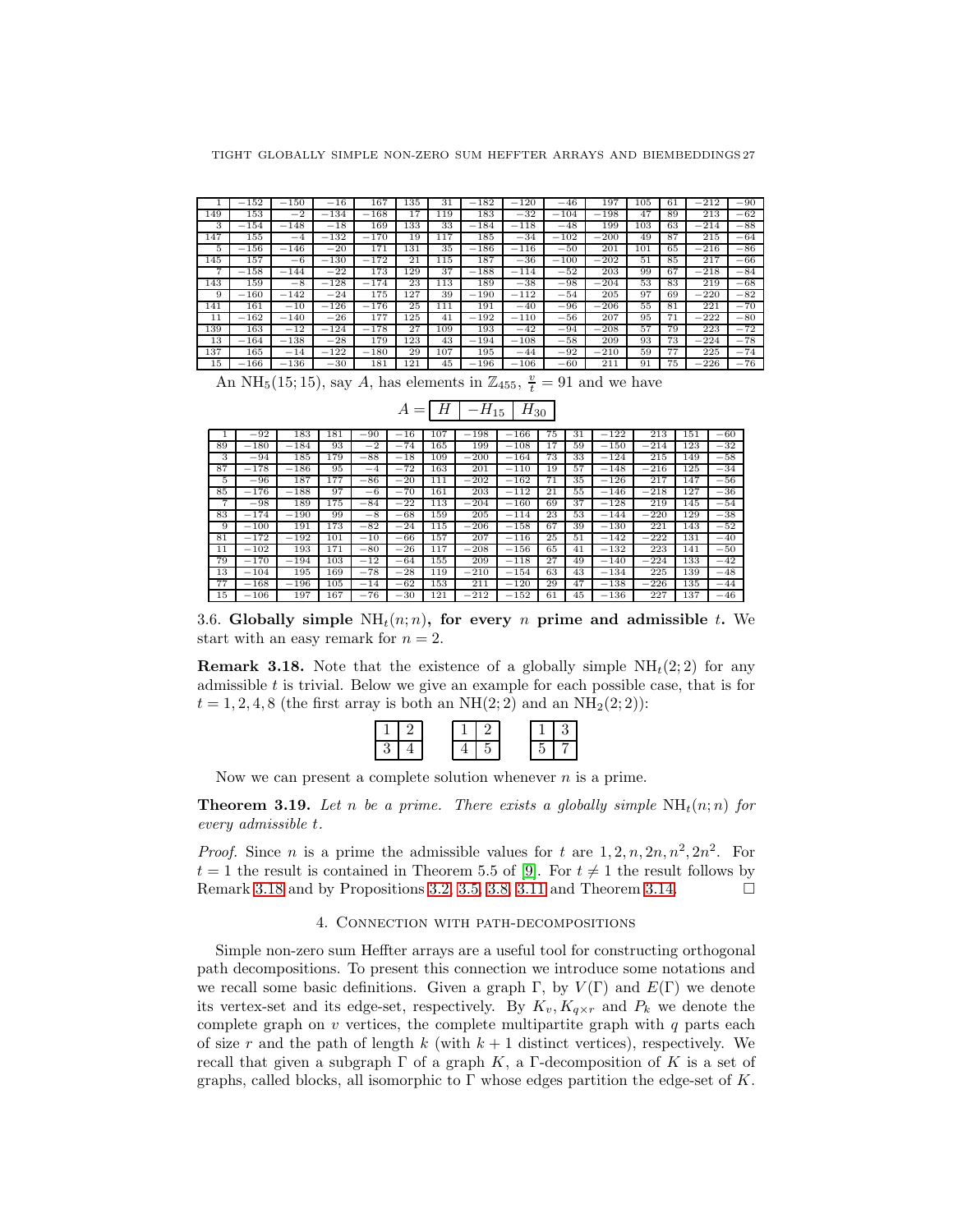Also, a  $\Gamma$ -decomposition  $\mathcal D$  of a graph K is said to be cyclic if, up to isomorphisms,  $V(K) = \mathbb{Z}_v$  and for any  $B \in \mathcal{D}$ ,  $B + 1 \in \mathcal{D}$  too. Two graph decompositions  $\mathcal{D}$  and  $\mathcal{D}'$  are said orthogonal if for any  $B \in \mathcal{D}$  and any  $B' \in \mathcal{D}'$ ,  $|E(B) \cap E(B')| \leq 1$ . The connection between non-zero sum Heffter arrays and graph decompositions is explained by the following result.

<span id="page-27-0"></span>**Proposition 4.1** (Proposition 2.9, [\[9\]](#page-33-10)). Let A be an  $NH_t(m, n; h, k)$  simple with respect to the orderings  $\omega_{R_i}$  for  $i \in [1, m]$  and  $\omega_{C_j}$  for  $j \in [1, n]$ . Then:

- (1) there exists a cyclic  $P_h$ -decomposition  $\mathcal{D}_R$  of  $K_{\frac{2mh+t}{t}\times t}$ ;
- (2) there exists a cyclic  $P_k$ -decomposition  $\mathcal{D}_C$  of  $K_{\frac{2nk+t}{t}\times t}$ ;
- (3) the decompositions  $\mathcal{D}_R$  and  $\mathcal{D}_C$  are orthogonal.

The base blocks of the decompositions of previous proposition are so constructed. Let  $\omega_{R_i}$  be a simple ordering of the *i*-th row  $R_i$  of A, then consider the walk  $P_h^i = (0, s_{i,1}, s_{i,2}, \ldots, s_{i,h}),$  where by  $s_{i,j}$  we denote the j-th partial sum of  $\omega_{R_i}$ . Since the ordering is simple, the partial sums are pairwise distinct and non-zero, hence  $P_h^i$  is a path on  $h+1$  distinct vertices. The set  $\{P_h^i \mid i \in [1,m]\}$  is a set of base blocks of  $\mathcal{D}_R$ . Reasoning in the same way on the columns, we can construct the base blocks of the  $P_k$ -decomposition  $\mathcal{D}_C$ .

The existence results proved in the previous section allow us to get the following results on cyclic path decompositions.

**Theorem 4.2.** For every odd integer  $n \geq 1$  and every divisor t of n, there exists a pair of orthogonal cyclic  $P_n$ -decompositions of  $K_{\frac{2n^2+t}{t}\times t}$ .

*Proof.* The result follows by Theorem [3.14](#page-20-0) and Proposition [4.1.](#page-27-0)

**Proposition 4.3.** For every odd integer  $n \geq 1$  and any  $t \in \{2, 2n, n^2, 2n^2\}$  there exists a pair of orthogonal cyclic  $P_n$ -decompositions of  $K_{\frac{2n^2+t}{t} \times t}$ .

*Proof.* The result follows by Propositions [3.2,](#page-3-0) [3.5,](#page-5-0) [3.8,](#page-8-0) [3.11](#page-14-0) and [4.1.](#page-27-0)  $\Box$ 

**Remark 4.4.** Since Proposition [3.2](#page-3-0) holds for every integer  $n$ , the previous proposition holds also when *n* is even and  $t = 2$ .

## 5. Connection with biembeddings

Relative non-zero sum Heffter arrays can be used to construct biembeddings of circuits decompositions on orientable surfaces, as explained in [\[9\]](#page-33-10). In this section, we get new results on biembeddings obtained thanks to the constructions presented in Section 3. We start by recalling some definitions, see [\[17\]](#page-33-15).

**Definition 5.1.** Let  $\Gamma$  be a graph endowed with the topology of a 1-dimensional simplicial complex; then, an *embedding* of  $\Gamma$  in a surface  $\Sigma$  is a continuous injective mapping  $\phi : \Gamma \to \Sigma$ .

A connected component of  $\Sigma \setminus \phi(\Gamma)$  is called  $\phi$ -face. An embedding  $\phi$  is said to be *cellular* if every  $\phi$ -face is homeomorphic to an open disc.

**Definition 5.2.** A *biembedding* of two circuit decompositions  $D$  and  $D'$  of a simple graph  $\Gamma$  is a face 2-colorable embedding of  $\Gamma$  in which one color class is comprised of the circuits in  $D$  and the other one of the circuits in  $D'$ .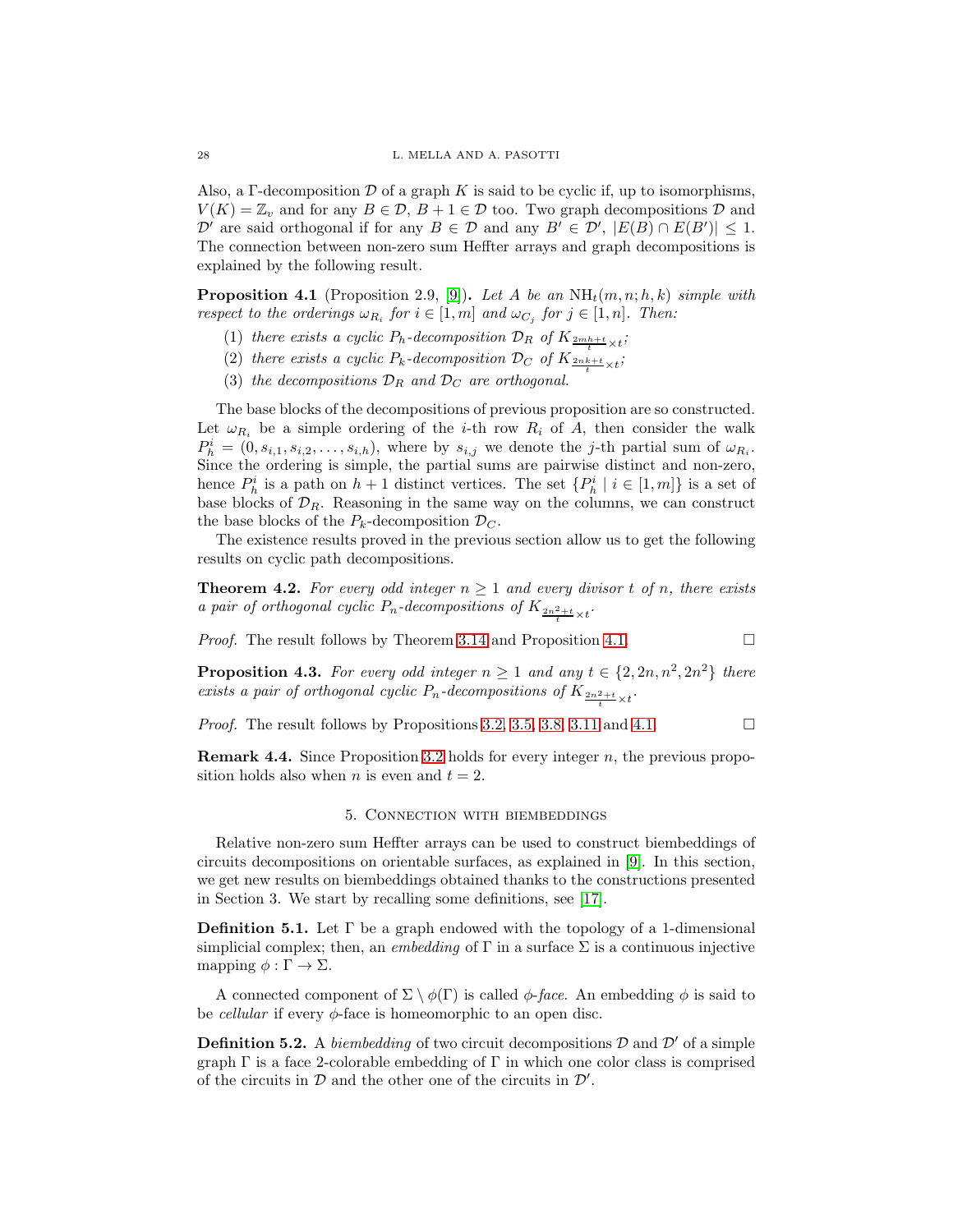For every edge  $e$  of a given graph  $\Gamma$ , we will consider its two possible directions  $e^+$  and  $e^-$ , and we denote by  $\tau$  the involution which swaps  $e^+$  and  $e^-$  for every e. Then, for every vertex v in Γ, a local rotation  $\rho_v$  is a cyclic permutation of the edges directed out of v. If we choose a local rotation for each vertex of  $\Gamma$ , then we obtain a rotation of the directed edges of Γ. We also recall the following result [\[1,](#page-33-0) [17\]](#page-33-15).

<span id="page-28-0"></span>**Theorem 5.3.** A rotation  $\rho$  on  $\Gamma$  is equivalent to a cellular embedding of  $\Gamma$  in an orientable surface. The face boundaries of the embedding corresponding to  $\rho$  are the orbits of  $\rho \circ \tau$ .

Moreover, by knowing the number of faces the genus  $g$  of the surface can be obtained from Euler's formula  $|V| - |E| + |F| = 2 - 2q$ , where V, E, and F denote the number of vertices, edges and faces determined by the embedding in the surface, respectively.

Let  $A = NH<sub>t</sub>(m, n; h, k)$  be a relative non-zero sum Heffter array. If for any  $i \in [1, m]$  and for any  $j \in [1, n]$ , the orderings  $\omega_{R_i}$  and  $\omega_{C_i}$  are simple, we define by  $\omega_r = \omega_{R_1} \circ \ldots \circ \omega_{R_m}$  the simple ordering for the rows and by  $\omega_c = \omega_{C_1} \circ \ldots \circ \omega_{C_n}$  the simple ordering for the columns. The orderings  $\omega_r$  and  $\omega_c$  are said to be *compatible* if  $\omega_c \circ \omega_r$  is a cycle of length  $|\mathcal{E}(A)|$ . From two compatible orderings a rotation on  $K_{\frac{2nk+t}{t}\times t}$  can be obtained, implying by Theorem [5.3](#page-28-0) the existence of a cellular biembedding of this graph. Cellular biembeddings obtained from Heffter arrays are also called Archdeacon embeddings, see for instance [\[6\]](#page-33-11).

Since the existence results on compatible orderings of [\[7\]](#page-33-16) do not depend on the sum of the elements of a row or of a column of the array, from Theorem 3.3 of [\[7\]](#page-33-16) we have that an  $NH<sub>t</sub>(n; n)$  admits compatible natural orderings if and only if n is odd.

Let A be an  $NH_t(m, n; h, k)$ , we denote by  $\mathcal{D}_{\omega_r^{-1}}$  the cyclic  $P_h$ -decomposition of  $K_{\frac{2nk+t}{t}\times t}$  obtained from Proposition [4.1](#page-27-0) with respect to the orderings  $\omega_{R_i}^{-1}$ , where the starting element is the last element of  $\omega_{R_i}$ . We recall that, as remarked in Section 2, if  $\omega_{R_i} = (a_{i,1}, a_{i,2}, \dots, a_{i,k})$  is simple then  $\omega_{R_i}^{-1} = (a_{i,k}, a_{i,k-1}, \dots, a_{i,1})$  is simple too. Analogously, by  $\mathcal{D}_{\omega_c}$  we mean the cyclic  $P_k$ -decomposition of  $K_{\frac{2nk+t}{t}\times t}$ obtained from Proposition [4.1](#page-27-0) with respect to the orderings  $\omega_{C_j}$ .

In [\[9\]](#page-33-10), the authors construct a decomposition of  $K_v$  into circuits starting from a cyclic path decomposition D of  $K_v$ , with  $V(K_v) = \mathbb{Z}_v$ , as follows. Given P  $(x_0, x_1, \ldots, x_k) \in \mathcal{D}$ , let  $\lambda_P$  be the minimum positive integer such that  $\lambda_P(x_k$  $x_0$ ) = 0 modulo v. Then define the circuit:

$$
C_P := \bigcup_{i=0}^{\lambda_P - 1} P + i(x_k - x_0).
$$

A decomposition of  $K_v$  into circuits is given by  $\mathcal{C}(\mathcal{D}) := \{C_P : P \in \mathcal{D}\}.$ 

Then, we report Theorem 6.4 of [\[9\]](#page-33-10), which links cellular biembeddings with nonzero sum Heffter arrays:

<span id="page-28-1"></span>**Proposition 5.4.** Let A be a non-zero sum Heffter array  $NH(m, n; h, k)$  that is simple with respect to the compatible orderings  $\omega_r$  and  $\omega_c$ . Then there exists a cellular biembedding of the circuit decompositions  $\mathcal{C}(\mathcal{D}_{\omega_r^{-1}})$  and  $\mathcal{C}(\mathcal{D}_{\omega_c})$  of  $K_{2nk+1}$ into an orientable surface.

Remark 5.5. We emphasize that if in previous proposition we remove the hypothesis that the orderings are simple we get again a biembedding (as shown in Theorem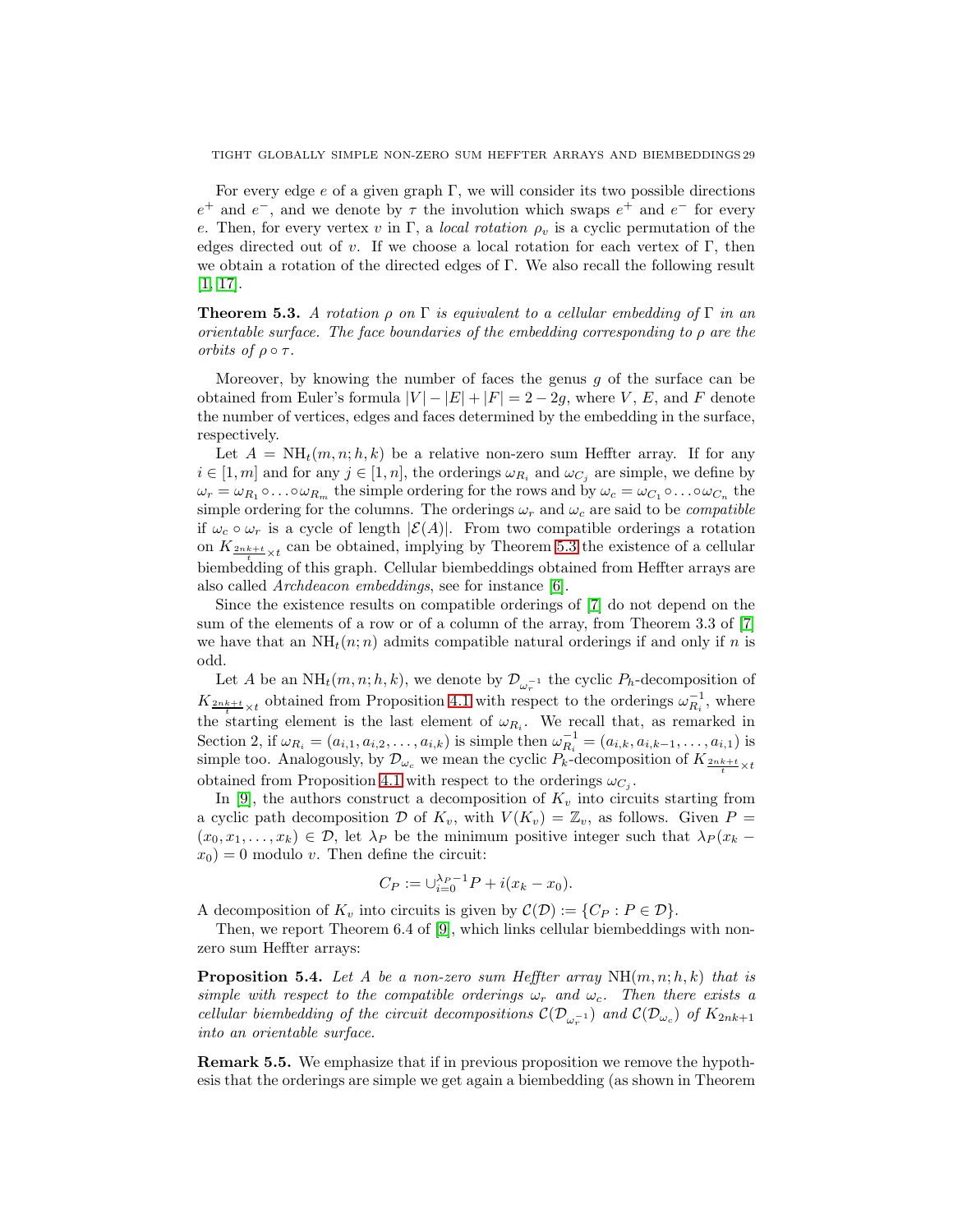2.5 of  $[6]$ , but now the faces may not necessarily be union of paths of length h or k.

We will now see that Proposition [5.4](#page-28-1) can be generalized to the case of a relative non-zero sum Heffter array.

<span id="page-29-0"></span>**Proposition 5.6.** Let A be a relative non-zero sum Heffter array  $NH_t(m, n; h, k)$ that is simple with respect to two compatible orderings  $\omega_r$  and  $\omega_c$ . Then there exists a cellular biembedding of two circuit decompositions  $\mathcal{C}(\mathcal{D}_{\omega_r^{-1}})$  and  $\mathcal{C}(\mathcal{D}_{\omega_c})$  of  $K_{\frac{2nk+t}{t}\times t}$  into an orientable surface.

*Proof.* Let A be an  $NH_t(m, n; h, k)$  admitting two compatible orderings  $\omega_r$  and  $\omega_c$ , thus  $\omega_c \circ \omega_r$  is a cycle of length  $|\mathcal{E}(A)|$ . Let  $\bar{\rho}_0$  be a permutation on  $\pm \mathcal{E}(A)$  =  $\mathbb{Z}_{2nk+t} \setminus \frac{2nk+t}{t} \mathbb{Z}_{2nk+t}$  defined by:

$$
\bar{\rho}_0 = \begin{cases}\n-\omega_r(a) & \text{if } a \in \mathcal{E}(A); \\
\omega_c(-a) & \text{if } a \in -\mathcal{E}(A); \n\end{cases}
$$

which, as done in Theorem 6.4 of [\[9\]](#page-33-10), can be proven to act cyclically on  $\pm \mathcal{E}(A)$ .

Identify now the complete multipartite graph  $K_{\frac{2nk+t}{t}\times t}$  as the Cayley graph  $\mathsf{Cay}[\mathbb{Z}_{2nk+t}:\mathbb{Z}_{2nk+t}\setminus\frac{2nk+t}{t}\mathbb{Z}_{2nk+t}],$  that is  $\mathsf{Cay}[\mathbb{Z}_{2nk+t}:\pm \mathcal{E}(A)].$ 

Define the map  $\rho$  on the oriented edges of  $K_{\frac{2nk+t}{t}\times t}$  as:

$$
\rho((x, x + a)) = (x, x + \bar{\rho}_0(a)).
$$

It can then be seen that  $\rho$  is a rotation of  $K_{\frac{2nk+t}{t}\times t}$ , since  $\bar{\rho}_0$  acts cyclically on  $\pm \mathcal{E}(A)$ . By Theorem [5.3](#page-28-0) there exists a cellular embedding of  $K_{\frac{2nk+t}{t}\times t}$  in an orientable surface; in particular, its face boundaries correspond to the orbits of  $\rho \circ \tau$ , where  $\tau((x, x + a)) = (x + a, x)$ .

Consider now the oriented edge  $(x, x+a)$  with  $a \in \mathcal{E}(A)$  and  $x \in \mathbb{Z}_{2nk+t}$ , and let C be the column of A containing a. Let  $\lambda_c$  be the minimum positive integer such that  $\sum_{i=0}^{\lambda_c|\mathcal{E}(C)|-1} \omega_c^i(a) = 0$  in  $\mathbb{Z}_{2nk+t}$ . Similarly to Theorem 6.4 of [\[9\]](#page-33-10)  $(x, x+a)$ belongs to the face  $F_1$  whose boundary is:

$$
\left(x, x+a, x+a+\omega_c(a), \ldots, x+\sum_{i=0}^{\lambda_c|\mathcal{E}(C)|-2} \omega_c^i(a)\right).
$$

Moreover, notice that  $\lambda_c$  is the minimum positive integer such that  $\lambda_c \sum_{a_{i,j} \in C} a_{i,j} =$ 0 in  $\mathbb{Z}_{2nk+t}$  and  $F_1$  has lenght  $k\lambda_c$ . We can also conclude that  $F_1$  covers exactly  $\lambda_c$ edges of type  $(y, y + a)$  for some  $y \in \mathbb{Z}_{2nk+t}$ . Since the total number of such edges is  $2nk + t$ , the column C induces  $(2nk + t)/\lambda_c$  different faces.

Let now  $a \notin \mathcal{E}(A)$  and R be the row containing  $-a$ . Consider now the oriented edge  $(x, x + a)$  and denote by  $\lambda_r$  the minimum positive integer such that  $\sum_{i=0}^{\lambda_r|\mathcal{E}(R)|-1} \omega_r^i(-a) = 0$  in  $\mathbb{Z}_{2nk+t}$ . Then,  $(x, x + a)$  belongs to the face  $F_2$  whose boundary is:

$$
\left(x, x+\sum_{i=1}^{\lambda_r|\mathcal{E}(R)|-1}\omega_r^{-i}(-a), x+\sum_{i=1}^{\lambda_r|\mathcal{E}(R)|-2}\omega_r^{-i}(-a), \ldots, x+\omega_r^{-1}(-a)\right).
$$

Similarly to the previous case, we notice that  $\lambda_r$  is the minimum positive integer such that  $\lambda_r \sum_{a_{i,j} \in R} a_{i,j} = 0$  in  $\mathbb{Z}_{2nk+t}$  and  $F_2$  has lenght  $h\lambda_r$ . Moreover, we have that the row R induces  $(2nk + t)/\lambda_r$  different faces.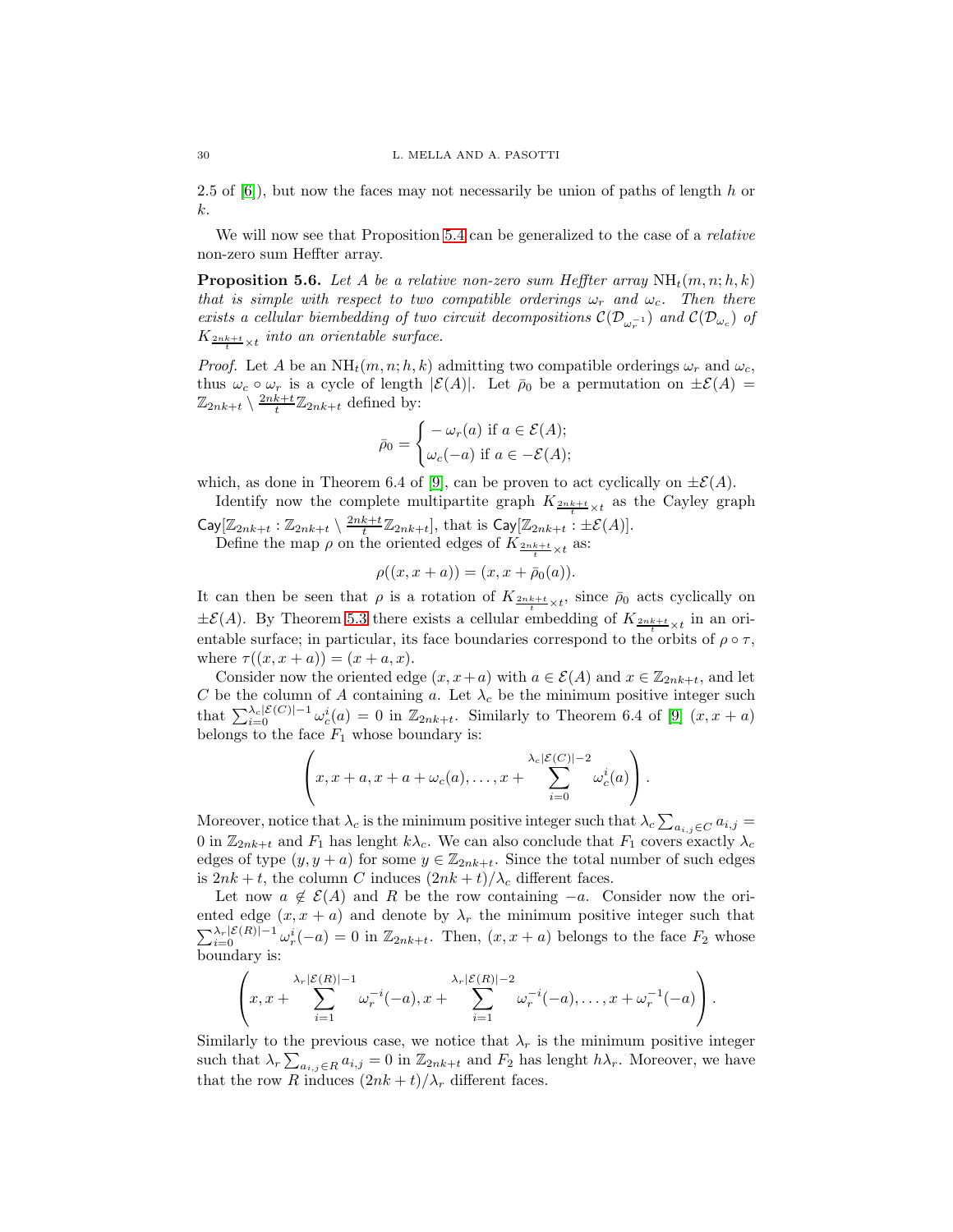In particular we proved that any non oriented edge  $\{x, x+a\}$  of  $K_{\frac{2nk+t}{t} \times t}$  belongs to the boundaries of exactly two faces: one of type  $F_1$  and one of type  $F_2$ , thus the embedding is 2-colorable. Finally note that those face boundaries are circuits of the decompositions  $\mathcal{C}(\mathcal{D}_{\omega_r^{-1}})$  and  $\mathcal{C}(\mathcal{D}_{\omega_c})$  $\Box$ 

All the non-zero sum Heffter arrays constructed in this paper, for  $n$  odd, admits compatible orderings in view of Theorem 3.3 of [\[7\]](#page-33-16). Now, by following Proposition [5.6,](#page-29-0) one can compute the length of each face of the biembeddings, using the total sums reported in Remarks [3.3,](#page-4-0) [3.6,](#page-7-0) [3.9,](#page-13-0) [3.12](#page-19-0) and [3.15.](#page-25-0) In the next propositions we consider some particular cases where the length of the faces have nice expressions.

We begin by considering the Archdeacon embedding obtained for  $t = 2$ :

<span id="page-30-0"></span>**Proposition 5.7.** Let  $n \geq 1$  be an odd integer, then there exists a cellular biembedding of  $K_{(n^2+1)\times 2}$  such that every face has length 4n or a multiple of  $n^{\frac{n^2+1}{2}}$ .

*Proof.* Let n be an odd positive integer and A be the  $NH_2(n; n)$  constructed in Proposition [3.2;](#page-3-0) it will be enough to prove that the total sum of every row and of every column has order 4 or a multiple of  $\frac{n^2+1}{2}$  modulo  $2(n^2+1)$ . By Remark [3.3,](#page-4-0) for every  $j \in [1, n]$ :

$$
\sum_{a_{i,j}\in C_j} a_{i,j} = (-1)^{j+1} \left( j + \frac{n-1}{2} n \right).
$$

Note that for  $j = \frac{n+1}{2}$  the previous expression yields  $\pm \frac{n^2+1}{2}$ , obtaining order 4 modulo  $2(n^2+1)$ . For  $j \neq \frac{n+1}{2}$  it can be seen that the greatest common divisor between the total sum and  $n^2 + 1$  is either 1 or 2, obtaining that the order is a multiple of  $\frac{n^2+1}{2}$ .

Now, again by Remark [3.3,](#page-4-0) for every  $i \in [1, n]$ :

$$
\sum_{a_{i,j}\in R_i} a_{i,j} = (-1)^{i+1} \left( (i-1)n + \frac{n+1}{2} \right).
$$

Similarly to the previous case, for  $i = \frac{n+1}{2}$  we obtain order 4, while for  $i \neq \frac{n+1}{2}$  the order is a multiple of  $\frac{n^2+1}{2}$ . В последните поставите на селото на селото на селото на селото на селото на селото на селото на селото на се<br>Селото на селото на селото на селото на селото на селото на селото на селото на селото на селото на селото на

<span id="page-30-1"></span>**Proposition 5.8.** Let  $n$  be an odd prime, then there exists a cellular biembedding of  $K_{(n+1)\times 2n}$  such that every face has length 4n or a multiple of  $n^2$ .

*Proof.* Let A be the  $NH_{2n}(n;n)$  described in Proposition [3.5.](#page-5-0) By Remark [3.6,](#page-7-0) we have that for every  $j \in [1, n]$ :

$$
\sum_{a_{i,j}\in C_j} a_{i,j} = (n+1)\left(\frac{n^2}{2} + (-1)^j \frac{n+1-2j}{2}\right).
$$

As *n* is prime and  $j \in [1, n]$ , it can be seen that for  $j \neq \frac{n+1}{2}$  the rightmost bracket is coprime with n; hence, the order in  $\mathbb{Z}_{2n(n+1)}$  is 4n, so we obtain an embedding where the length of the corresponding faces is  $4n^2$ . For  $j = \frac{n+1}{2}$ , the previous expression reads  $n^2(n+1)/2$ , obtaining order 4, thus the length of the corresponding faces is 4n.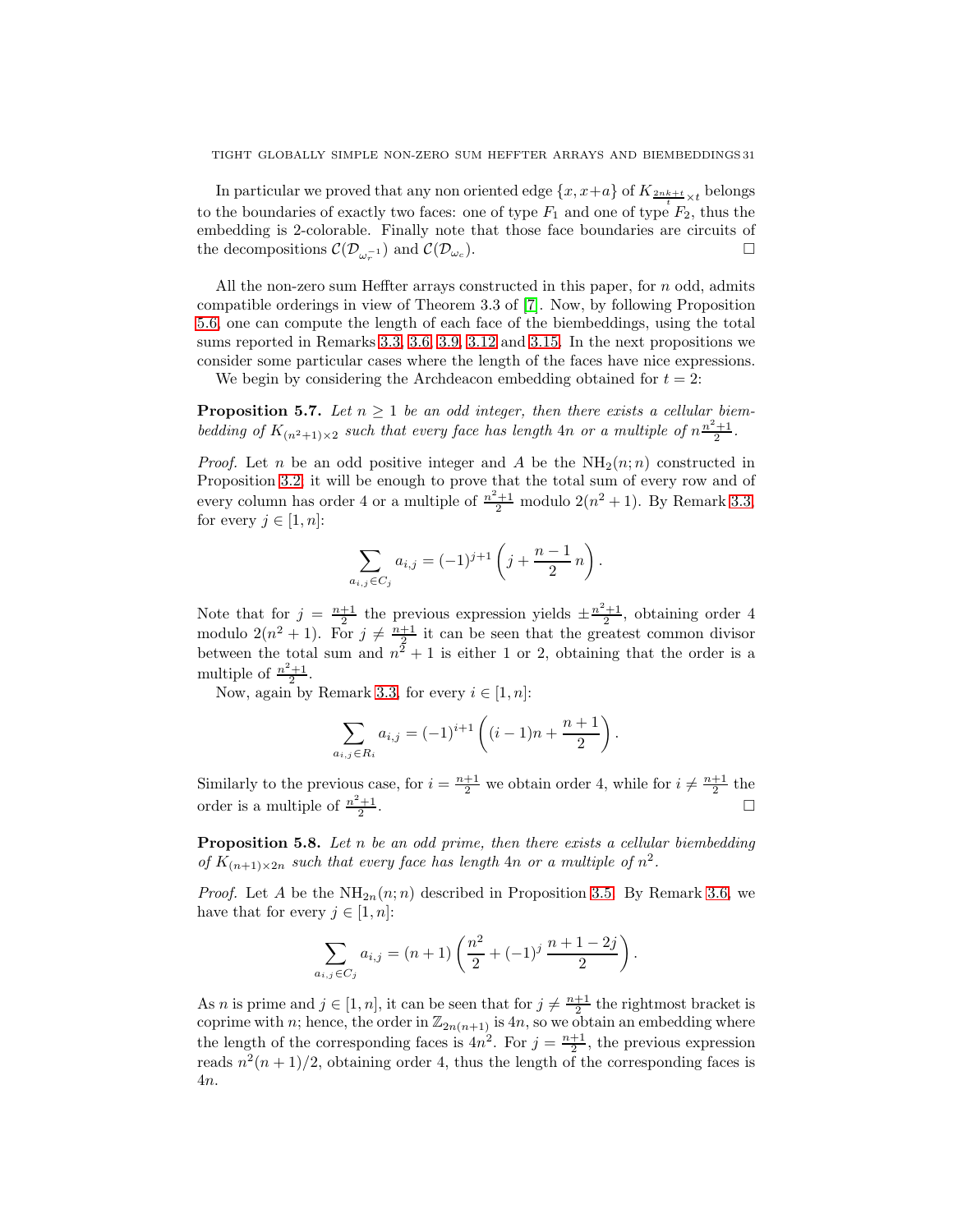We will now prove that for every row of A the order of its total sum in  $\mathbb{Z}_{2n^2+2n}$ is either 4 or a multiple of *n*. For every odd  $i \in [1, n]$ :

$$
\sum_{a_{i,j}\in R_i} a_{i,j} = \frac{-n^3 + n^2 + n - 1 + 2i}{2}.
$$

Firstly, since  $n^2 + 2n = -n^2$  in  $\mathbb{Z}_{2n^2+2n}$ , for  $i = \frac{n+1}{2}$  the previous expression reads  $\frac{-n^3-n^2}{2} = \frac{-n^2(n+1)}{2}$  $\frac{(n+1)}{2}$ , thus obtaining order 4 and corresponding length of the faces 4*n*. For  $i \neq \frac{n+1}{2}$  the total sum is not a multiple of *n*, as  $\frac{-n^3+n^2}{2}$  $\frac{n+n^2}{2}$  is a multiple of *n*, while  $\frac{n-1+2i}{2}$  is not. Thus, for  $i \neq \frac{n+1}{2}$ , the order of the total sum is a multiple of  $\overline{n}$ .

Finally, for every even  $i \in [1, n]$ :

$$
\sum_{a_{i,j}\in R_i} a_{i,j} = \frac{n^3 + n^2 + n + 1 - 2i}{2}.
$$

As for the previous case, it can be seen that the order of the total sum of the  $i$ -th row of A is a multiple of n for  $i \neq \frac{n+1}{2}$ , and it is 4 for  $i = \frac{n+1}{2}$ .

<span id="page-31-0"></span>**Proposition 5.9.** Let  $n$  be an odd prime, then there exists a cellular biembedding of  $K_{3\times n^2}$  such that every face has length  $3n^2$  or  $3n^3$ .

*Proof.* Let A be the  $NH_{n^2}(n;n)$  described in Proposition [3.8;](#page-8-0) we follow Remark [3.9](#page-13-0) where the total sums of rows and columns are described. In particular, for every  $j \in [1, n]$ :

$$
\sum_{a_{i,j}\in C_j} a_{i,j} = (-1)^{j-1} \left( 3nj - \frac{3n+1}{2} \right).
$$

Now, since  $\frac{3n+1}{2}$ <br> $\sum_{a_i}$   $\in$   $C_i$   $a_{i,j}$  and is neither a multiple of  $n$ , nor a multiple of 3, we obtain that  $a_{i,j} \in C_j$  a<sub>i,j</sub> and 3n<sup>2</sup> are coprime, thus every face constructed from the columns of A has length  $3n^3$ .

If  $n \equiv 1 \pmod{4}$ , for every  $i \in [1, n]$ :

$$
\sum_{a_{i,j}\in R_i} a_{i,j} = (-1)^{i-1} \left( 3i - 2 + 3n \frac{n-1}{2} \right).
$$

It can then be seen that this term is coprime with  $3n^2$  except when  $3i$  is equal to  $n+2$  (that implies  $n \equiv 1 \pmod{3}$ ) or  $2n+2$  (that may hold if  $n \equiv 2 \pmod{3}$ ). Let  $\bar{i}$  denote such an index, note that  $3n\sum_{a_{\bar{i},j}\in R_{\bar{i}}}a_{\bar{i},j}=0$  (mod  $3n^2$ ).

For every  $n \equiv 3 \pmod{4}$  and  $i \in [1, n]$ :

$$
\sum_{a_{i,j}\in R_i} a_{i,j} = (-1)^{i-1} \left( 3(n+1-i) - 2 + 3n \frac{n-1}{2} \right).
$$

Similarly, this term is coprime with  $3n^2$  except when  $3i$  is equal to  $n+1$  (that implies  $n \equiv 2 \pmod{3}$  or  $2n + 1$  (that may hold if  $n \equiv 1 \pmod{3}$ ). Let  $\overline{i}$  be such an index, then  $3n\sum_{a_{\bar{i},j}\in R_{\bar{i}}}a_{\bar{i},j}=0 \pmod{3n^2}$ .

In any case, we have proven that the length of the faces obtained by the  $\overline{i}$ -th row is  $3n^2$ , while every other face has length  $3n^3$ .

<span id="page-31-1"></span>**Proposition 5.10.** Let n be an odd prime, then there exists a cellular biembedding of  $K_{2\times 2n^2}$  such that every face has length  $4n$ ,  $4n^2$  or  $4n^3$ .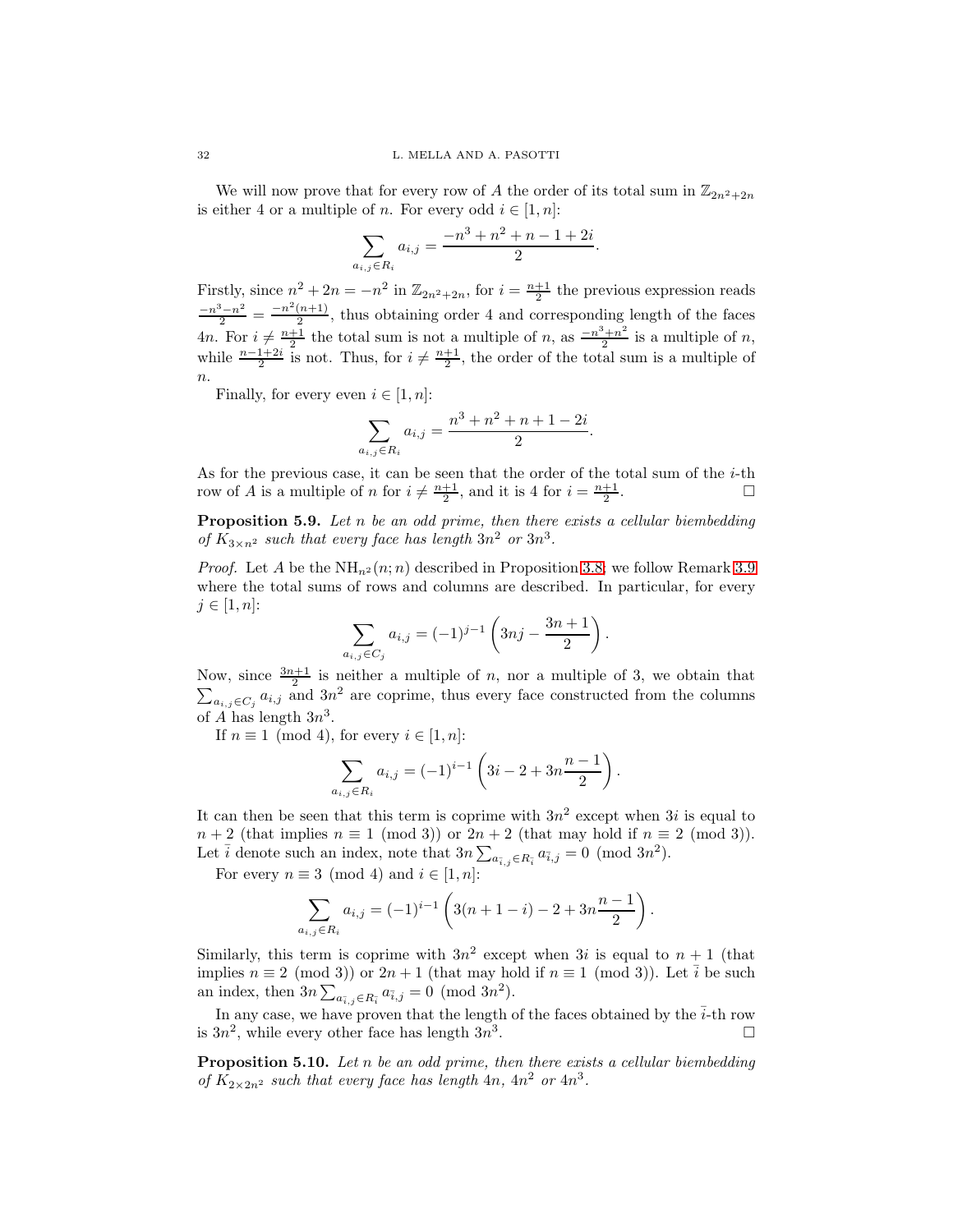*Proof.* Let A be the  $NH_{2n^2}(n;n)$  described in Proposition [3.11;](#page-14-0) we recall that the total sum of the rows and the columns of  $A$  is given in Remark [3.12.](#page-19-0) For every  $j \in [1, n]$  we have:

$$
\sum_{a_{i,j}\in C_j} a_{i,j} = n^3 + (-1)^{j-1} (2nj - n^2 - n).
$$

It can be seen that for  $j \neq \frac{n+1}{2}$ , the order of the sum in  $\mathbb{Z}_{4n^2}$  is  $4n$ . For  $j = \frac{n+1}{2}$  the previous expression yields  $n^3$ , which has order 4 in  $\mathbb{Z}_{4n^2}$ . Thus the corresponding faces have length  $4n^2$  or  $4n$ .

For every  $n \equiv 1 \pmod{4}$  and  $i \in [1, n]$  we have:

$$
\sum_{a_{i,j}\in R_i} a_{i,j} = n^3 + (-1)^{i-1}(2i - n - 1).
$$

It can be seen that for  $i = \frac{n+1}{2}$  the previous expression yields  $n^3$ , thus the corresponding faces have length  $4n$ . For  $i \in [1, n]$ ,  $i \neq \frac{n+1}{2}$ , the previous expression gives a number coprime with  $4n^2$ , obtaining that the faces constructed from these rows have length  $4n^3$ .

For every  $n \equiv 3 \pmod{4}$  and for every  $i \in [1, n]$ :

$$
\sum_{a_{i,j}\in R_i} a_{i,j} = n^3 + (-1)^{i-1} (n+1-2i).
$$

It is then an easy check to verify that this term is coprime with  $4n^2$  for every  $i \in [1, n], i \neq \frac{n+1}{2}$ , obtaining faces with length  $4n^3$ , while for  $i = \frac{n+1}{2}$  the faces have length  $4n$ .

<span id="page-32-0"></span>**Proposition 5.11.** Let  $n \geq 1$  be an odd integer such that  $2n + 1$  is prime, then there exists a cellular biembedding of  $K_{(2n+1)\times n}$  such that the length of every face is a multiple of  $n(2n + 1)$ .

*Proof.* Let A be the  $NH_n(n;n)$  obtained from Theorem [3.14,](#page-20-0) we follow Remark [3.15](#page-25-0) where we reported the total sums of rows and columns of A, keeping in mind that  $t = n$  which implies  $\alpha = 0$ . In particular, for every  $j \in [1, n]$ :

$$
\sum_{a_{i,j}\in C_j} a_{i,j} = (-1)^{j+1} \left[ (j-1)(2n+1) + 1 + \frac{n-1}{2} \left[ (2j-1)(2n+1) + 1 \right] \right].
$$

Since we are in  $\mathbb{Z}_{2n^2+n}$ , the previous expression is equivalent to:

$$
\sum_{a_{i,j}\in C_j} a_{i,j} = (-1)^{j+1}(-n^2 - n) = (-1)^j n(n+1).
$$

We can then conclude by noticing that  $n+1$  and  $2n+1$  are coprime, thus obtaining that the total sum of the elements in every column has order  $2n + 1$  in  $\mathbb{Z}_{2n^2+n}$  and that the corresponding faces of the Archdeacon embedding have length  $n(2n + 1)$ .

Now, we have for every odd  $i \in [1, n]$ :

$$
\sum_{a_{i,j}\in R_i} a_{i,j} = i + \frac{n-1}{2}(2n+1).
$$

Since  $2n + 1$  is prime, it is immediate to see that this expression and  $2n + 1$  are coprime, thus the length of the corresponding faces is a multiple of  $n(2n + 1)$ .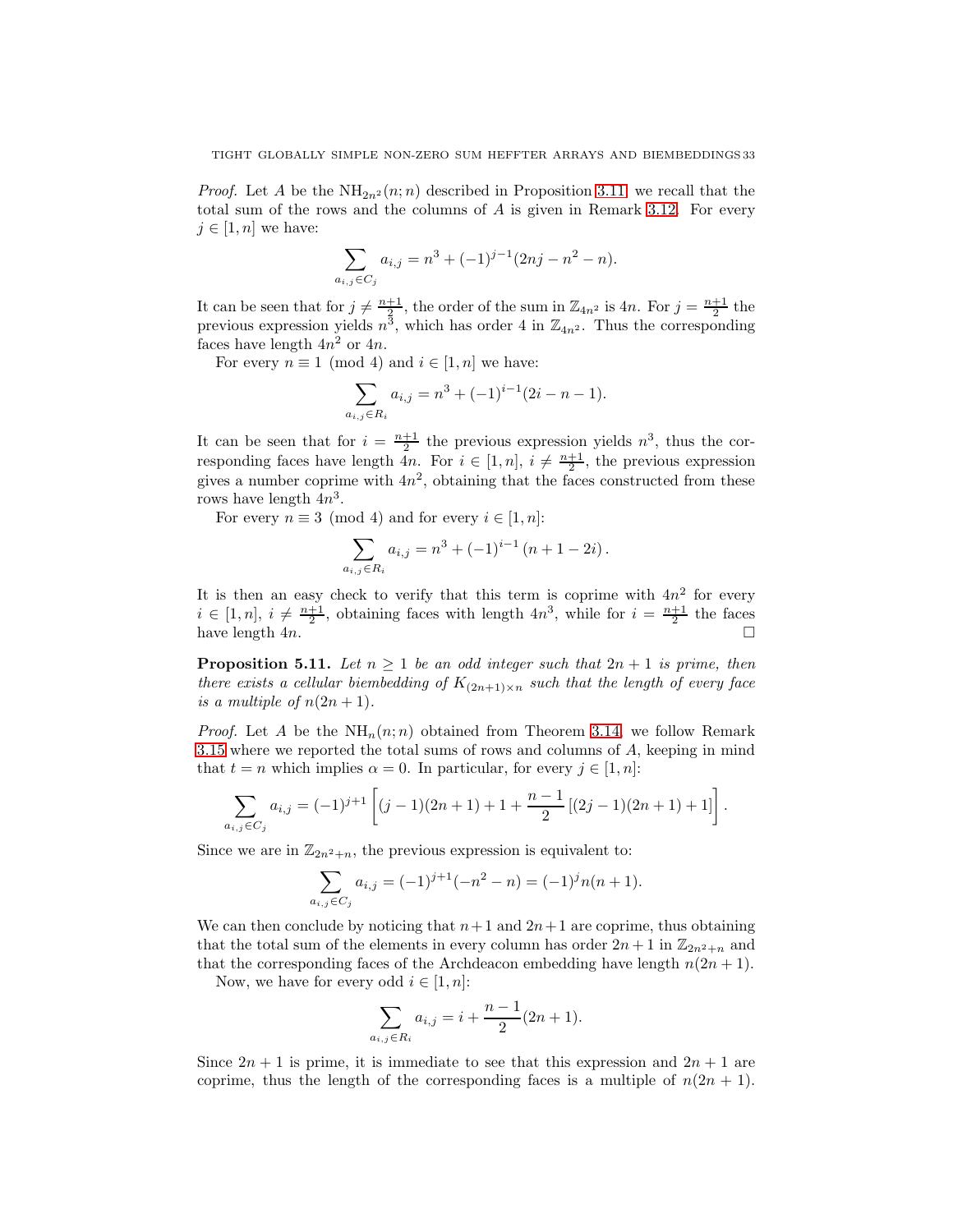Similarly, for every even  $i \in [1, n]$ :

$$
\sum_{a_{i,j}\in R_i} a_{i,j} = -i + \frac{n+1}{2}(2n+1).
$$

As before, it can be seen that this expression is coprime with  $2n + 1$ , obtaining as length face multiples of  $n(2n + 1)$ .

Remark 5.12. Since all the non-zero sum Heffter arrays constructed in this paper have the additional property of being globally simple, the faces of biembeddings constructed in Propositions [5.7,](#page-30-0) [5.8,](#page-30-1) [5.9,](#page-31-0) [5.10](#page-31-1) and [5.11](#page-32-0) are union of paths of length  $n$ .

#### Acknowledgements

The authors would like to thank Simone Costa for helpful discussions on this topic. The authors were partially supported by INdAM-GNSAGA.

## **REFERENCES**

- <span id="page-33-0"></span>[1] D.S. Archdeacon, *Heffter arrays and biembedding graphs on surfaces*, Electron. J. Combin. 22 (2015)  $#P1.74$ .
- <span id="page-33-2"></span>[2] D.S. Archdeacon, J.H. Dinitz, D.M. Donovan and E.S. Yazıcı, Square integer Heffter arrays with empty cells, Des. Codes Cryptogr.  $77$  (2015), 409-426.
- <span id="page-33-13"></span>[3] K. Burrage, N.J. Cavenagh, D. Donovan and E.S¸. Yazıcı, Globally simple Heffter arrays  $H(n; k)$  when  $k \equiv 0, 3 \pmod{4}$ , Discrete Math. **343** (2020), 111787.
- <span id="page-33-3"></span>[4] N.J. Cavenagh, J. Dinitz, D. Donovan and E.S. Yazıcı, The existence of square non-integer Heffter arrays, Ars Math. Contemp. 17 (2019), 369–395.
- <span id="page-33-5"></span>[5] N.J. Cavenagh, D. Donovan and E.S¸. Yazıcı, Biembeddings of cycle systems using integer Heffter arrays, J. Combin. Des. 28 (2020), 900–922.
- <span id="page-33-11"></span>[6] S. Costa, Biembeddings of Archdeacon type: their full automorphism group and their number, preprint available at https://arxiv.org/abs/2205.02066.
- <span id="page-33-16"></span>[7] S. Costa, M. Dalai and A. Pasotti, A tour problem on a toroidal board, Austral. J. Combin. 76 (2020), 183–207.
- <span id="page-33-14"></span>[8] S. Costa, S. Della Fiore, M. A. Ollis and S. Z. Rovner-Frydman, On Sequences in Cyclic Groups with Distinct Partial Sums, preprint available at https://arxiv.org/abs/2203.16658.
- <span id="page-33-10"></span>[9] S. Costa, S. Della Fiore and A. Pasotti, Non-zero sum Heffter arrays and their applications, Discrete Math. 345 (2022), 112952.
- <span id="page-33-6"></span>[10] S. Costa, F. Morini, A. Pasotti and M.A. Pellegrini, Globally simple Heffter arrays and orthogonal cyclic cycle decompositions, Austral. J. Combin. 72 (2018), 549–593.
- <span id="page-33-7"></span>[11] S. Costa, A. Pasotti and M.A. Pellegrini, Relative Heffter arrays and biembeddings, Ars Math. Contemp. 18 (2020), 241–271.
- <span id="page-33-8"></span>[12] S. Costa and A. Pasotti,On the number of non-isomorphic (simple) k-gonal biembeddings of complete multipartite graphs, preprint available at https://arxiv.org/abs/2111.08323.
- <span id="page-33-1"></span>[13] S. Costa and A. Pasotti, On  $\lambda$ -fold relative Heffter arrays and biembedding multigraphs on surfaces, Europ. J. Combin. 97 (2021), 103370.
- <span id="page-33-9"></span>[14] J.H. Dinitz and A.R.W. Mattern, Biembedding Steiner triple systems and n-cycle systems on orientable surfaces, Austral. J. Combin. 67 (2017), 327–344.
- <span id="page-33-4"></span>[15] J.H. Dinitz and I.M. Wanless, The existence of square integer Heffter arrays, Ars Math. Contemp. 13 (2017), 81–93.
- <span id="page-33-15"></span><span id="page-33-12"></span>[16] L. Mella, Square globally simple non-zero sum Heffter arrays with empty cells, in preparation.
- [17] B. Mohar, Combinatorial local planarity and the width of graph embeddings, Canad. J. Math. 44 (1992), 1272–1288.